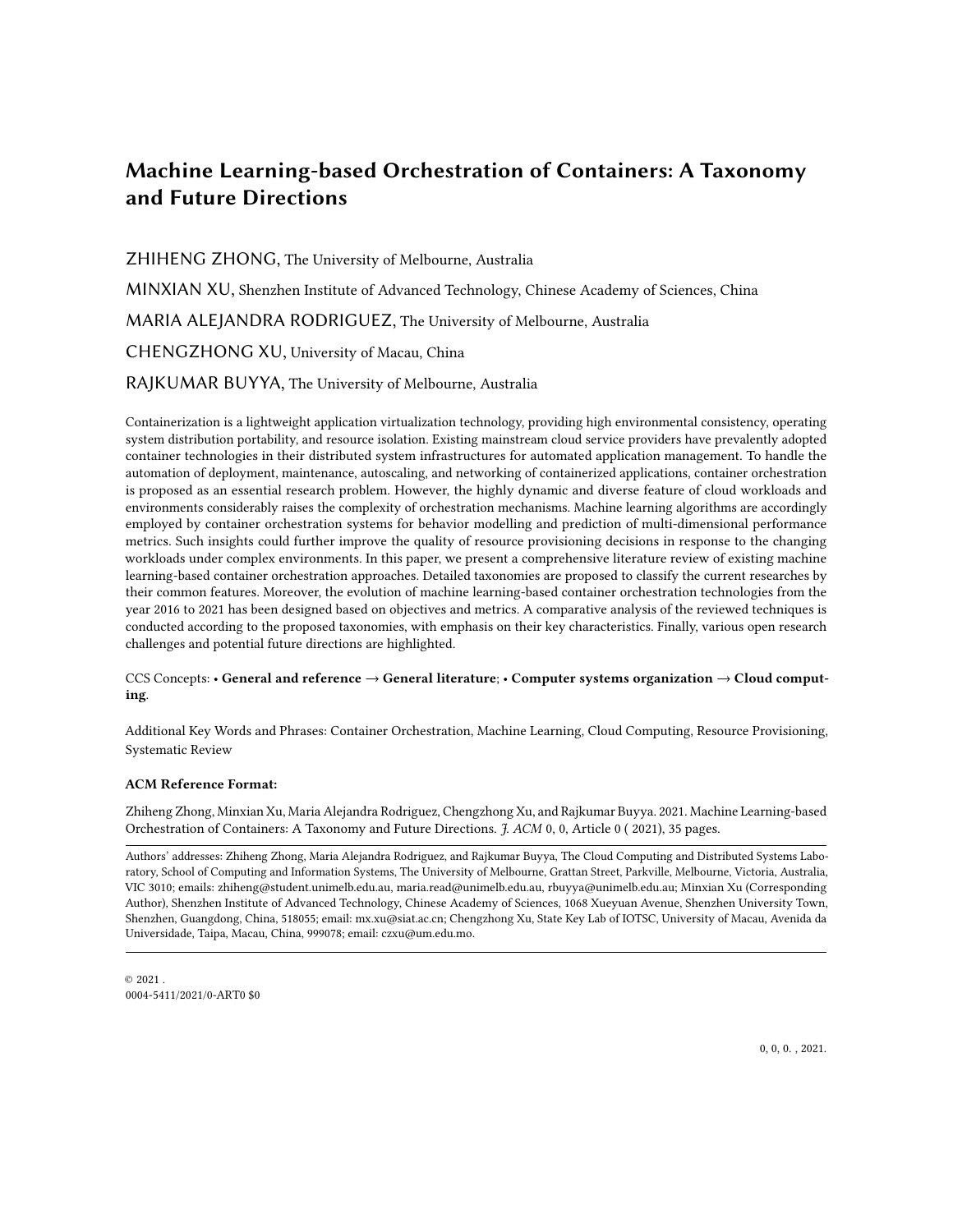0:2 • Zhiheng Zhong, Minxian Xu, Maria Alejandra Rodriguez, Chengzhong Xu, and Rajkumar Buyya

# 1 INTRODUCTION

Our era has witnessed the trend of cloud computing becoming the mainstream industrial computing paradigm, providing stable service delivery with high cost-efficiency, scalability, availability, and accessibility [\[1\]](#page-31-0). Existing mainstream cloud service providers, including Amazon Web Services (AWS) [\[2\]](#page-31-1), Google [\[3\]](#page-31-2), and Alibaba [\[4\]](#page-31-3), prevalently adopt virtualization technologies including virtual machines (VM) and containers in their distributed system infrastructures for automated application deployment. In recent years, their infrastructures are evolving from VM centric to container centric [\[5\]](#page-31-4).

Containers employ a logical packing mechanism that binds both software and dependencies together for application abstraction [\[6\]](#page-31-5). Unlike VMs that support hardware-level resource virtualization where each VM has to maintain its own operating system (OS), containers virtualize resources at the OS level where all the containers share the same OS with less overhead. Therefore, containers are more lightweight in nature with high application portability, resource efficiency, and environmental consistency. They define a standardized unit for application deployment under an isolated runtime system. Thanks to these features, we have observed the prevalence of container technologies for automatic application deployment under diverse cloud environments.

Following this trend of containerization, container orchestration techniques are proposed for the management of containerized applications. Different from the management of VM lifecycle via VM orchestration at large-grained control, container orchestration is the fine-grained and automated management process of a container lifecycle, including resource allocation, deployment, autoscaling, health monitoring, migration, load balance, security, and network configuration. For cloud service providers which have to handle hundreds or thousands of containers simultaneously, a refined and robust container orchestration system is the key factor in controlling overall resource utilization, energy efficiency, and application performance. Under the surge of cloud workloads in terms of resource demands, bandwidth consumption, and quality of service (QoS) requirements, the traditional cloud computing environment is extended to fog and edge infrastructures that are close to end users with extra computational power [\[7\]](#page-31-6). Consequently, this also requires current container orchestration systems to be further enhanced in response to the rising resource heterogeneity, application distribution, workload diversity, and security requirements across hybrid cloud infrastructures.

# 1.1 Needs for Machine Learning-based Container Orchestration

Considering the increasingly diverse and dynamic cloud workloads processed by existing cloud service providers, it is still unclear how to automate the orchestration process for complex heterogeneous workloads under largescale cloud computing systems [\[8,](#page-31-7) [9\]](#page-31-8). Note that containers bear a resemblance to VMs from the perspective of orchestration. Machine learning (ML) has been applied for orchestration of VMs. For example, early efforts in the use of reinforcement learning algorithms for auto-configuration of VMs can be seen in [\[10](#page-31-9)[–12\]](#page-31-10). In traditional cloud computing platforms, Container Orchestrators are usually designed with heuristic policies without consideration of the diversity of workload scenarios and QoS requirements [\[13\]](#page-31-11). Their main drawbacks are listed as follows:

- (1) Most of these policies are static heuristic methods configured offline according to certain workload scenarios at a limited scale. For instance, threshold-based autoscaling strategies can only be suitable for managing a set of pre-defined workloads [\[6,](#page-31-5) [14,](#page-31-12) [15\]](#page-31-13). Such policies can not handle highly dynamic workloads where applications need to be scaled in/out at runtime according to specific behavior patterns (details and solutions are discussed in Section 4.2.1 and 4.3.2).
- (2) The performance of heuristic methods could dramatically degrade when the system scales up. For example, bin-packing algorithms, such as best fit or least fit algorithms, are widely utilized for solving task scheduling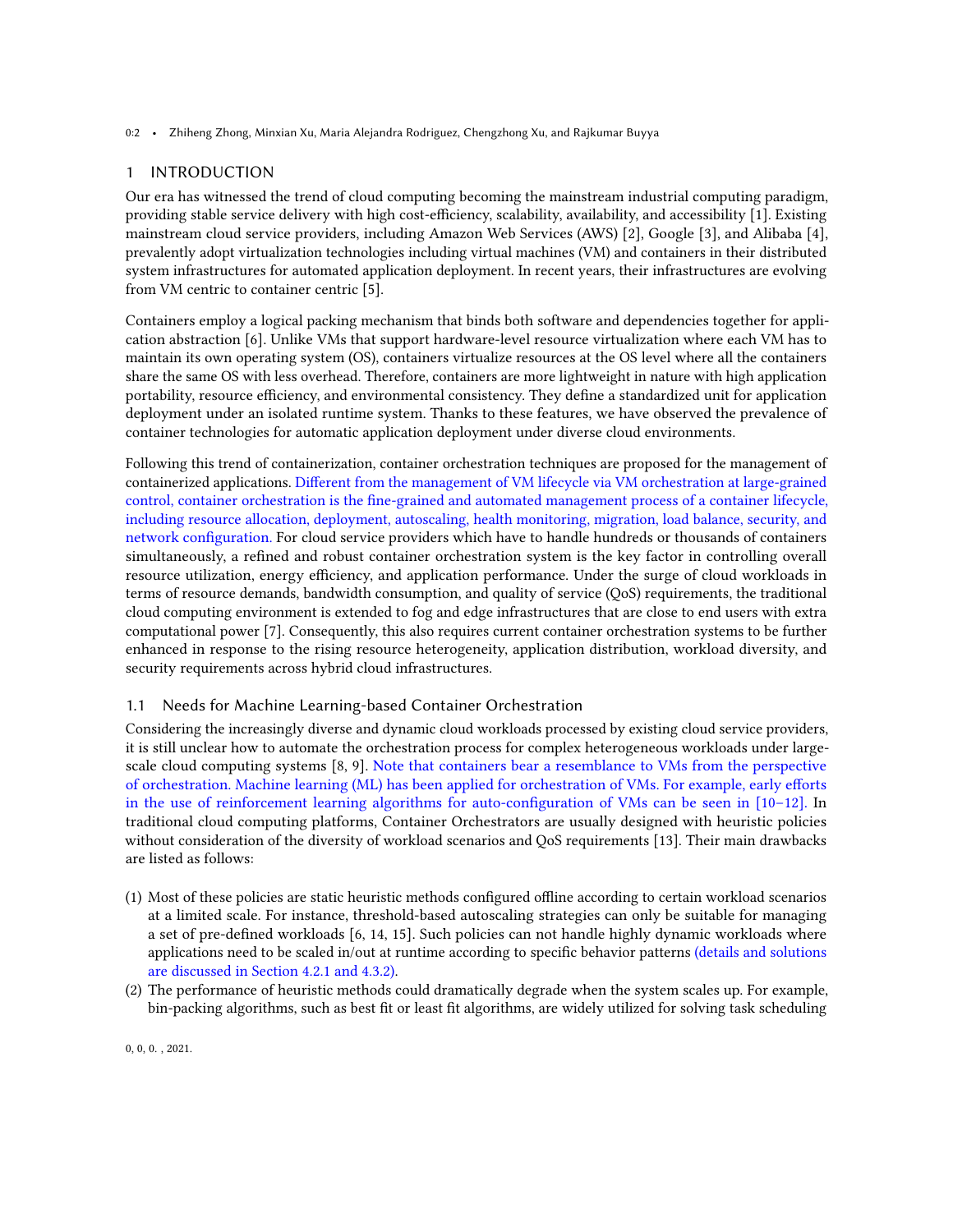and resource allocation [\[16](#page-31-14)[–18\]](#page-31-15). However, such algorithms could perform poorly with high task scheduling delays in large-scale compute clusters (details and solutions are discussed in Section 4.3.1 and 4.3.3).

- (3) Resource contention and performance interference between co-located applications are usually ignored. Co-located applications could compete for shared resources, which may cause application performance downgrade, extra maintenance costs, and service-level agreement (SLA) violations [\[3,](#page-31-2) [4,](#page-31-3) [8\]](#page-31-7) (details and solutions are discussed in Section 4.2.1).
- (4) The dependency structures between containerized application components are not considered during resource provisioning. Although some existing studies [\[19](#page-31-16)[–22\]](#page-31-17) address this issue to a certain degree by leveraging machine learning methods, their ML models are only feasible for traditional cloud-based applications and relatively simple for containerized workload scenarios. For instance, containerized microservice-based applications are more lightweight and decentralized in nature, compared with traditional monolithic applications. There are internal connections between different microservice units within an application. Critical components in a microservice architecture are the dependencies of most other microservices and more likely to suffer from service level objectives (SLO) violations due to higher resource demands and communication costs [\[23,](#page-31-18) [24\]](#page-31-19). These factors should all be taken into account during resource provisioning (details and solutions are discussed in Section 4.2.4).
- (5) Current container orchestration methodologies mostly emphasize the evaluation of infrastructure-level metrics, while application-level metrics and specific QoS requirements are not receiving sufficient consideration. For example, containerized workloads may be attached with stricter time constraints compared with traditional cloud workloads, such as task deployment delays, task completion time, and communication delays [\[25,](#page-32-0) [26\]](#page-32-1) (details and solutions are discussed in Section 4.2.2).

With such fast-growing complexity of application management in cloud platforms, cloud service providers have a strong motivation to optimize their container orchestration policies by leveraging machine ML techniques [\[27\]](#page-32-2). Through applying mathematical methods to training data, ML algorithms manage to build sophisticated analytic models that can precisely understand the behavior patterns in data flows or impacts of system operations. Thus, ML approaches could be adopted for modelling and prediction of both infrastructure-level or application-level metrics, such as application performance, workload characteristics, and system resource utilization. These insights could further assist the Container Orchestrators to improve the quality of resource provisioning decisions. On the other hand, ML algorithms could directly produce resource management decisions instead of heuristic methods, offering higher accuracy and lower time overhead in large-scale systems [\[28–](#page-32-3)[31\]](#page-32-4).

# 1.2 Motivation of Research

Machine learning-based container orchestration technologies have been leveraged in cloud computing environments for various purposes, such as resource efficiency, load balance, energy efficiency, and SLA assurance. Therefore, we aim to investigate them in depth in this paper:

- (1) The machine learning-based container orchestration technologies have shown promise in application deployment and resource management in cloud computing environments. Hence, we aim to outline the evolution and principles of machine learning-based container orchestration technologies in existing studies.
- (2) We recognize the need for a literature review to address the status of machine learning-based container orchestration researches in such fast-evolving and challenging scenarios. Furthermore, we investigate and classify the relevant papers by their key features. Our goal is to identify potential future directions and encourage more efforts in advanced research.
- (3) Although an innovative review is proposed on container orchestration in Reference [\[13\]](#page-31-11), the research on this field is growing continually by leveraging machine learning models. Therefore, there is a need for fresh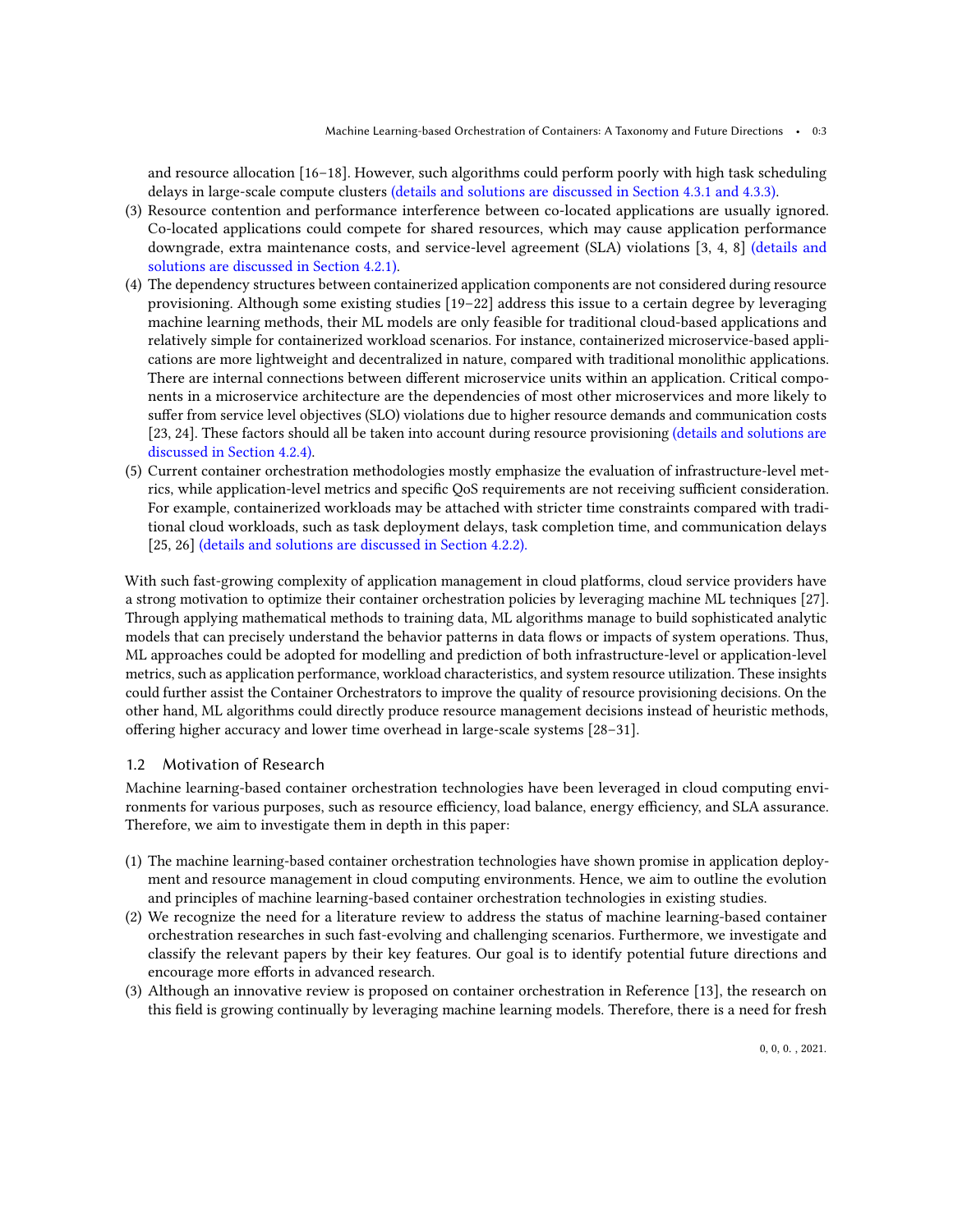#### <span id="page-3-0"></span>0:4 • Zhiheng Zhong, Minxian Xu, Maria Alejandra Rodriguez, Chengzhong Xu, and Rajkumar Buyya

| Ref.        |    | Application<br>Deployment Unit | Infrastructure |     | <b>Classfication Schemes</b> |                                   |                                                   |                          |                                                |                                                                                                                                 |  | <b>Investigated Problem</b> |
|-------------|----|--------------------------------|----------------|-----|------------------------------|-----------------------------------|---------------------------------------------------|--------------------------|------------------------------------------------|---------------------------------------------------------------------------------------------------------------------------------|--|-----------------------------|
|             | VM | Container                      | Cloud          | Fog | Edge                         | <b>Application</b><br>Architecure | <b>Behavior</b><br>Modelling<br>and<br>Prediction | Resource<br>Provisioning | ML-based<br>Orchestration<br><b>Strategies</b> |                                                                                                                                 |  |                             |
| $[32]$      | ✓  | ℐ                              | ✓              |     |                              |                                   |                                                   | ✓                        |                                                | How to design effective cloud<br>orchestration techniques to cope<br>with large-scale heterogeneous cloud?                      |  |                             |
| $[33]$      |    | ℐ                              | ✓              |     |                              |                                   |                                                   | ✓                        |                                                | How to apply brownout to support<br>adaptive management of resources<br>and applications in cloud?                              |  |                             |
| $[34]$      | ✓  | ✓                              | ✓              | ℐ   | ✓                            |                                   |                                                   | ✓                        |                                                | How to employ machine learning techniques<br>to achieve reliable resource provisioning<br>in distributed computing environment? |  |                             |
| $[35]$      | ✓  |                                | ✓              |     |                              |                                   |                                                   | ✓                        |                                                | How to develop an autonomic resource<br>scheduling technique for cloud resources<br>based on users' QoS requirements?           |  |                             |
| $[5]$       |    | ✓                              | ✓              |     |                              |                                   |                                                   | ✓                        |                                                | How containers are used in high performance<br>computing, big data analytics and<br>geo-distributed applications?               |  |                             |
| $[36]$      |    | ✓                              | ✓              | ℐ   | ✓                            | ✓                                 |                                                   | ✓                        |                                                | How are container-based approaches applied<br>in cloud activities?                                                              |  |                             |
| $[13]$      |    | ✓                              | ✓              |     |                              |                                   |                                                   | ℐ                        |                                                | How different container orchestration<br>systems offer resources and achieve specific<br>requirements of applications?          |  |                             |
| This review |    | ✓                              | ✓              |     |                              |                                   |                                                   | ✓                        |                                                | How machine learning algorithms could be<br>applied to optimize resource usage from<br>container orchestration perspective?     |  |                             |

#### Table 1. A Comparison of Our Work with Existing Surveys Based on Key Parameters

reviews of machine learning-based container orchestration approaches to find out the advanced research challenges and potential future directions.

# 1.3 Our Contributions

The main contributions of this work are:

- (1) We introduce a taxonomy of the most common ML algorithms used in the field of container orchestration.
- (2) We present a comprehensive literature review of the state-of-the-art machine learning-based container orchestration approaches, and demonstrate the evolution of ML-based approaches used in container orchestration in recent years.
- (3) We classify the reviewed orchestration methods by their key characteristics and conditions.
- (4) We identify the future directions of machine learning-based container orchestration technologies.

### 1.4 Related Surveys

As summarized in Table [1,](#page-3-0) some previous surveys have already explored the field of application management in cloud computing environments while with focus on different research problems. Weerasiri et al. [\[32\]](#page-32-5) introduce a comprehensive classification framework for analysis and evaluation of cloud resource orchestration techniques, while this work mainly focuses on resource provisioning perspectives without discussing ML-based approaches. Xu and Buyya [\[33\]](#page-32-6) survey brownout technologies for adaptive application maintenance in cloud computing systems without discussing orchestration techniques. Duc et al. [\[34\]](#page-32-7) look into the research challenge of resource management and performance optimization under edge-cloud platforms, with emphasis on workload modelling and resource management through ML techniques, where container orchestration is not their focus. Singh and Chana [\[35\]](#page-32-8) depict a classification of QoS-aware autonomic resource provisioning under cloud computing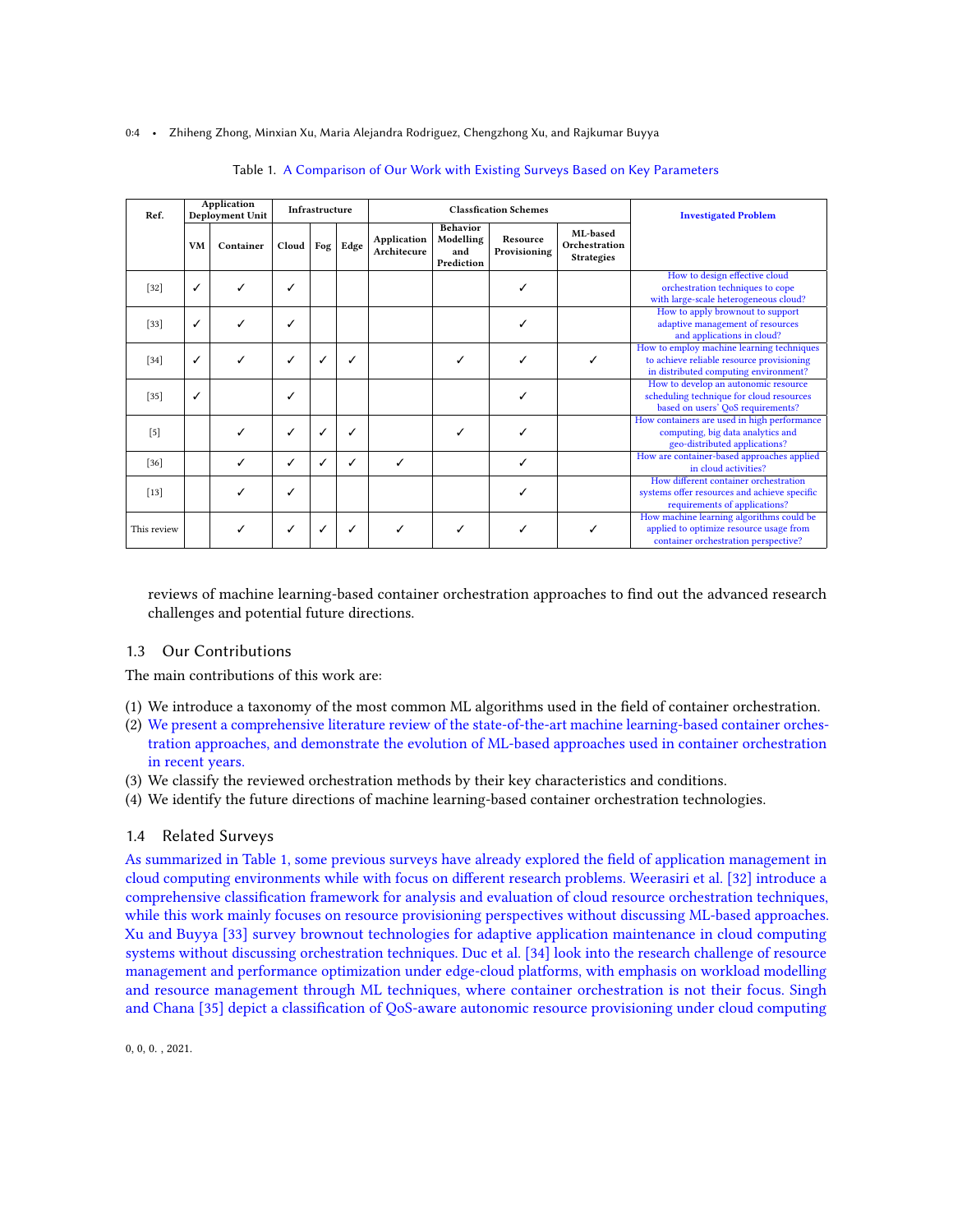environments through the methodical analysis of related research. However, this work is designed for managing general cloud workloads without adequate analysis of the key characteristics of containerized applications.

Furthermore, some recent studies also investigate different scopes of container orchestration techniques. Rodriguez and Buyya [\[13\]](#page-31-11) propose a systematic review and taxonomy of the mainstream container orchestration systems by classifying their features, system architectures, and management strategies. This work pays more attention to system modelling and design perspectives rather than detailed orchestration strategies. Casalicchio and Iannucci [\[5\]](#page-31-4) conduct an extensive literature review of the state-of-the-art container technologies, focusing on three main issues, including performance evaluation, orchestration, and cyber-security. Pahl et al. [\[36\]](#page-32-9) present a survey and taxonomy of cloud container technologies with a systematic classification of the existing researches. Nonetheless, the research direction of machine learning-based orchestration for containerized applications has not been explored with systematic categories in any existing survey and taxonomy.

Therefore, this paper extends the previous surveys by focusing on how machine learning algorithms could be applied to solve complex research problems from a container orchestration perspective, such as multi-dimensional workload characterization or autoscaling in hybrid clouds. We emphasize the diversity and complexity of orchestration schemes under specific application architectures and cloud infrastructures. Furthermore, it also specifies the extensive research questions and potential future directions of machine learning-based container orchestration techniques.

# 1.5 Article Structure

The rest of this paper is organized as follows: Section [2](#page-4-0) introduces the background of machine learning and container orchestration. Section [3](#page-8-0) describes an overview of machine learning-based container orchestration technologies, followed by the categories and taxonomy of the existing approaches. A description of the reviewed approaches and their mappings to the categories are presented in Section [4.](#page-16-0) Section [5](#page-27-0) summarizes a discussion the future directions and open challenges. Finally, the conclusion of this work is given in Section [6.](#page-30-0)

# <span id="page-4-0"></span>2 BACKGROUND

In this section, we present a comprehensive taxonomy of the existing ML models utilized in the area of container orchestration and a brief introduction of the high-level container orchestration framework.

# 2.1 Machine Learning

Machine learning is a general concept describing a set of computing algorithms that can learn from data and automatically build analytical models through data analysis [\[37\]](#page-32-10). One of its fundamental objectives is to build mathematical models that can emulate and predict the behavior patterns of various applications through training data. Machine learning has gained immense popularity through the past decades, widely accepted in many research areas such as image recognition, speech recognition, medical diagnose, and smart building [\[38,](#page-32-11) [39\]](#page-32-12). With the continuously growing computational power and adoption of GPUs in warehouse-scale datacenters, the capability and data scale of machine learning technologies are still soaring [\[40\]](#page-32-13).

As depicted in Fig. [1,](#page-5-0) we design a machine learning taxonomy through classifying some of the most popular ML models in the field of container orchestration by their optimization objectives:

(1) Regression algorithms predict a continuous output variable through analysis of the relationship between the output variable and one or multiple input variables. Popular regression algorithms (e.g., support vector regression, random forest, and polynomial regression) are usually used to explore and understand the relation between different performance metrics.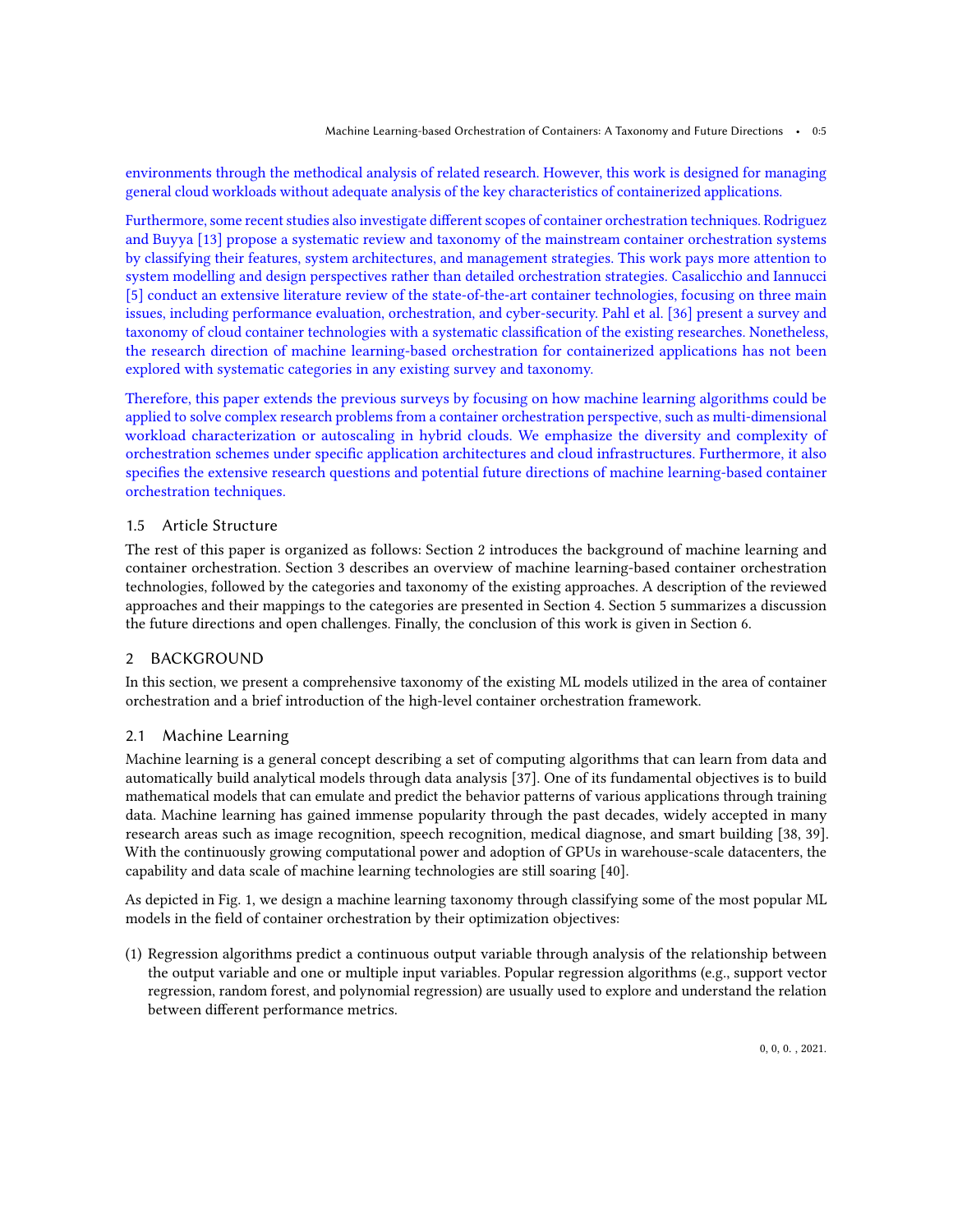#### 0:6 • Zhiheng Zhong, Minxian Xu, Maria Alejandra Rodriguez, Chengzhong Xu, and Rajkumar Buyya

<span id="page-5-0"></span>

Fig. 1. Machine Learning Taxonomy in the Context of Container Orchestration by Optimization Objectives

- (2) Classification methods categorize training data into a series of classes. The use cases of classification mainly include anomaly detection and dependency analysis. For example, K-means is broadly adopted for the identification of abnormal system behaviors or components [\[41,](#page-32-14) [42\]](#page-32-15), while support vector machine (SVM) can be leveraged for decomposing the internal structure of containerized applications and identifying key application components [\[24\]](#page-31-19).
- (3) Decision making models generate resolutions by simulating the decision making process and identifying the choices with the maximized cumulative rewards [\[43\]](#page-32-16). As the most common algorithms in this category, reinforcement learning (RL) models, including model-free (e.g., Q-Learning and Actor-Critic) and modelbased RL that belong to the reactive mechanism used to react to the current environment, have been widely employed for decision making in resource provisioning.
- (4) Time series analysis is the predictive approach that achieves pattern recognition of time series data and forecast of future time series values or trends from past values. Ranging from autoregressive integrated moving average (ARIMA) to more advanced recurrent neural network (RNN) models, such algorithms are useful for behavior modelling of sequential data, including workload arrival rates or resource utilization.

To be noted, some ML models can be utilized under multiple optimization scenarios. For example, artificial neural network (ANN) models can be applied for time series analysis of resource utilization or regression of application performance metrics [\[28,](#page-32-3) [44\]](#page-32-17).

# 2.2 Container Orchestration

Container orchestration empowers cloud service providers to decide how containerized applications are configured, deployed, and maintained under cloud computing environments [\[5\]](#page-31-4). It is targeted at automatic application deployment and dynamic configuration adjustment at runtime for a diverse range of workloads. Fig. [2](#page-6-0) demonstrates a reference architecture of machine learning-based container orchestration frameworks, where the components included are common to most existing systems. A detailed description of each layer is given as below: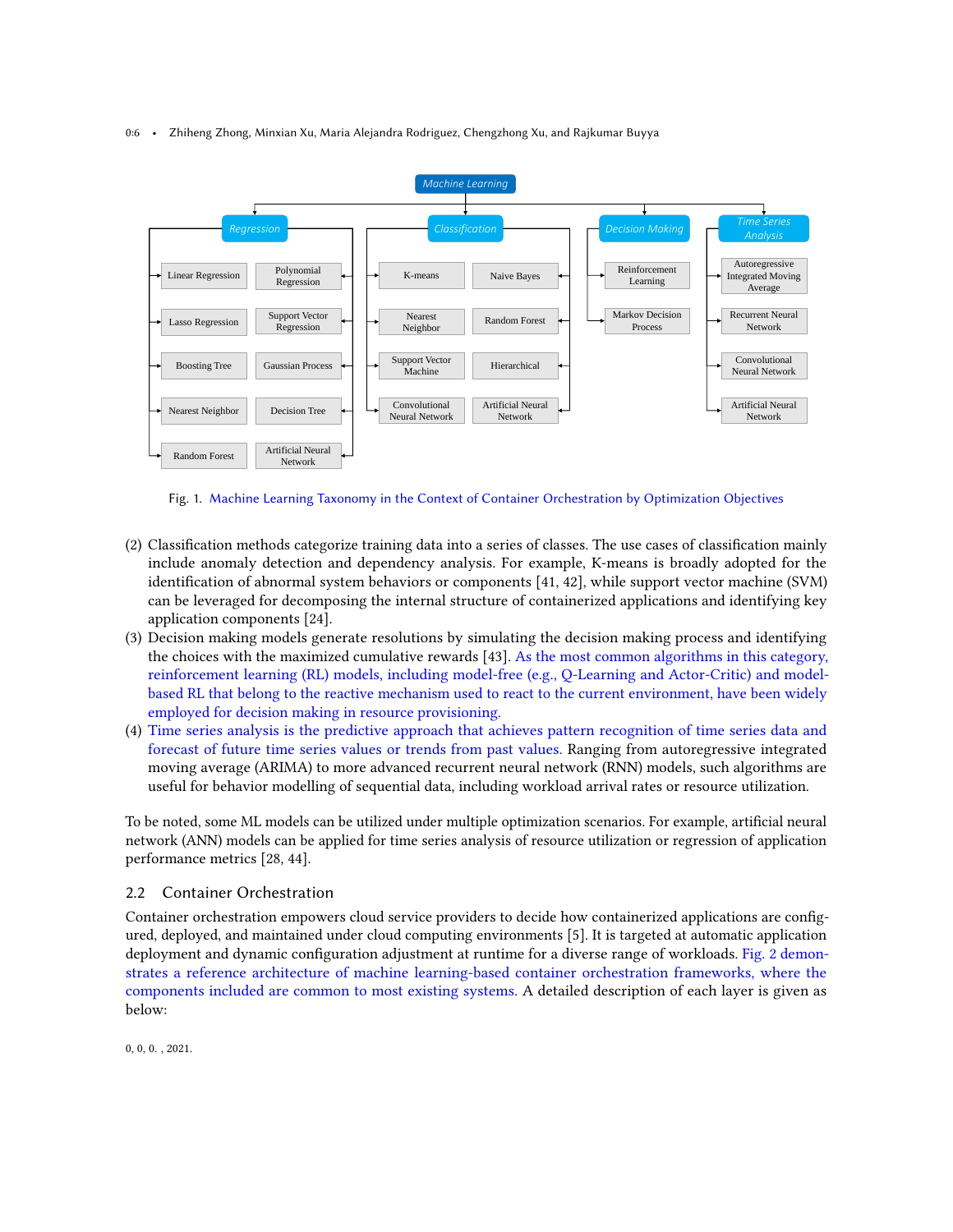Machine Learning-based Orchestration of Containers: A Taxonomy and Future Directions • 0:7

<span id="page-6-0"></span>

Fig. 2. A High-level Machine Learning-based Container Orchestration Framework Reference Architecture

# 2.2.1 Application Workloads

Workloads are generally defined as the requests submitted by users to an application or the Orchestrator. Workloads could be classified into many categories from different perspectives according to their unique features, such as long-running services or short-living batch jobs (classified by execution time); computation-intensive, data-intensive, or memory-sensitive workloads (classified by resource usage pattern) [\[3,](#page-31-2) [4,](#page-31-3) [45\]](#page-32-18). Each workload is also defined with multi-dimensional resource requirements (e.g., CPU, memory, disk, network, etc.) and QoS requirements (e.g., time constraints, priorities, throughput, etc). The extremely dynamic and unpredictable feature of heterogeneous workloads greatly increases the complexity of orchestration mechanisms.

# 2.2.2 Compute Cluster

A compute cluster is a group of virtual or physical computational nodes that run in a shared network. As the core component in a containerized cluster, the Container Orchestrator is responsible for assigning containerized application components to worker nodes where containers are actually hosted and executed. Its major functionalities involve:

(1) Resource Allocation assigns a specific amount of resources to a container. Such configurations and limitations are basic metrics in managing container placement and resource isolation control between containers.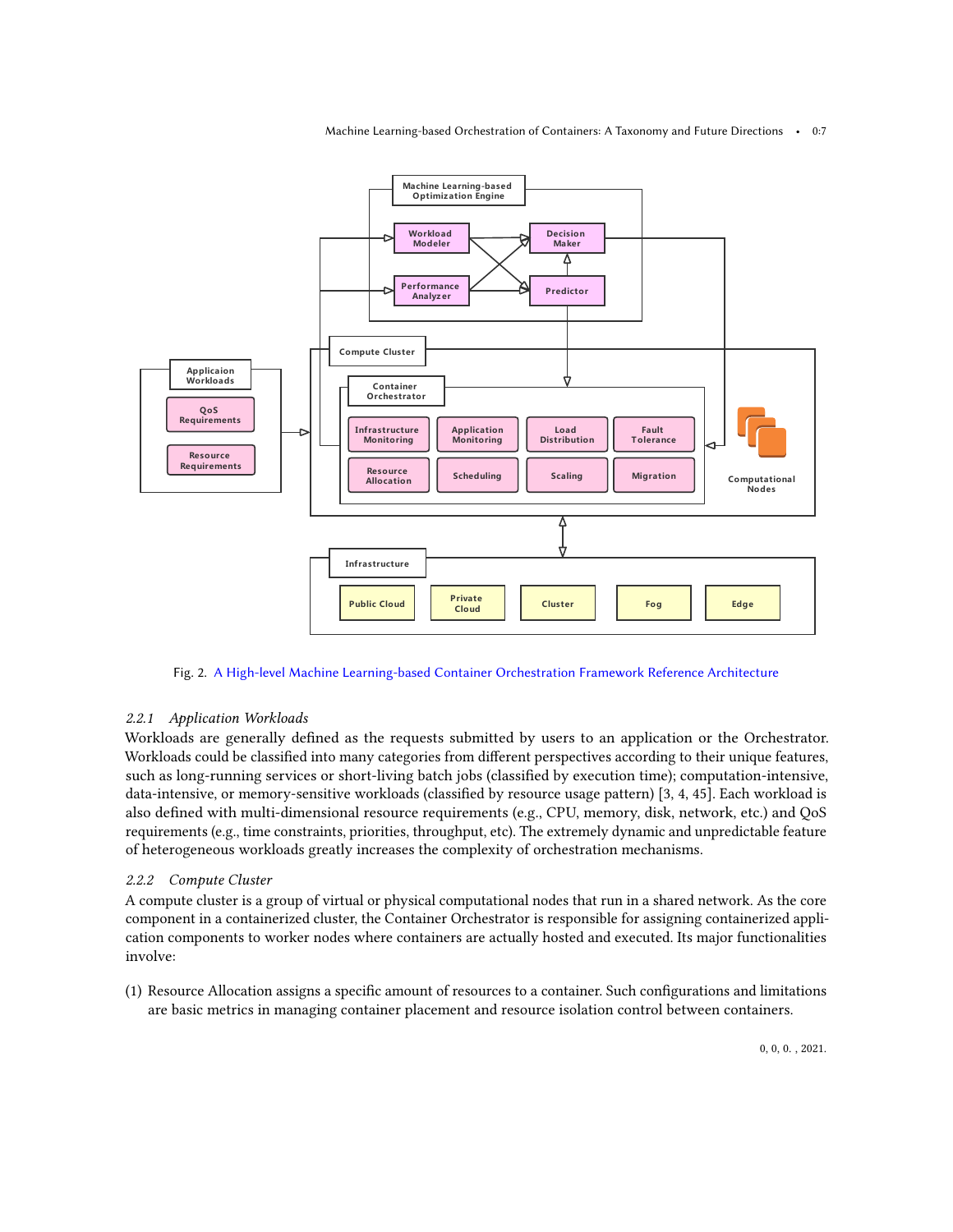- 0:8 Zhiheng Zhong, Minxian Xu, Maria Alejandra Rodriguez, Chengzhong Xu, and Rajkumar Buyya
- (2) Scheduling defines the policy for the initial placement for one or a group of containers, by considering conditions such as resource constraints, communication costs, and QoS requirements.
- (3) Scaling is the resource configuration adjustment of containerized applications or computational nodes in response to any potential workload fluctuations.
- (4) Migration is designed as a complementary mechanism to prevent severe infrastructure-level resource overloading or resource contention between co-located applications by relocating one or a group of containers from one node to another.
- (5) Infrastructure Monitoring keeps the track of infrastructure-level metrics of the cluster, such as the number of nodes, node states, resource usage of each node, and network throughput. Such metrics are the critical information for evaluating the health conditions of the cluster and making precise decisions in the above resource source provisioning layers.
- (6) Application Monitoring does not only periodically check the application states but also records their resource consumption and performance metrics (e.g., response time, completion time, throughput, and error rates). This information serves as the crucial reference data in anomaly detection and SLA violation measurement.
- (7) Load Distribution, as the core mechanism for load balancing under containerized environments, distributes network traffic between containers evenly with policies such as Round-Robin [\[46\]](#page-32-19). It plays an important role in improving system scalability, availability, and network performance.
- (8) Fault Tolerance ensures the high availability of the system through replica control. Each container is maintained with a configurable number of replicas across multiple nodes in case of a single point of failure. It is also possible to have multiple Orchestrators to deal with unexpected node crashes or system overloading.

# 2.2.3 Infrastructure

Thanks to the high portability, flexibility, and lightweight nature of containers, it allows containers to be deployed across a multitude of infrastructures, including private clouds, public clouds, fog, and edge devices. Similar to traditional server farms, private clouds provide exclusive resource sharing within a single organization based on its internal datacenter [\[1\]](#page-31-0). By contrast, public cloud service providers support on-demand resource renting from their warehouse-scale cloud datacenters.

Since applications and workloads are all deployed and processed at cloud datacenters in traditional cloud computing, this requires a massive volume of data transferred to cloud servers. As a consequence, it leads to significant propagation delays, communication costs, bandwidth and energy consumption. Through moving computation and storage facilities to the edge of a network, fog and edge infrastructures can achieve higher performance in a delay-sensitive, QoS-aware, and cost-saving manner [\[47,](#page-32-20) [48\]](#page-32-21). With the requests or data directly received from users, fog or edge nodes (e.g., IoT-enabled devices, routers, gateways, switches, and access points) can decide whether to host them locally or send them to the cloud.

# <span id="page-7-0"></span>2.2.4 Machine Learning-based Optimization Engine

An ML-based optimization engine builds certain ML models for workload characterization and performance analysis, based on analysis of monitoring data and system logs received from the Orchestrator. Furthermore, it can produce future resource provisioning decisions relying on the generated behavior models and prediction results. The engine can be entirely integrated or independent from the Orchestrator. Its major components are listed as follows:

- (1) Workload Modeller is designed for ML-based workload characterization through analyzing the input application workloads and identifying their key characteristics.
- (2) Performance Analyzer generates application and system behavior models through applying ML algorithms to application and infrastructure-level monitoring data acquired from the Orchestrator.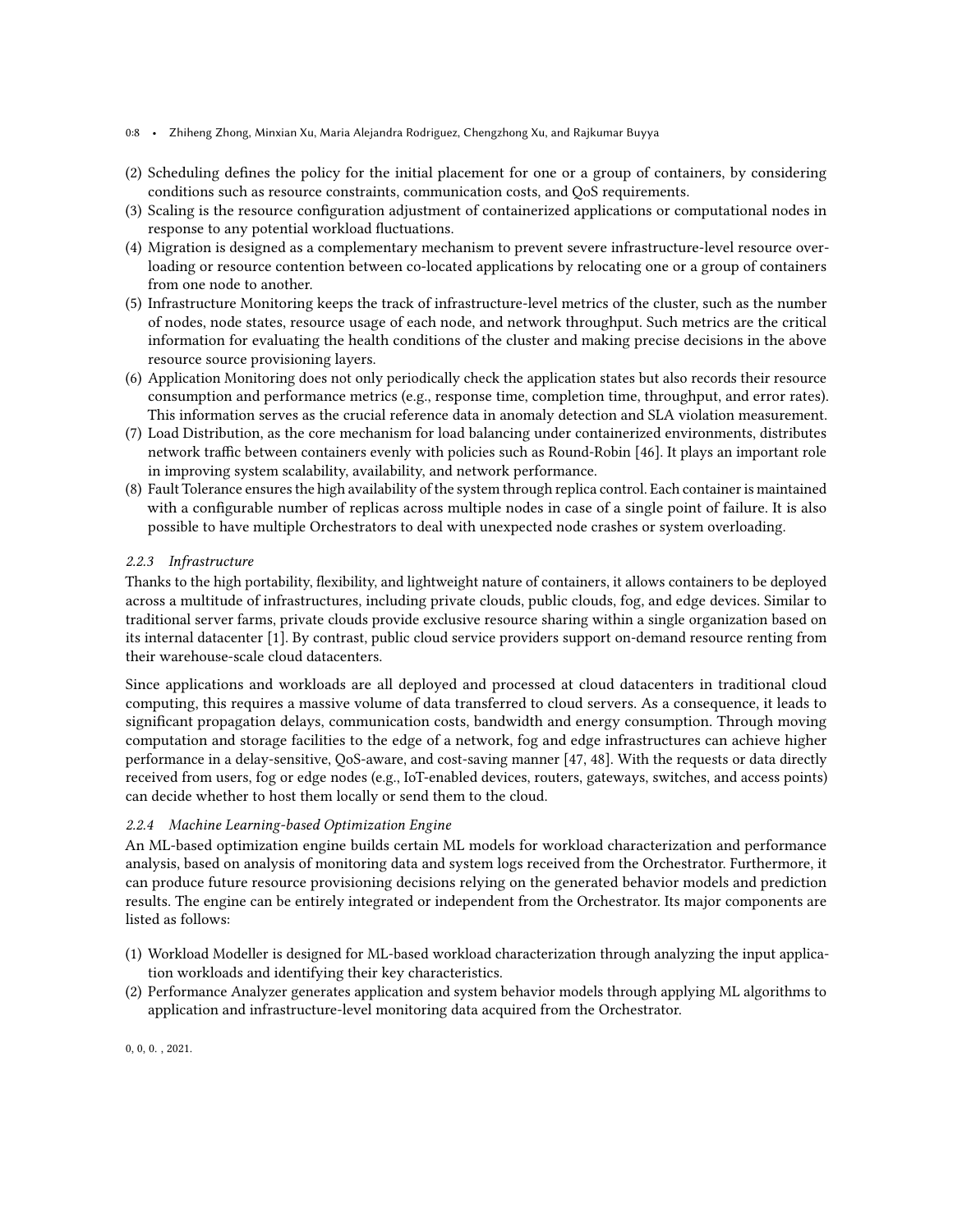- (3) Predictor forms forecasts of workload volumes or application/system behaviors, relying on the models obtained from Workload Modeller and Performance Analyzer. The prediction results could be sent either to the Orchestrator or Decision Maker.
- (4) Decision Maker combines the behavior models and prediction results received from the above components with certain ML-based optimization methods/schemes to further generate precise resource provisioning decisions that are fed back to the Orchestrator.

These components are common to most existing ML-based approaches, however, not all of them have to be implemented to make the whole system functional. According to different design principles, the engine can alternatively produce multi-level prediction results to assist the original Orchestrator in making high-quality decisions in resource provisioning, or directly generate such decisions instead of the Orchestrator.

# <span id="page-8-0"></span>3 TAXONOMY OF MACHINE LEARNING-BASED CONTAINER ORCHESTRATION **TECHNOLOGIES**

Fig. [3](#page-8-1) presents a taxonomic classification of the literature reviewed in our work. Application Architecture describes the behaviors and internal structures of containerized application components that together perform as a whole unit. Infrastructure indicates the environments or platforms where the applications operate. Objectives are the improvements that the proposed ML-based approaches attempt to achieve. Behavior Modelling and Prediction leverage ML models for pattern recognition and simulation of system and application behaviors, as well as forecasting future trends according to previously collected data. Resource Provisioning specifies the ML-based or heuristic policies for resource management of containerized applications at different phases in a container lifecycle under various scenarios.

<span id="page-8-1"></span>

Fig. 3. Machine Learning-based Container Orchestration Taxonomy

# 3.1 Application Architecture

This section presents the most common application architectures that define the composition of containerized applications and how they are deployed, executed, and maintained. The application architecture also decides the minimum orchestration unit that the ML-based approaches will operate.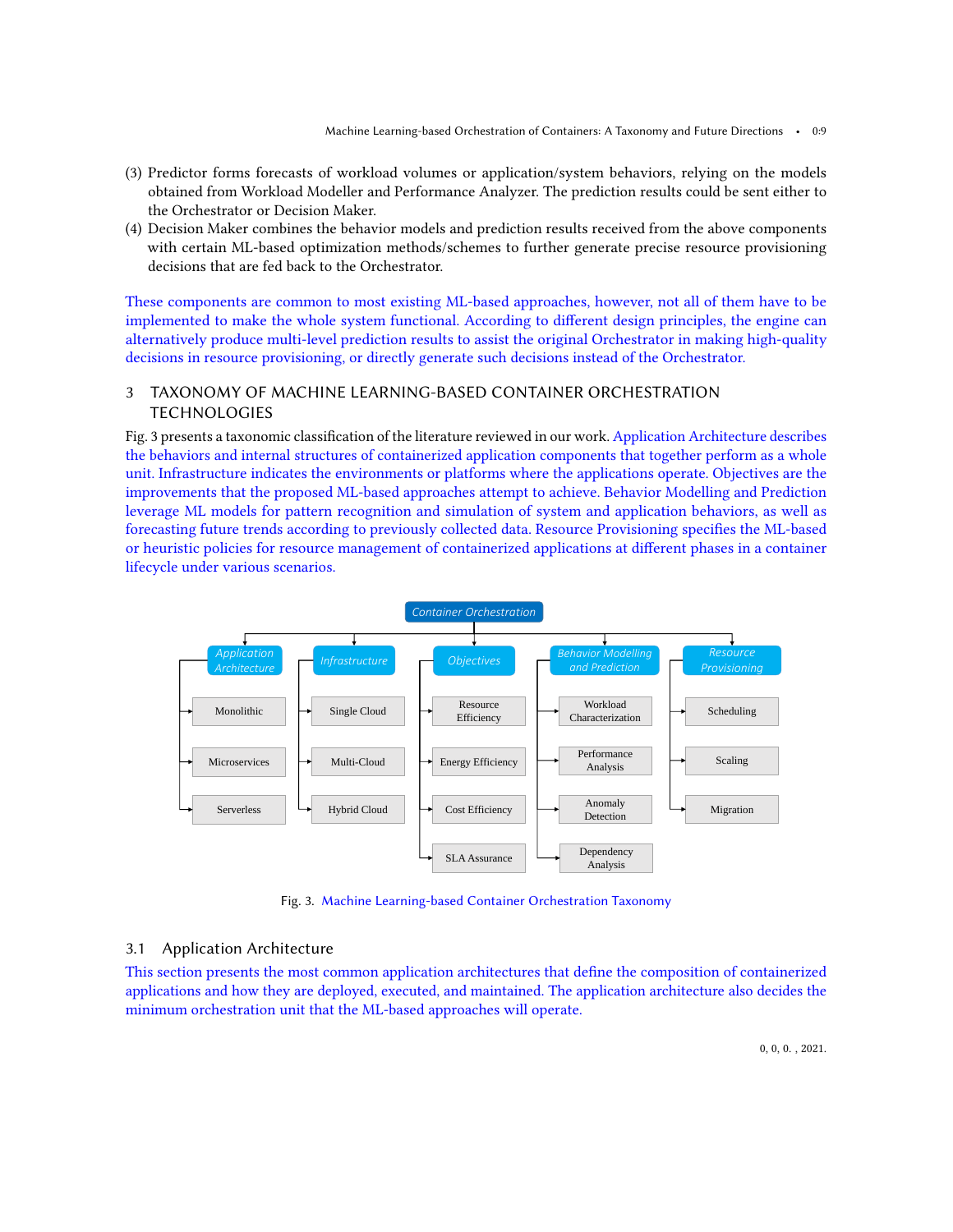<span id="page-9-0"></span>

0:10 • Zhiheng Zhong, Minxian Xu, Maria Alejandra Rodriguez, Chengzhong Xu, and Rajkumar Buyya



# 3.1.1 Monolithic

Monolithic applications follow an all-in-one architecture where all the functional modules are developed and configured into exactly one deployment unit, namely one container. Such applications could be initially easy to develop and maintain at a small scale. For example, Microsoft Azure [\[49\]](#page-32-22) still supports automated single-containerbased application deployment for enterprise solutions where the business logic is not feasible for building complex multi-component models. However, the consistent development and enrichment of monolithic applications would inevitably lead to incremental application sizes and complexity [\[50\]](#page-32-23). Consequently, the maintenance costs can dramatically grow in continuous deployment. Even modification of a single module requires retesting and redeployment of the whole application. Furthermore, scaling of monolithic applications means replication of the entire deployment unit containing all the modules [\[51\]](#page-33-0). In most scenarios, only a proportion of the modules need to be scaled due to resource shortage. Therefore, scaling the whole application would lead to poor overall resource efficiency and reliability. Thus, the monolithic architecture is only suitable for small-scale applications with simple internal structures.

# 3.1.2 Microservice

To address the problem of high development and maintenance costs caused by colossal application sizes, the microservice architecture (MSA) is proposed to split single-component applications into multiple loosely coupled and self-contained microservice components [\[52\]](#page-33-1). An example of MSA is given in Fig. [4a.](#page-9-0) Each microservice unit can be deployed and operate independently for different functionalities and business objectives. Furthermore, they can interact with each other and collaborate as a whole application through lightweight communication methods such as representational state transfer (REST). Through decomposing applications into a group of lightweight and independent microservice units, MSA has significantly reduced the costs and complexity of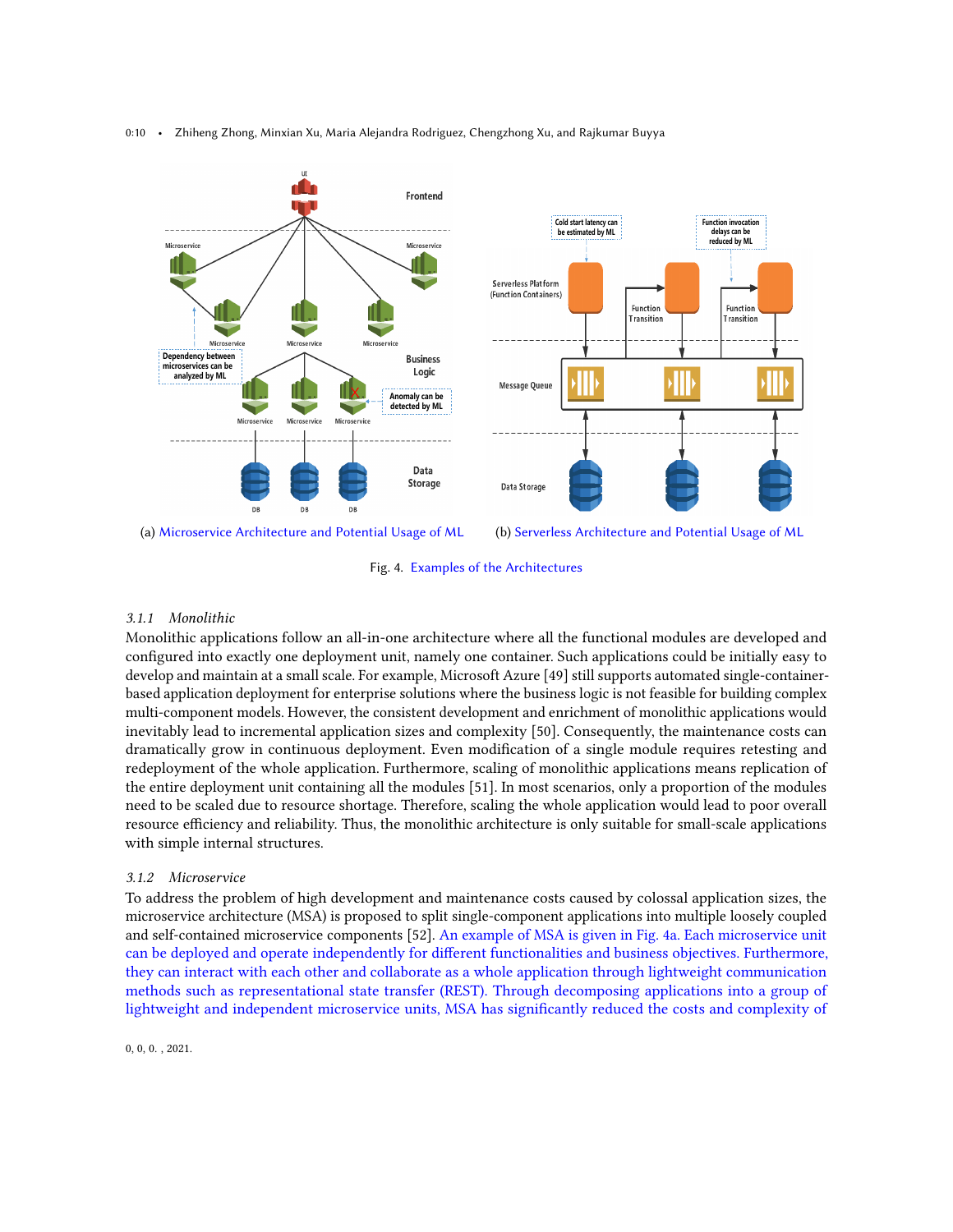application development and deployment. Nonetheless, the growing number of components and dynamic interdependencies between microservices in MSA raises the problem of load distribution and resource management at the infrastructure level. A well-structured orchestration framework for MSA should be able to maintain multiple parts of an application with SLA assurance, granting more control over individual components. These challenges can be addressed by ML-based approaches, for example, utilizing the ML-based approach to analyze dependencies between different microservices and resource usage of isolated microservices.

# 3.1.3 Serverless

The serverless architecture defines an event-driven application paradigm that undertakes stateless computational tasks, namely serverless functions. Designed to perform certain user-defined functionalities, functions are usually short pieces of code hosted in function containers with specific configurations and limited execution time. To ensure the successful completion and performance requirements of functions, serverless platforms are responsible for managing the function execution environments in terms of resource provisioning, energy consumption, SLA assurance, and security [\[53,](#page-33-2) [54\]](#page-33-3). Compared with the microservice that tends to support continuous requests with long-running lifecycles, the serverless is the event-driven handler for ephemeral tasks with finer granularity. As depicted in Fig. [4b,](#page-9-0) a typical serverless application is represented in the form of a function chain consisting of a workflow of individual functions. Within a function chain, interactions and transitions between functions are conducted through a centralized messaging service, such as a message queue or event bus [\[55\]](#page-33-4). The orchestration problem under such context translates into managing the invocation of function chains in terms of function initialization, execution, transition, and data flow control. Several previous studies have proved that the significant time overhead of function initialization is currently the major performance bottleneck in function invocation [\[56,](#page-33-5) [57\]](#page-33-6). Therefore, the current research focus of ML-based solutions in this field is on minimization of function invocation delays and resource wastage [\[58](#page-33-7)[–60\]](#page-33-8). Currently, as there is no prevailing technology (e.g. containers for MSA) to support the handlers in the serverless platform, the serverless utilizes containers to realize their platform, which may experience performance slowdown [\[61\]](#page-33-9).

# 3.2 Infrastructure

A cloud infrastructure consists of a set of hardware resources and virtualization software to deliver virtualized resources to users for application deployment. The execution of ML-based approaches also need to consume the resources provisioned by infrastructure. In general, we have identified three types of cloud infrastructures in the context of container orchestration:

- (1) A single cloud environment is built on resources from only one cloud service provider (either a private or public cloud) to host and serve all the applications.
- (2) A multi-cloud environment includes multiple cloud services (e.g., private clouds, public clouds, or a mixture of both). As different cloud service providers may differ in many aspects, such as resource configurations, price, network latency, and geographic locations, this allows more choices for optimization of application deployment.
- (3) A hybrid cloud environment is composed of a mixture of private clouds, public clouds, fog, or edge devices. It is not always efficient to deploy all the applications and data to public/private clouds, considering the data transmission time and network latency from end users to cloud servers. To solve this issue, the hybrid cloud enables applications and data to be deployed and processed at fog or edge devices that are close to end users.

# 3.3 Optimization Objectives

In light of the diversity of application architectures and cloud infrastructures, many types of metrics have been considered as optimization objectives during the behavior modelling and resource provisioning of containerized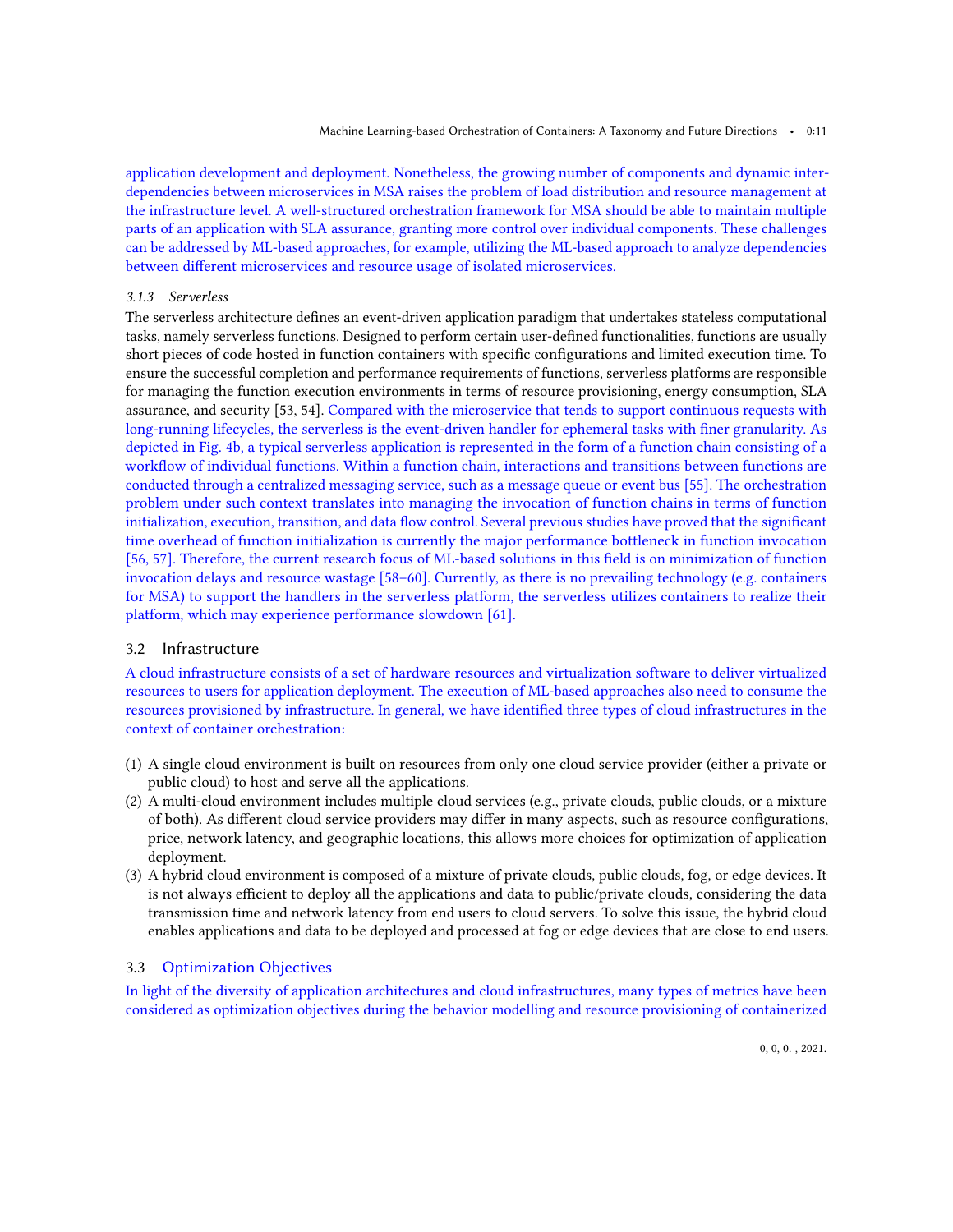### 0:12 • Zhiheng Zhong, Minxian Xu, Maria Alejandra Rodriguez, Chengzhong Xu, and Rajkumar Buyya

applications. As presented in Fig. [3,](#page-8-1) we group the existing objective metrics into four major categories. Since an orchestration solution usually needs to achieve multiple objectives according to specific user requirements, balancing the trade-off between different optimization objectives remains a key concern in automated application deployment and maintenance.

- (1) Resource Efficiency. Infrastructure-level resource usage metrics are usually treated as key application performance indicators for energy and cost efficiency. They are the fundamental data source of most behavior modelling schemes, such as prediction of the resource demands of coming workloads, or discovery of the relationship between resource usage patterns and other performance metrics. Such insights could be further applied in decision making of resource provisioning to improve the overall resource efficiency and application performance.
- (2) Energy Efficiency. Under the continuously growing scale of cloud data centers, the tremendous electricity usage consumed by cloud infrastructures has emerged as a critical concern in the field of cloud computing [\[62\]](#page-33-10). Therefore, various approaches have been proposed to minimize energy consumption and optimize energy efficiency [\[33,](#page-32-6) [41,](#page-32-14) [58,](#page-33-7) [63\]](#page-33-11). As the overall electricity usage of a system is estimated as the summation of the consumption by each physical machine (PM) where its energy usage is directly related to its resource utilization, an essential way to control energy efficiency is to adjust and balance the resource utilization of physical machines during resource provisioning.
- (3) Cost Efficiency. Following the pay-as-you-go payment model of mainstream cloud service providers, marketbased solutions regard cost efficiency as one of their principal targets [\[6,](#page-31-5) [15,](#page-31-13) [29,](#page-32-24) [64\]](#page-33-12). Through evaluation and selection of diverse cloud services according to their pricing models and computing capability, an optimized orchestration solution aims to minimize the overall financial costs while satisfying the QoS requirements defined by users.
- (4) SLA Assurance. Containerized applications are mostly configured with specific performance requirements, such as response time, initialization time, completion time, and throughput. These constraints are mostly expressed as SLA contracts, while their violations could lead to certain penalties. Because of the dynamic and unpredictable feature of cloud workloads, autoscaling is usually leveraged to automate application maintenance with SLA assurance [\[8,](#page-31-7) [28,](#page-32-3) [29,](#page-32-24) [60,](#page-33-8) [65](#page-33-13)[–67\]](#page-33-14), in response to the frequently changing workloads.

# 3.4 Behavior Modelling and Prediction

Behavior modelling is a fundamental step in understanding the overall application or system behavior patterns through analysis of application/infrastructure-level metrics. The variety of multi-layer metrics related to workloads, application performance, and system states significantly complicates the modelling process. Nonetheless, a well-structured behavior model that can produce precise prediction results based on ML approaches, which is also apparently useful for achieving certain optimization objectives during orchestration. The behavior modelling and prediction can also provide important information for the decision making in the resource provisioning phase.

(1) Workload characterization captures the key features of application workloads. Because of the dynamic and decentralized nature of containerized applications like microservices, the received workloads may differ in many ways, such as task structures, resource demands, arrival rates, and distributed locations. These factors make it hard to define a robust method for characterization and categorization of all the different workloads within an orchestration system. However, the knowledge of workload behaviors is necessary to improve the quality of resource provisioning decisions by making precise resource assignments in response to any incoming workloads.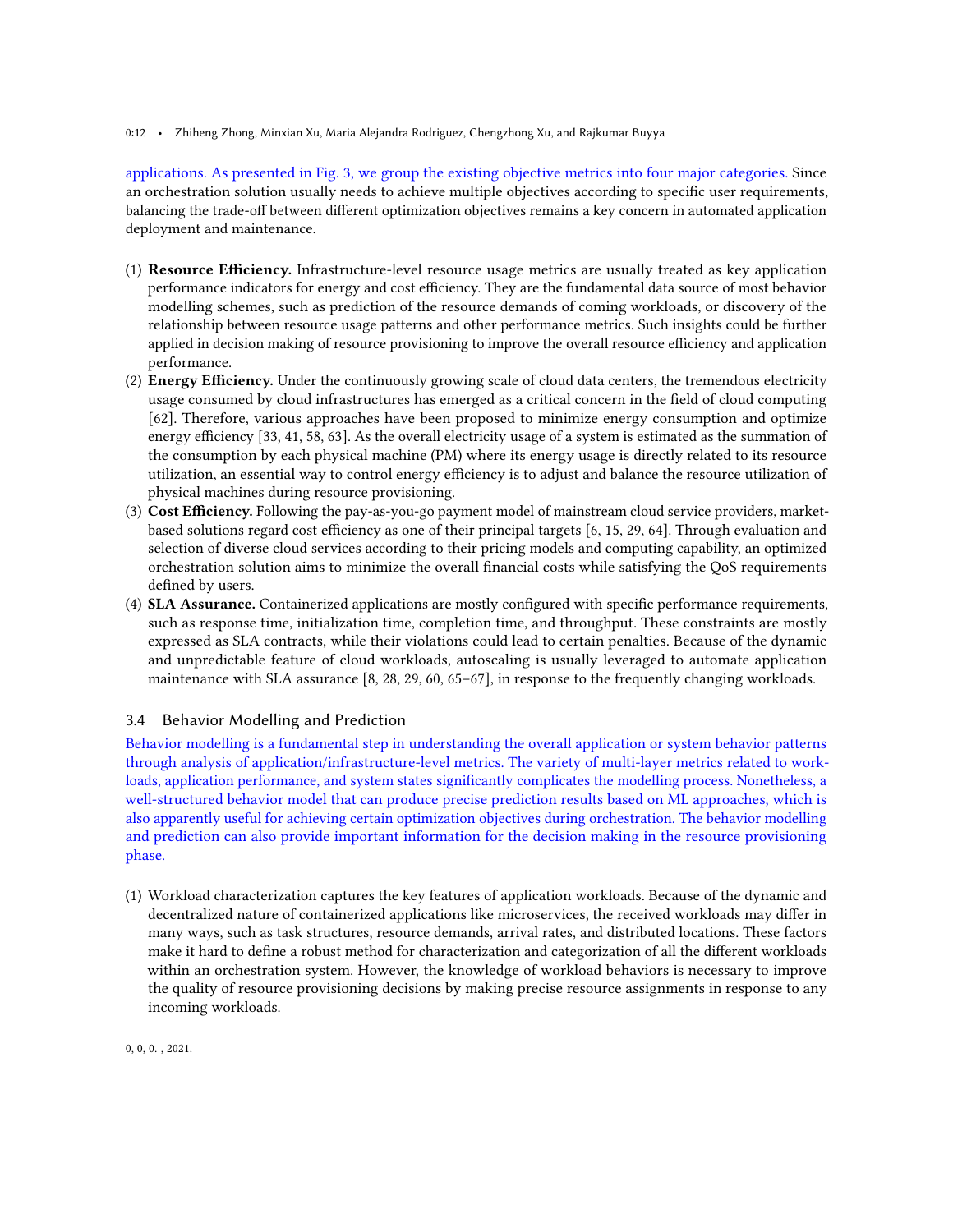- (2) Performance analysis discovers the relation among infrastructure (e.g., resource utilization and energy consumption) or application-level (e.g., response time, execution time, and throughput) metrics to depict the system states and application performance. These insights are important in managing the trade-off between different optimization objectives.
- (3) Anomaly detection classifies and identifies abnormal system behaviors, including security threats, instance failure, workload spikes, performance downgrade, and resource overloading. Such anomalies could severely harm the system availability and reliability. Therefore, fast and accurate localization of their root causes could prevent SLA violations or system crashes.
- (4) Dependency analysis looks into the graph-based internal dependencies between containerized application components. It helps to understand the workload distribution/pressure among application components and make precise resource configurations. Since the dependencies may be dynamically updated at runtime, it requires an incremental model that can consistently adjust itself and address the chain reactions of individual components to the overall application performance.



# <span id="page-12-0"></span>3.5 Resource Provisioning

Fig. 5. Resource Provisioning Taxonomy

Considering the various application architectures, infrastructures, and optimization objectives mentioned in the above sections, resource provisioning for containerized applications has become much more challenging. The diversity of cloud workloads, resource heterogeneity within hybrid cloud environments, and complex application internal structures should be all assessed during resource provisioning. Therefore, the state-of-the-art resource provisioning strategies are commonly relying on the decisions on the amount of provisioned resources, which can exploit ML-based approaches to achieve higher accuracy and shorter computation delays. Based on our investigation, the Resource Provisioning category in Fig. [3](#page-8-1) can be classified into more detailed categories, we provide Fig. [5](#page-12-0) to complement Fig. [3,](#page-8-1) where the resource provisioning operations can be further classified into the following categories: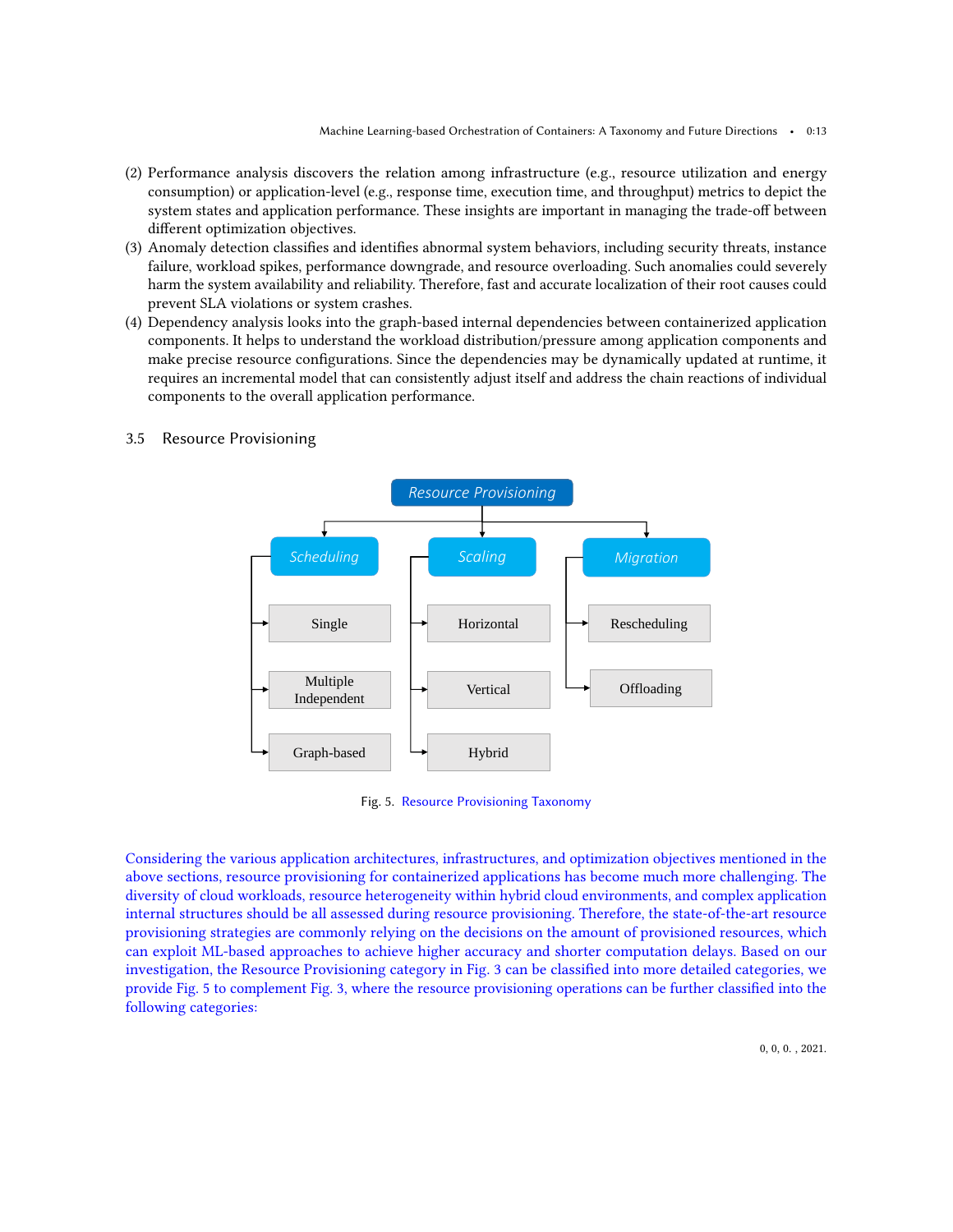- 0:14 Zhiheng Zhong, Minxian Xu, Maria Alejandra Rodriguez, Chengzhong Xu, and Rajkumar Buyya
- (1) Scheduling decides the initial placement of a containerized task unit, which could consist of a single task, a group of independent tasks, or a group of dependent tasks in graph-based structures. Due to the variety of application architectures and task structures, application deployment policies should consider a wide range of placement schemes. The quality of scheduling decisions has a direct impact on the overall application performance and resource efficiency [\[9\]](#page-31-8).
- (2) Scaling is the size adjustment of containerized applications or computational nodes in response to any potential workload fluctuations, which ensures the applications supported with enough resources to minimize SLA violations. Horizontal scaling adjusts the number of container replicas belonging to the applications or the number of nodes. By contrast, vertical scaling only updates the amount of resources assigned to existing containers or nodes. Moreover, hybrid scaling combines both horizontal and vertical scaling to produce an optimized solution.
- (3) Migration is the relocation of one or a group of tasks from one node to another. When resource contention, overloading, or underloading occur between co-located applications due to poor scheduling decisions, rescheduling is triggered for load balancing through task migration within a single cloud. On the other hand, computation offloading manages the migration of computation-intensive tasks that are experiencing resource bottlenecks to devices with enough demanded resources across hybrid cloud environments. Targeted to improve the application performance, a refined offloading policy should be able to pick a suitable relocation destination that minimizes the migration costs in terms of execution time, bandwidth and energy consumption.

# 3.6 Evolution of Machine Learning-based Container Orchestration technologies

The optimization of the objectives and metrics of ML-based approaches for container orchestration has been investigated and multiple methods have been proposed over the years. To show the evolution and development of ML-based approaches for container orchestration in recent years. Fig. [6](#page-14-0) demonstrates the evolution of ML-based models since 2016, with emphasis on their objectives and metrics. As the research related to machine learning for container orchestration starts from 2016, our examination for the evolution falls between 2016 and 2021.

In 2016, the ARIMA [\[68\]](#page-33-15) and nearest neighbor (NN) [\[18\]](#page-31-15) algorithms were already leveraged for resource utilization prediction of containerized applications. ARIMA is a dynamic stochastic process proposed in the 1970s, which has been used for forecasting time series showing non-stationarity by identifying the seasonal differences. NN is a proximity search approach that can find a candidate that is closest to a given point. As ARIMA and NN have been used widely in time series prediction, they were firstly applied in container orchestration to predict resource utilization, such as CPU, memory, and I/O. However, at this stage, the application models were relatively simple, which only considered the time series pattern of infrastructure-level resource metrics.

In 2017, Shah et al. [\[69\]](#page-33-16) first adopted the long short-term memory (LSTM) model for dependency analysis of microservices. The LSTM is an approach based on neural network and well suited to classifying, processing, and forecasting based on time series data. Compared with traditional feedforward neural network, LSTM also has feedback connections to enhance its performance, which has functioned well in handwriting recognition and speech recognition. The model in [\[69\]](#page-33-16) evaluated both the internal connections between microservice units and the time series pattern of resource metrics. Furthermore, anomaly detection was built on top of the LSTM model for the identification of abnormal behaviors in resource utilization or application performance. Besides, Cheng et al. [\[70\]](#page-33-17) used Gradient Boosting Regression (GBR) that can ensemble multiple weak prediction models (e.g. regression trees) to form a more powerful model, and applied GBR for resource demand prediction in workload characterization.

A model-free RL method, namely Q-Learning, is also used for scaling microservices. Q-learning works by learning the action-value function to evaluate the reward of taking an action in a particular state. The benefit of Q-learning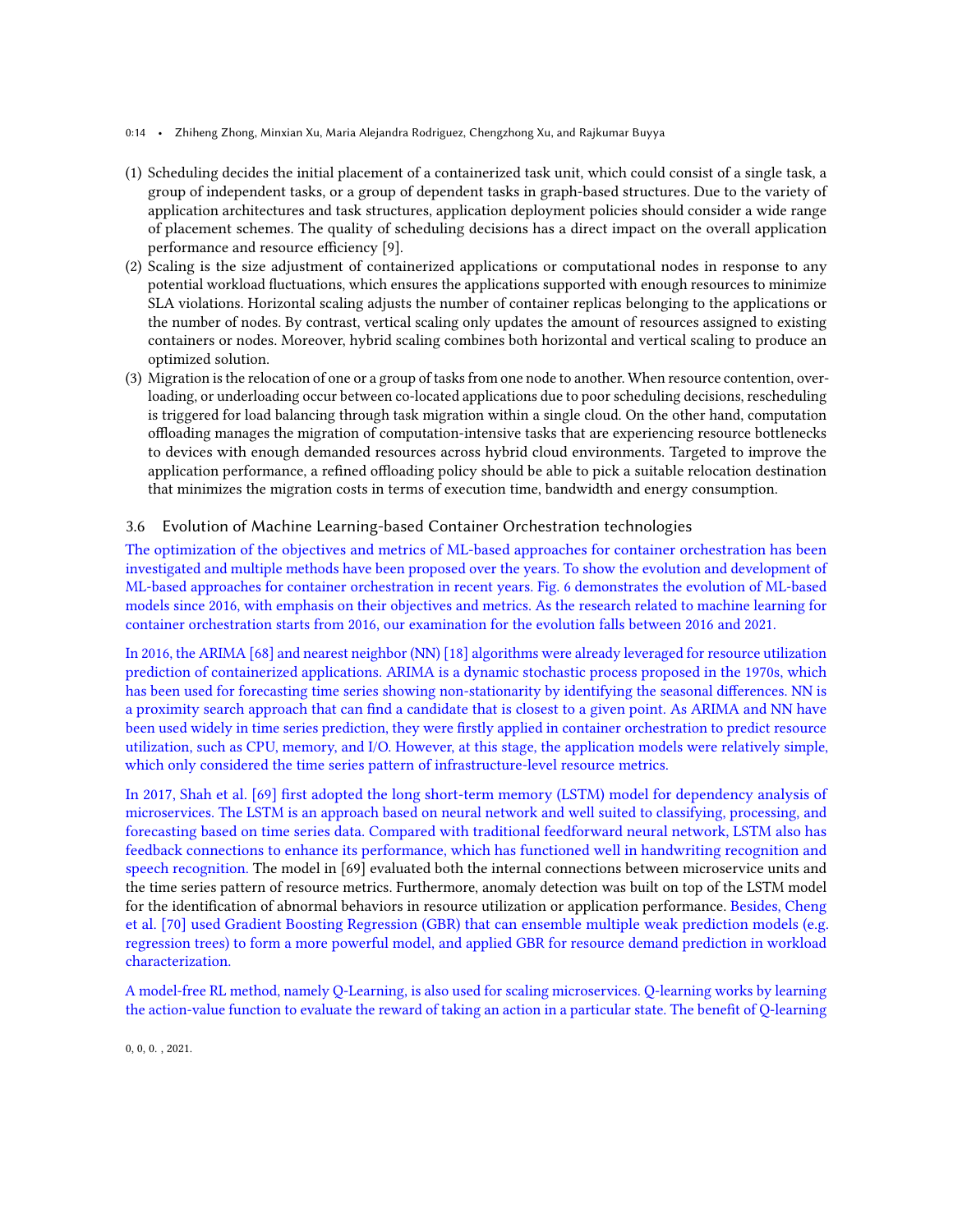<span id="page-14-0"></span>

Fig. 6. Evolution of Machine Learning-based Container Orchestration Technologies

is that it can achieve the expected reward without the model of the environment. Xu et al. [\[29\]](#page-32-24) leveraged Q-Learning to produce vertical scaling plans. An optimal scaling decision was targeted to minimize resource wasting and computation costs under the assumption of SLA assurance.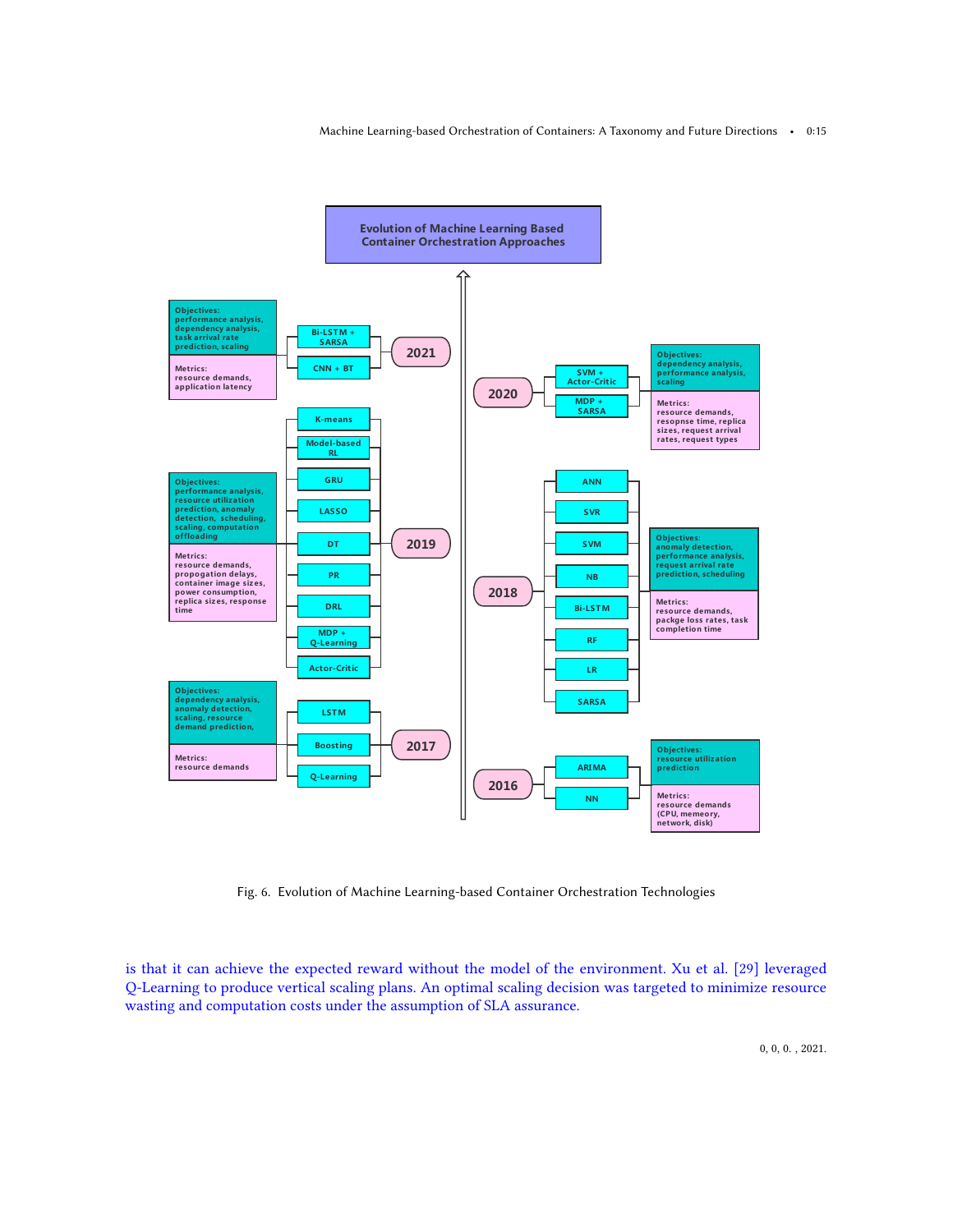0:16 • Zhiheng Zhong, Minxian Xu, Maria Alejandra Rodriguez, Chengzhong Xu, and Rajkumar Buyya

In 2018, Tang et al. [\[71\]](#page-33-18) employed the bidirectional LSTM (Bi-LSTM) model for the prediction of workload arrival rates and application throughput. Their training module had demonstrated significant accuracy improvement over ARIMA and LSTM models in terms of time series prediction. Ye et al. [\[44\]](#page-32-17) applied a series of traditional regression methods based on the statistical process for relationship estimation, including support vector regression (SVR), linear regression (LR), and modern ANN based on deep learning, to conduct performance analysis of relevant resource metrics. They attempted to evaluate the relationship between resource allocation and application performance. However, only single-component applications with limited performance benchmarks were considered within the scope of their work.

Du et al. [\[42\]](#page-32-15) designed an anomaly detection engine composed of traditional machine learning methods including k-nearest neighbors (KNN), SVM, Naive Bayes (NB), and random forest (RF), to classify and diagnose abnormal resource usage patterns in containerized applications. Orhean et al. [\[25\]](#page-32-0) utilized state–action–reward–state–action (SARSA), a model-free RL algorithm similar to Q-learning, to manage the graph-based task scheduling problem in directed acyclic graph (DAG) structures, aiming at minimizing the overall DAG execution time.

In 2019, Cheng et al. [\[72\]](#page-33-19) proposed a hybrid gated recurrent unit (GRU) model to further reduce the computational costs and error rates of resource usage prediction of cloud workloads. GRU is considered as an optimized model of LSTM [\[73\]](#page-34-1), as LSTM models are relatively complex with high computational costs and data processing time. An LSTM cell structure consists of three gates, including the input gate, the forget gate, and the output gate. GRU simplifies this structure and achieves higher computational efficiency by integrating the input gate and the forget gate into one update gate.

Performance analysis of containerized applications was also explored in depth. Venkateswaran and Sarkar [\[16\]](#page-31-14) leveraged the K-means clustering and polynomial regression (PR) to classify the multi-layer container execution structures under multi-cloud environments by their feasibility to the application performance requirements. Both K-means and polynomial regression can find groups that have not been explicitly labeled in the data, which are originally used in signal processing and applied to identify the execution structures of containers. According to workload arrival rates and resource metrics, Podolskiy et al. [\[74\]](#page-34-2) applied Lasso regression (LASSO) to forecast service level indicators (SLI) in terms of application response time and throughput for Kubernetes private cloud. LASSO can generate a linear model via variable selection and regularization to improve prediction accuracy. Dartois et al. [\[75\]](#page-34-3) used the decision tree (DT) regression algorithm to analyze the solid state drive (SSD) I/O performance under interference between applications. The DT can break down the dataset into small subsets and an associated decision tree can be incrementally generated, which is easy to interpret, understand and virtualize. In addition, DT is not very sensitive to outliers or missing data, and it can handle both categorical and numerical variables.

As for resource provisioning, deep reinforcement learning (DRL) was first applied in the context of task scheduling [\[26,](#page-32-1) [31\]](#page-32-4). Bao et al. [\[26\]](#page-32-1) designed a DRL framework for the placement of batch processing jobs, where an ANN model represented the mapping relationship between workload features, system states, and corresponding job placement decisions. The Actor-Critic RL algorithm was selected to train the ANN model and generate optimal scheduling decisions that minimized the performance interference between co-located batch jobs. Compared with traditional heuristic scheduling policies like bin packing, their solution demonstrated remarkable performance improvement on the Kubernetes cluster regarding overall job execution time. Moreover, DRL was also employed to solve the problem of computation offloading under fog-cloud environments in Reference [\[31\]](#page-32-4). On top of a Markov decision process (MDP) model that simulated the interactions of the offloading process at a large scale, the deep Q-Learning method optimized the migration decisions by minimization of the time overhead, energy usage, and computational costs. To explore the efficiency of hybrid scaling mechanisms, Rossi et al. [\[76,](#page-34-4) [77\]](#page-34-5) leveraged model-based RL models to compose a mixture of horizontal and vertical scaling operations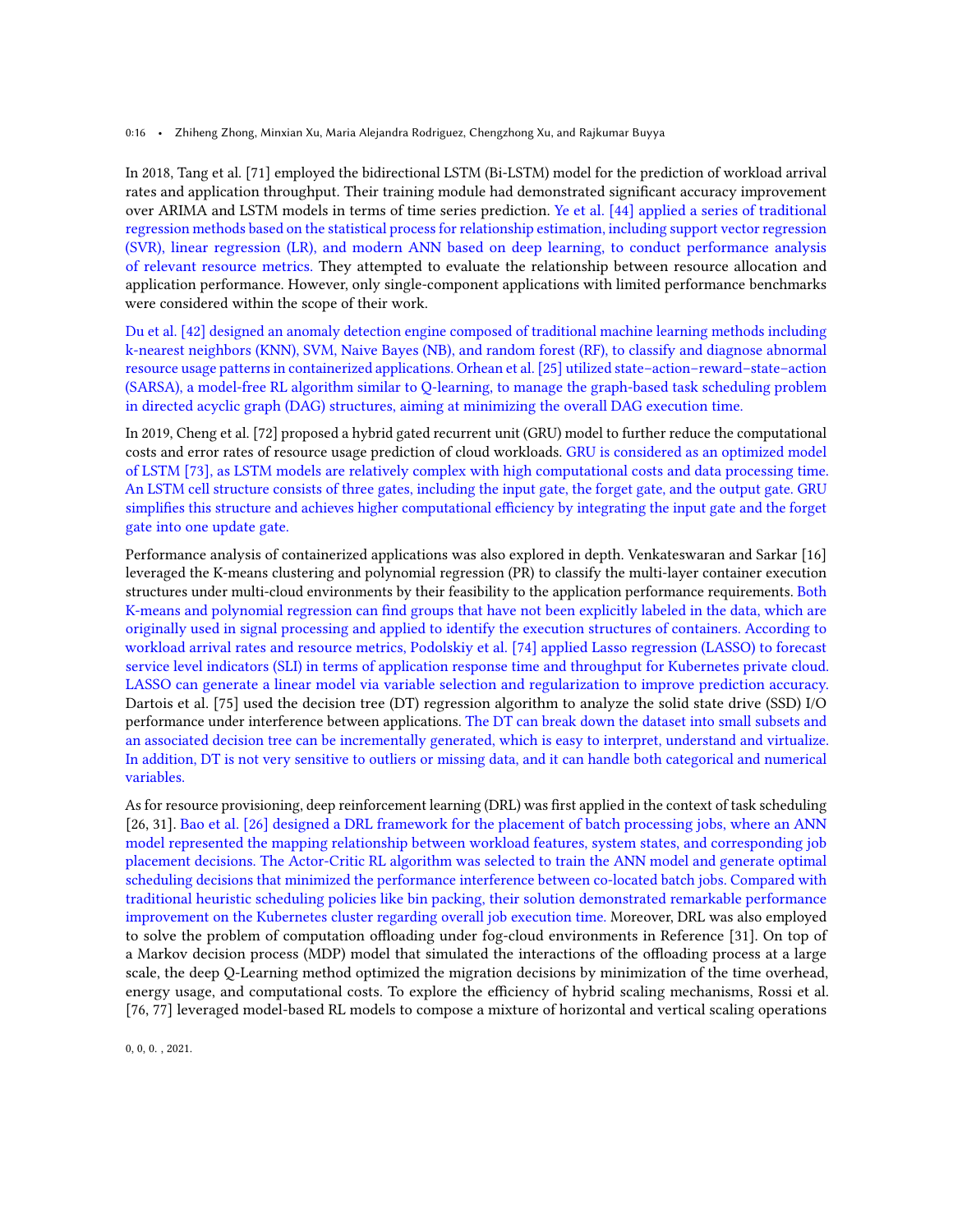for monolithic applications, aiming at minimizing the resource usage, performance degradation, and adaption costs.

In 2020, several RL-based scaling approaches were proposed in the form of hybrid ML models [\[24,](#page-31-19) [28,](#page-32-3) [30\]](#page-32-25). Qiu et al. [\[24\]](#page-31-19) adopted the SVM model for dependency analysis of microservices and recognition of the key components that are highly likely to experience resource bottlenecks and performance downgrade. To prevent severe service level objectives (SLO) violations, the Actor-Critic method was utilized to generate the appropriate resource assignment decisions for these components through horizontal scaling. The approach has been validated and executed on the Kubernetes cluster with significant performance improvement compared with Kubernetes's autoscaling approach. Besides, Sami et al. [\[30\]](#page-32-25) combined MDP and SARSA models to build a horizontal scaling solution for monolithic applications under fog-cloud environments. SARAS produced the optimized scaling decisions through model training relying on the MDP model that simulated the scaling scenarios with the fluctuating workloads and resource availability in fog taken into account.

In 2021, Zhang et al. [\[23\]](#page-31-18) proposed a novel approach composed of a convolutional neural network (CNN) and boosted trees (BT) for dependency and performance analysis of microservices. Their CNN model did not only analyze the inter-dependencies between microservice units for system complexity navigation, but also the time series metrics related to application performance. Furthermore, the BT model is responsible for the prediction of long-term QoS violations. To further improve the speed and efficiency of RL-based scaling approaches for microservices under hybrid cloud environments, Yan et al. [\[78\]](#page-34-6) developed a multi-agent parallel training module based on SARSA and improved the horizontal scaling policy of Kubernetes, supported by the microservice workload prediction results generated by Bi-LSTM.

Overall, diverse ML algorithms have been utilized in the context of container orchestration, ranging from workload modelling to decision making through RL. However, there are not many new ML models adopted in the area of container orchestration in recent years. To further improve prediction accuracy and computational efficiency, the emerging trend of hybrid ML-based solutions targets to combine multiple existing ML methods to form a complete orchestration pipeline, including multi-dimensional behavior modelling and resource provisioning. The evolution of ML models also contributes to the extension of various application architectures and cloud infrastructures.

# <span id="page-16-0"></span>4 STATE-OF-THE-ART IN MACHINE LEARNING FOR ORCHESTRATION OF CONTAINERS

In this section, we introduce a literature review of machine learning-based container orchestration approaches. To stress the key features in the evaluated studies, we use the taxonomy in Section [3](#page-8-0) to outline the key characteristics of the approaches designed for behavior modelling and prediction, as well as resource provisioning.

# 4.1 Article Selection Methodology

In this subsection, we introduce the approach we followed to reach the articles. The relevant articles have been broadly searched in the mainstream academic sources, including ACM Digital Library, IEEEXplore, Springer, Elsevier, ScienceDirect, Wiley Interscience, and Google Scholar. We focus the search criteria on titles and abstracts, starting with the following keywords: container orchestration, application component, microservice, serverless, machine learning, deep learning, characterization, dependency analysis, anomaly detection, classification, prediction, monitoring, scheduling, scaling, migration, and load distribution. As there are many irrelevant articles in the search results, we further refine the results through secondary filtering and reviewing based on relevance and quality.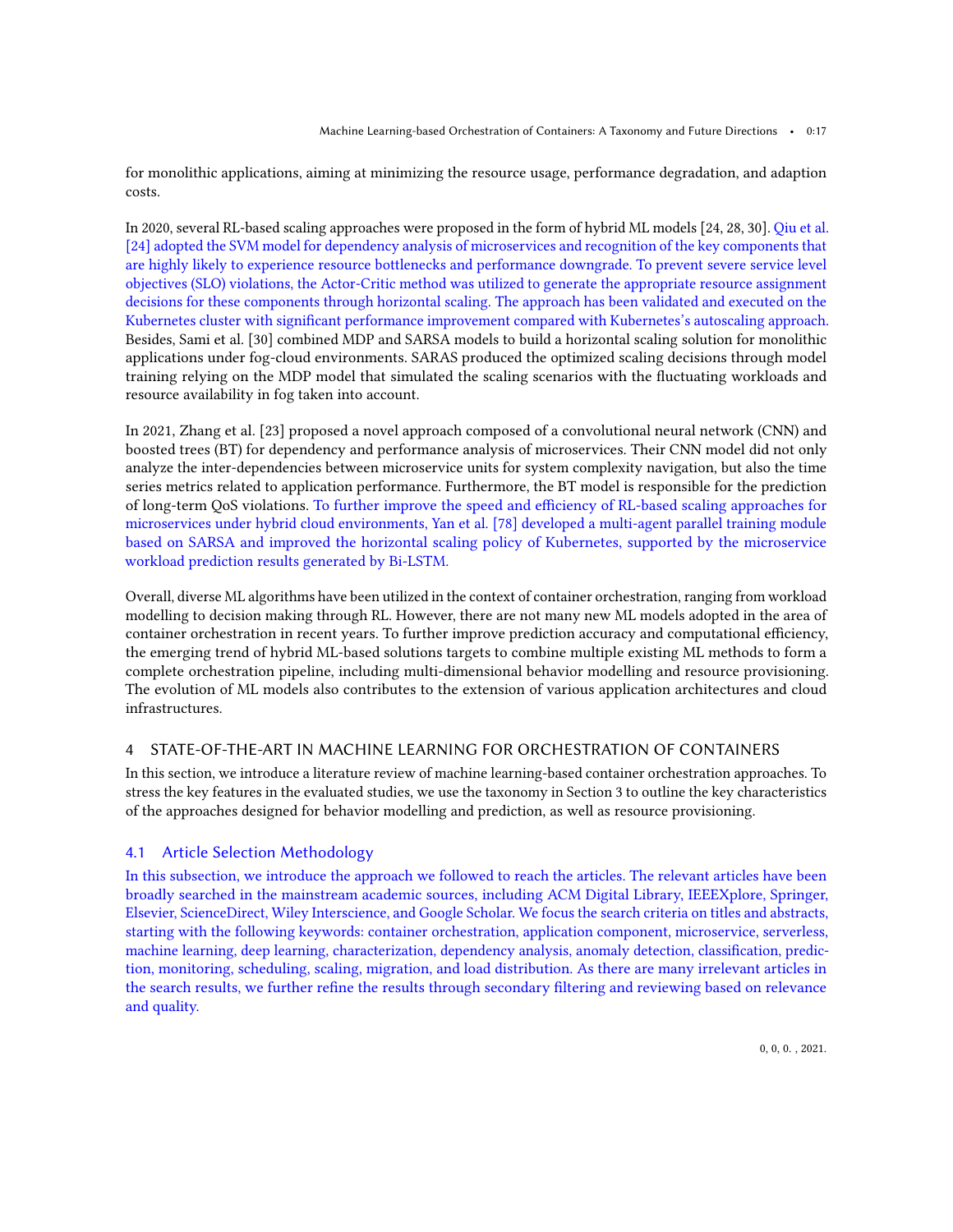#### <span id="page-17-0"></span>0:18 • Zhiheng Zhong, Minxian Xu, Maria Alejandra Rodriguez, Chengzhong Xu, and Rajkumar Buyya

| Ref.   | Mechanism               | <b>Infrastructure</b> | <b>Application</b><br>Architecture | Methods                 | Objectives                                                          | Advantages                                          | Limitations                                                                                       |
|--------|-------------------------|-----------------------|------------------------------------|-------------------------|---------------------------------------------------------------------|-----------------------------------------------------|---------------------------------------------------------------------------------------------------|
| $[58]$ | Time series<br>analysis | Single cloud          | Serverless                         | <b>LSTM</b>             | <b>Request arrival rate</b><br>prediction                           | High prediction accuracy                            | Simplicity of application models                                                                  |
| [8]    | Classification          | Single cloud          | Monolithic                         | $K$ -means++            | Resource demand<br>prediction                                       | <b>High scalability</b>                             | Limited accuracy under high load<br>variance                                                      |
| $[28]$ | Time series<br>analysis | Single cloud          | Monolithic                         | <b>ARIMA</b>            | <b>Request arrival rate</b><br>prediction                           | Capability of large data scales                     | Inaccuracy under trend turning                                                                    |
| $[79]$ | Time series<br>analysis | Single cloud          | Monolithic                         | <b>ARIMA-TES</b>        | Multi-dimensional<br>workload prediction                            | High robustness, accuracy,<br>and anti-interference | Higher time overhead                                                                              |
| [80]   | Time series<br>analysis | Single cloud          | Monolithic                         | LSTM,<br><b>Bi-LSTM</b> | Resource demand<br>prediction                                       | High prediction accuracy                            | Lack of consideration for anomaly<br>detection                                                    |
| $[72]$ | Time series<br>analysis | Single cloud          | Monolithic                         | <b>GRU-ES</b>           | <b>Resource demand</b><br>prediction                                | Low error rates                                     | Ignorance of potential resource<br>allocation strategies based on<br>the prediction model         |
| $[18]$ | Regression              | Single cloud          | Microservice                       | <b>TSNNR</b>            | <b>Resource demand</b><br>prediction                                | Improved prediction accuracy                        | Limited workload scenarios                                                                        |
| $[70]$ | Regression              | Single cloud          | Microservice                       | <b>GBR</b>              | <b>Resource demand</b><br>prediction                                | High prediction accuracy                            | Limited workload scenarios                                                                        |
| $[81]$ | Time series<br>analysis | Single cloud          | Microservice                       | <b>LSTM</b>             | Request arrival rate<br>prediction                                  | Low time overhead                                   | High computational expense                                                                        |
| $[82]$ | Time series<br>analysis | Hybrid cloud          | Microservice                       | <b>IGRU-SD</b>          | <b>Resource demand</b><br>prediction                                | Low error rates                                     | Unclear demonstration of the<br>relationship between resource<br>allocation and energy efficiency |
| $[67]$ | Time series<br>analysis | Single cloud          | Microservice                       | AR, LSTM,<br><b>HTM</b> | Request arrival rate<br>prediction                                  | Multi-model optimization                            | High computational costs                                                                          |
| $[71]$ | Time series<br>analysis | Single cloud          | Microservice                       | <b>Bi-LSTM</b>          | Prediction of request<br>arrival rate and<br>application throughput | Improved prediction accuracy                        | Implicit time overhead analysis                                                                   |
| $[78]$ | Time series<br>analysis | Hybrid cloud          | Microservice                       | Bi-LSTM                 | <b>Task arrival rate</b><br>prediction                              | Performance improvement                             | Inaccuracy in long-term forecasts                                                                 |

Table 2. Summary of Workload Characterization Approaches

Eventually, 44 research papers are selected in the field of machine learning-based container orchestration technologies. The study distribution by publication sources includes 64% conference papers, 24% journal papers, and 12% symposium papers. The articles discussed in each class are key representative works selected from literature by several evaluation criteria, including robustness of application models, coverage of critical challenges in the field, accurate depiction of real-world orchestration scenarios, high scalability under complex cloud environments, novelty of orchestration approaches, refined combinations of ML-based models, and extensibility to hybrid clouds.

# 4.2 Behavior Modelling and Prediction

This section presents the approaches related to behavior modelling and prediction.

# <span id="page-17-1"></span>4.2.1 Workload Characterization

The knowledge of workload characteristics and behavior patterns offers important reference data for the estimation of resource provisioning and load distribution. Table [2](#page-17-0) shows the existing studies that leverage ML techniques in workload characterization.

Many previous studies have tried to model the time series pattern of request arrival rates in containerized applications through various algorithms. ARIMA, as a classic algorithm for analyzing time series data, was utilized in Reference [\[28\]](#page-32-3). Compared with other linear models that are mainly suitable for linear datasets such as autoregressive (AR), moving average (MA), autoregressive moving average (ARMA), and exponentially weighted moving average (EWMA), ARIMA enjoys high accuracy for large-scale datasets and even under unstable time series by using a set of lagged observations of time series. However, as the workload scenario of ARIMA is limited to linear models, it is usually referenced as a baseline approach by many studies included in our literature review.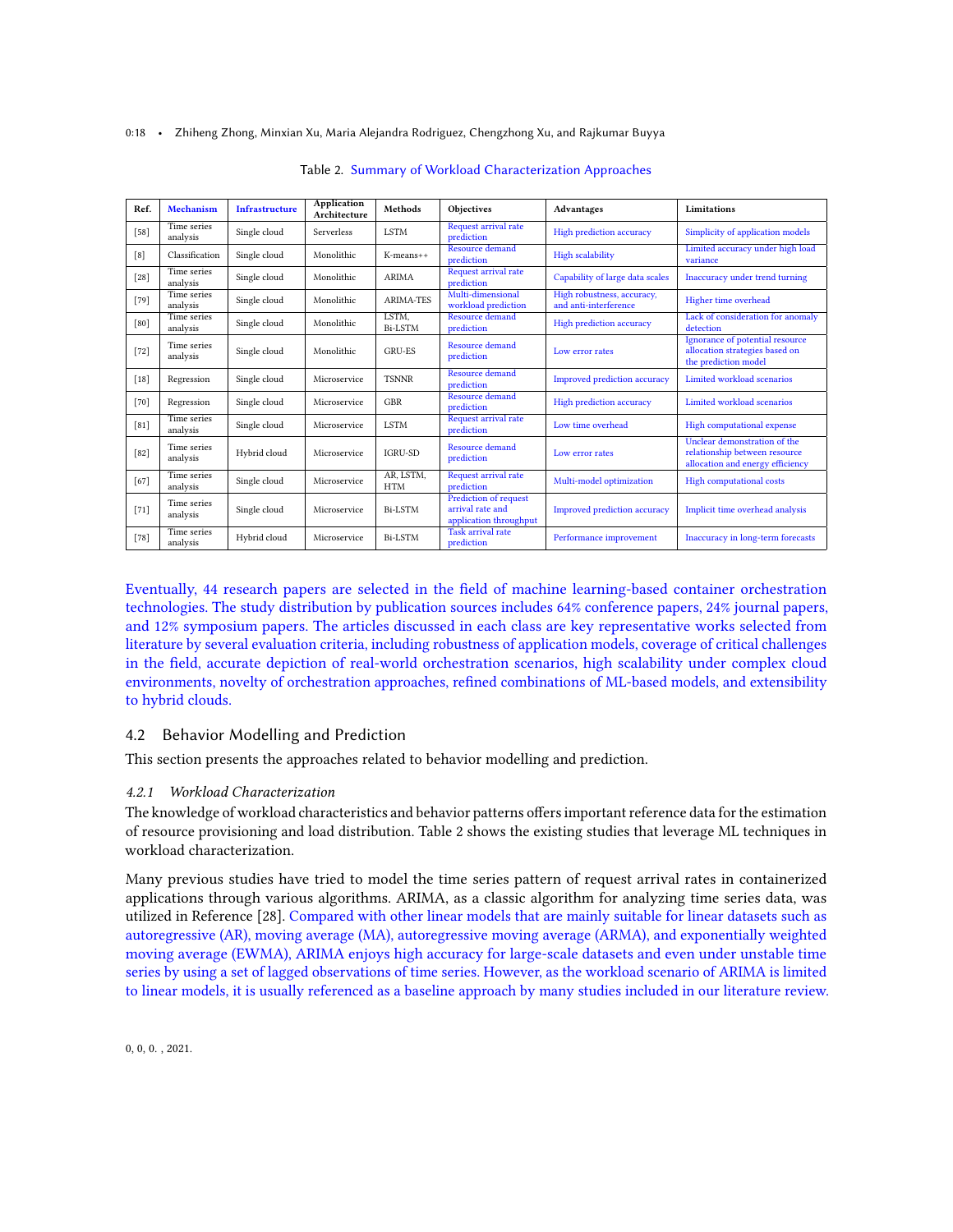To further speed up the data training process, LSTM models are adopted in References [\[58,](#page-33-7) [67,](#page-33-14) [81\]](#page-34-9) to predict the request arrival rates under large dynamic variations and avoid unnecessary resource provisioning operations. Unlike general feedforward neural networks, LSTM has a more complicated structure with feedback connections that can improve prediction accuracy. It produces prediction results by analyzing the whole data sequence and is more accurate at identifying new patterns. However, LSTM models only train the data in one direction. Bi-LSTM models can overcome this limitation by processing the data sequence from both forward and backward directions. Therefore, Bi-LSTM models are proposed in References [\[71,](#page-33-18) [78\]](#page-34-6) to capture more key metrics and improve the prediction accuracy.

Another direction in ML-based workload characterization is resource demand modelling and prediction. Zhong et al. [\[8\]](#page-31-7) leverage the K-means++ algorithm for task classification and identification based on the resource usage (e.g., CPU and memory) patterns of different workloads. This advantage of K-means based approach is scalable for multiple types of tasks, however, the accuracy is undermined under loads with high variance. Zhang et al. [\[18\]](#page-31-15) introduce the Time Series Nearest Neighbor Regression (TSNNR) algorithm for prediction of future workload resource requirements by matching the recent time series data trend to similar historical data, which can improve the prediction accuracy compared with simple NN approach due to the consideration of time series. However, it is constrained to limited workload scenarios. To enhance the ARIMA model in the analysis of the nonlinear relationship and trend turning points within data sequences, Xie et al. [\[79\]](#page-34-7) apply ARIMA with triple exponential smoothing (ARIMA-TES) in the prediction of container workload resource usage with multi-dimension, which can achieve high robustness and accuracy but bring higher time overhead compared with ARIMA.

Besides, A hybrid association learning architecture is designed in Reference [\[80\]](#page-34-8) through combining the LSTM and Bi-LSTM models. A multi-layer structure is built to find the inter-dependencies and relationship between various resource metrics, which are generally classified into three distinct groups, including CPU, memory, and I/O. To further reduce the error rates of resource usage prediction and data training time, GRU-based models are utilized due to their high computational efficiency and prediction accuracy. Lu et al. [\[82\]](#page-34-10) develop a hybrid prediction framework consisting of a GRU and a straggler detection model (IGRU-SD) to predict the periodical resource demand patterns of cloud workloads on a long-term basis. Likewise, Cheng et al. [\[72\]](#page-33-19) propose a GRU-ES model where the exponential smoothing method is used to update the resource usage prediction results generated by GRU and reduce prediction errors. Generally, these hybrid solutions can improve the performance of a single technique, however, due to the complex architecture, it is more difficult to analyze the contributions of different variables.

In summary, the majority of the reviewed literature in workload characterization is focusing on the analysis and prediction of request arrival rates and resource usage patterns through time series analysis or regression models. The researchers can benefit from the investigation in this section by selecting specific techniques according to their objectives and techniques' advantages. For example, one research work aims to predict resource demand with low error rates, it can utilize GRU-based approach in [\[58\]](#page-33-7) and it can improve the existing work by using more comprehensive application models. If another work plans to forecast requests arrival rate with high accuracy, the Bi-LSTM approaches in [\[71\]](#page-33-18) and [\[78\]](#page-34-6) can be the candidates. However, the researchers need to be overcome the inaccuracy in long-term prediction.

### <span id="page-18-0"></span>4.2.2 Performance Analysis

Performance analysis captures the key infrastructure and application-level metrics for evaluation of the overall system status or application performance. A summary of the ML-based performance analysis approaches is given in Table [3.](#page-19-0)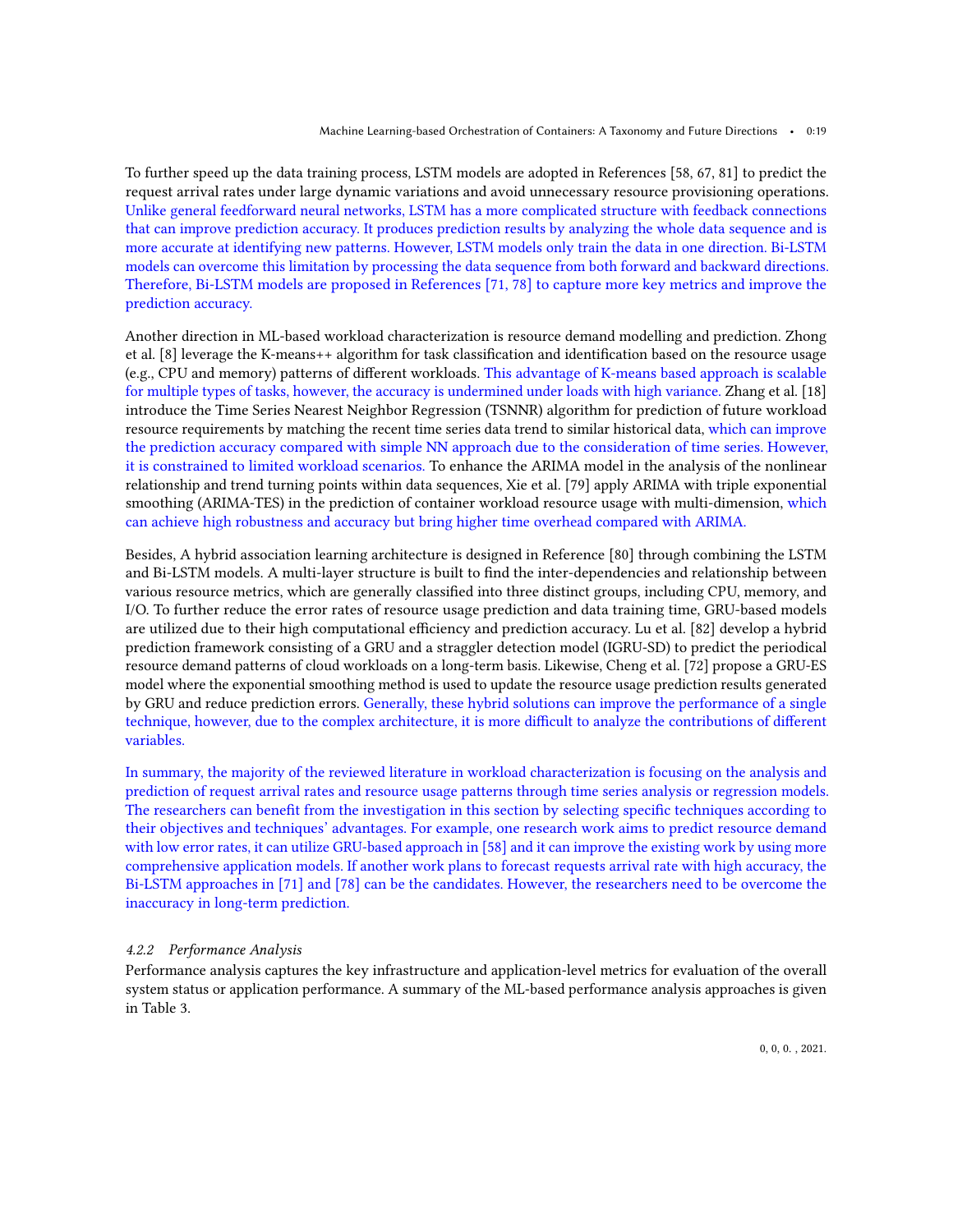#### <span id="page-19-0"></span>0:20 • Zhiheng Zhong, Minxian Xu, Maria Alejandra Rodriguez, Chengzhong Xu, and Rajkumar Buyya

|        |                                               |                       | <b>Application</b> |                           |                                                                               |                                                    |                                                       |
|--------|-----------------------------------------------|-----------------------|--------------------|---------------------------|-------------------------------------------------------------------------------|----------------------------------------------------|-------------------------------------------------------|
| Ref.   | Mechanism                                     | <b>Infrastructure</b> | Architecture       | Methods                   | Objectives                                                                    | <b>Advantages</b>                                  | Limitations                                           |
| $[59]$ | <b>Time series</b><br>analysis,<br>regression | Single cloud          | Serverless         | LSTM, LR                  | Prediction of function<br>invoking time                                       | Online prediction of<br>function chains            | Additional resource consumption<br>for model training |
| $[83]$ | Regression                                    | Hybrid cloud          | Serverless         | <b>GBR</b>                | Prediction of costs and<br>end-to-end latency                                 | High prediction accuracy                           | High computational expenses                           |
| [84]   | Regression                                    | Hybrid cloud          | <b>Serverless</b>  | B <sub>O</sub>            | Prediction of costs and<br>execution time based on<br>function configurations | High prediction accuracy                           | High computational complexity                         |
| $[16]$ | Classification.<br>regression                 | Hybrid cloud          | Monolithic         | K-means, PR               | Classification of cloud<br>service providers and<br>container clusters        | High prediction accuracy<br>and effectiveness      | Simplicity of application models                      |
| $[28]$ | <b>Time series</b><br>analysis                | Single cloud          | Monolithic         | <b>ANN</b>                | Resource utilization and<br>response time prediction                          | Incremental modelling                              | Long model training time                              |
| [63]   | <b>Time series</b><br>analysis                | Single cloud          | Monolithic         | <b>ARIMA</b>              | GPU resource utilization<br>prediction                                        | Discovery of the peak of<br>resource consumption   | Implicit accuracy and time<br>overhead evaluation     |
| [44]   | Regression                                    | Single cloud          | Monolithic         | SVR. LR.<br><b>ANN</b>    | Prediction of application<br>performance based on<br>resource metrics         | Low error rates                                    | High computational expenses                           |
| [85]   | Regression                                    | Single cloud          | Microservice       | <b>ANN</b>                | Performance modelling<br>of microservice workflow<br>systems                  | Sample complexity<br>reduction                     | Randomness due to boundary<br>effects                 |
| [86]   | Regression                                    | Multi-cloud           | Microservice       | SVR. ANN                  | Performance modelling<br>of microservice response<br>time                     | Time saving for route<br>searching                 | Dependency on offline training<br>of historical data  |
| $[87]$ | Regression                                    | Hybrid cloud          | Microservice       | LR, PR, RF,<br><b>SVR</b> | Prediction of offloading<br>execution time                                    | High prediction accuracy                           | High computational costs                              |
| [66]   | Regression                                    | Single cloud          | Microservice       | GP                        | Prediction of end-to-end<br>latency                                           | High prediction accuracy                           | High computational complexity                         |
| $[74]$ | Regression                                    | Single cloud          | Microservice       | LR. RF.<br>LASSO          | Prediction of SLI                                                             | High prediction accuracy<br>by removing anomalies  | High computational complexity                         |
| $[23]$ | <b>Time series</b><br>analysis,<br>regression | Single cloud          | Microservice       | CNN, BT                   | End-to-end latency and<br>QoS violations prediction                           | Online prediction with high<br>resource efficiency | Overfitting and misprediction                         |
| $[75]$ | Regression                                    | Single cloud          | Microservice       | DT, MARS,<br>boosting, RF | Modelling and prediction<br>of SSD I/O performance                            | Short data training time                           | Simplicity of application models                      |

#### Table 3. Summary of Performance Analysis Approaches

Das et al. [\[83\]](#page-34-11) design a performance modeller based on GBR for predicting the costs and end-to-end latency of input serverless functions based on their configurations under edge-cloud environments. Such metrics are the key factors in the estimation of the efficiency of function scheduling decisions. Similarly, Akhtar et al. [\[84\]](#page-34-12) leverage the Bayesian Optimization (BO) function to achieve the same purpose. The prediction results will be used to estimate the optimal function configurations that meet the time constraints in function deployment with the lowest costs. Both the GBR and BO can provide high prediction accuracy, where the GBR is through the optimization of different loss functions and BO is via the direct search based on Bayes Theorem to find the best results of the objective function. However, both of these approaches suffer from high computational expenses.

To estimate the cold start latency in serverless computing platforms, Xu et al. [\[59\]](#page-33-20) propose a two-phase approach. LSTM is used in the first phase to predict the invoking time of the first function in a function chain, while the rest of the functions is processed through LR. Although this two-phase approach consumes additional resources for model training, it achieves a significant reduction of prediction error rates and resource wasting in the container pool.

Venkateswaran and Sarkar[\[16\]](#page-31-14) try to classify the cloud service providers and container cluster configurations under multi-cloud environments through a two-level approach. K-means is employed in the first level to precisely classify the comparable container cluster compositions by their performance data, while PR is applied in the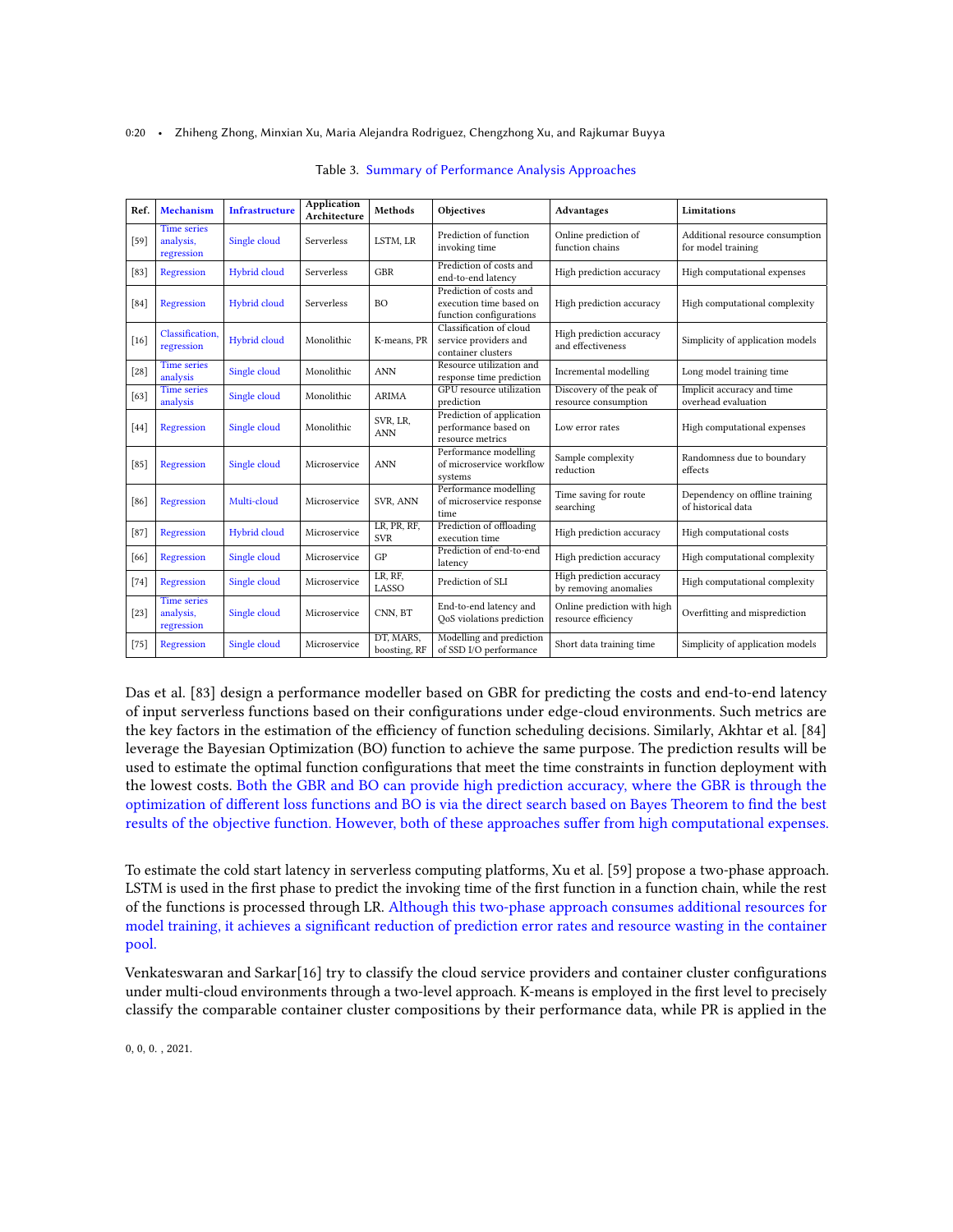<span id="page-20-0"></span>

| Ref.   | <b>Mechanism</b>         | <b>Infrastructure</b>        | Application<br>Architecture | Methods             | Objectives                      | <b>Advantages</b>   | Limitations                 |
|--------|--------------------------|------------------------------|-----------------------------|---------------------|---------------------------------|---------------------|-----------------------------|
| $[41]$ | Classification           | Hybrid cloud                 | Monolithic                  | K-means, ensemble,  | Identification of overloaded    | Short data training | Limited workload scenarios, |
|        |                          |                              |                             | hierarchical        | or underloaded nodes            | time                | high space complexity       |
| [88]   | Classification           | Single cloud                 | Monolithic                  | K-means, KNN,       | Container vulnerability         | High detection      | Insufficient anomaly cases  |
|        |                          |                              |                             | self-organizing map | detection                       | accuracy            |                             |
|        |                          |                              |                             |                     | Anomaly detection of            | Various monitoring  | Insufficient evaluation of  |
| $[42]$ | Classification           | Single cloud<br>Microservice |                             | KNN, SVM, NB, RF    | microservices according to      | metrics             | application-level anomalies |
|        |                          |                              |                             |                     | real-time performance metrics   |                     |                             |
|        | Time series              |                              |                             |                     | Anomaly detection and           | Improved prediction |                             |
| [69]   | Single cloud<br>analysis |                              | Microservice                | <b>LSTM</b>         | prediction on application       | accuracy            | Static models               |
|        |                          |                              |                             |                     | or infrastructure-level metrics |                     |                             |
| [89]   | Classification           |                              | Monolithic                  | Isolation forest    | Identification of abnormal      | Improved detection  | Unstable monitoring delays  |
|        | Single cloud             |                              |                             | resource metrics    | accuracy                        |                     |                             |

Table 4. Summary of Anomaly Detection Approaches

second level for analyzing the relationship between container strength and container system performance. The disadvantage of this work is that the evaluated application model only contains a limited number of microservices.

Some research works have investigated the issue of infrastructure-level resource utilization prediction [\[28,](#page-32-3) [63,](#page-33-11) [75\]](#page-34-3). Zhang et al. [\[28\]](#page-32-3) leverage the ANN model to predict the CPU utilization and request response time by modelling a series of metrics, including CPU and memory usage, response time, and the request arrival rates mentioned in Section [4.2.1.](#page-17-1) Besides, Dartois et al. [\[75\]](#page-34-3) look into the research topic of SSD I/O performance modelling and interference prevention with a series of regression techniques, including boosting, RF, DT, and Multivariate adaptive regression splines (MARS). As SSDs are prevalently used by large-scale datacenter for data storage due to their high performance and energy efficiency, their internal mechanisms could directly impact applicationlevel behaviors and cause potential SLO violations. Compared with the ANN approach, these regression-based approaches can obtain results within a shorter data training time, while the prediction accuracy is not as good as ANN.

On the other hand, some previous studies focus on behavior modelling of application-level metrics [\[23,](#page-31-18) [66,](#page-33-21) [74,](#page-34-2) [85\]](#page-34-13). RScale [\[66\]](#page-33-21) is implemented as a robust scaling system with high computational complexity leveraging Gaussian process (GP) regression for investigation of the interconnections between end-to-end tail latency of microservice workloads and internal performance dependencies. Likewise, Sinan [\[23\]](#page-31-18), as an ML-based and QoS-aware cluster manager for containerized microservices, combines the CNN and BT model for the prediction of end-to-end latency and QoS violations. Taking both the microservice inter-dependencies and the time series pattern of application-level metrics into account, Sinan evaluates the efficiency of short-term resource allocation decisions as well as long-term application QoS performance. In most cases, the approach functions well except overfitting and misprediction may happen in some cases.

Overall, most studies in this section are concerned with prediction of time constraints or resource usage patterns through regression or time series analysis techniques.

# <span id="page-20-1"></span>4.2.3 Anomaly Detection

Anomaly detection is a critical mechanism for identifying abnormal behaviors in system states or application performance. Table [4](#page-20-0) describes the reviewed approaches regarding anomaly detection.

Due to the application-centric and decentralized features of containers, they are more likely to experience a wide range of security threats, which may lead to potential propagation delays in container image dependency management or security attacks [\[90\]](#page-34-18). Tunde-Onadele et al. [\[88\]](#page-34-16) classify 28 container vulnerability scenarios into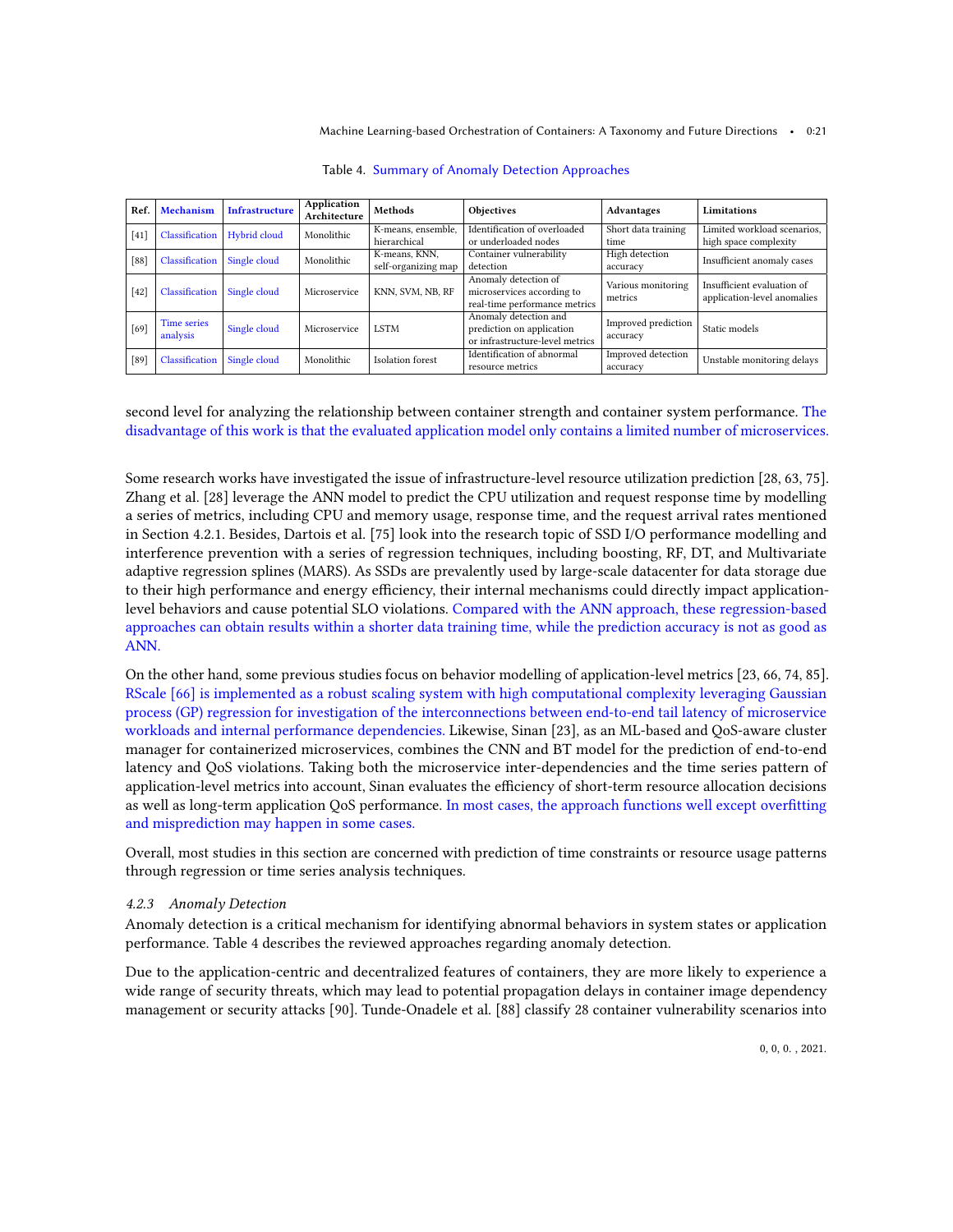<span id="page-21-0"></span>0:22 • Zhiheng Zhong, Minxian Xu, Maria Alejandra Rodriguez, Chengzhong Xu, and Rajkumar Buyya

| Ref. | Mechanism               | <b>Infrastructure</b> | Application<br>Architecture | Methods     | <b>Objectives</b>                                                  | Advantages                         | Limitations                                                          |
|------|-------------------------|-----------------------|-----------------------------|-------------|--------------------------------------------------------------------|------------------------------------|----------------------------------------------------------------------|
| 86   | Regression              | Multi-cloud           | Microservice                | BO, GP      | Discovery of optimal route<br>of individual microservice           | Load balance                       | Poor performance under highly<br>dynamic environment                 |
| [24] | Classification          | Single cloud          | Microservice                | <b>SVM</b>  | Identification of potential<br>heavy-loaded microservice<br>units  | High accuracy                      | Implicit explanation of the time<br>overhead and computational costs |
| [23] | Classification          | Single cloud          | Microservice                | <b>CNN</b>  | Dependency analysis of<br>microservices between<br>pipelined-tiers | Navigation of<br>system complexity | Overfitting and misprediction                                        |
| [69] | Time series<br>analysis | Single cloud          | Microservice                | <b>LSTM</b> | Dependency analysis<br>among microservice units                    | Improved prediction<br>accuracy    | Ignorance of dependency updates                                      |

Table 5. Summary of Dependency Analysis Approaches

six categories and develop a detection model, including both dynamic and static anomaly detection schemes with KNN, K-means, self-organization map algorithms, which could reach detection coverage up to 86%. High detection accuracy has been achieved by this approach, however, the investigated anomaly cases are not comprehensive.

To balance the energy efficiency and resource utilization of a containerized computing system under hybrid cloud environments, Chhikara et al. [\[41\]](#page-32-14) employ K-means, hierarchical clustering algorithms, and ensemble learning for identification and classification of underloaded and overloaded hosts. Further container migration operations will be conducted between these two groups for load balancing and energy consumption reduction. The limitations are that this hybrid solution leads to a large solution space and only considers limited workload scenarios.

Shah et al. [\[69\]](#page-33-16) extend the LSTM model to analyze the long-term dependencies of real-time performance metrics among microservice units. Relying on the static models they constructed, they manage to identify critical performance indicators that support anomaly detection of various application and infrastructure-level metrics, including network throughput and CPU utilization.

# <span id="page-21-1"></span>4.2.4 Dependency Analysis

Table [5](#page-21-0) summarizes the recent studies in service dependency analysis of containerized applications. As serverless function chains or workflows are usually pre-defined by users [\[91\]](#page-34-19), current ML-based dependency analysis solutions only focus on decomposing the internal structures of microservice units and monitoring any dynamic structural updates.

SVM is utilized by Qiu et al. [\[24\]](#page-31-19) to find the microservice units with higher risks causing SLO violations through analysis of the performance metrics related to the critical path (CP) of each individual microservice. CP is defined as the longest path between the client request and the underlying microservice in the execution history graph. Since CP can change dynamically at runtime in response to potential resource contention or performance interference, the SVM classifier is implemented with incremental learning for dependency analysis in a dynamic and consistent manner. However, the relationship between the time overhead and computational costs is not detailed discussed.

Load balancing between microservices under the multi-cloud environment could be rather complex, because of the unstable network latency, dynamic service configuration, and fluctuating application workloads. To address this challenge, Cui et al. [\[86\]](#page-34-14) leverage the BO search algorithm with GP to produce the optimal load-balanced request chain for each microservice unit. Then all the individual request chains are consolidated into a tree structure dependency model that can be dynamically updated in case of potential environmental changes. This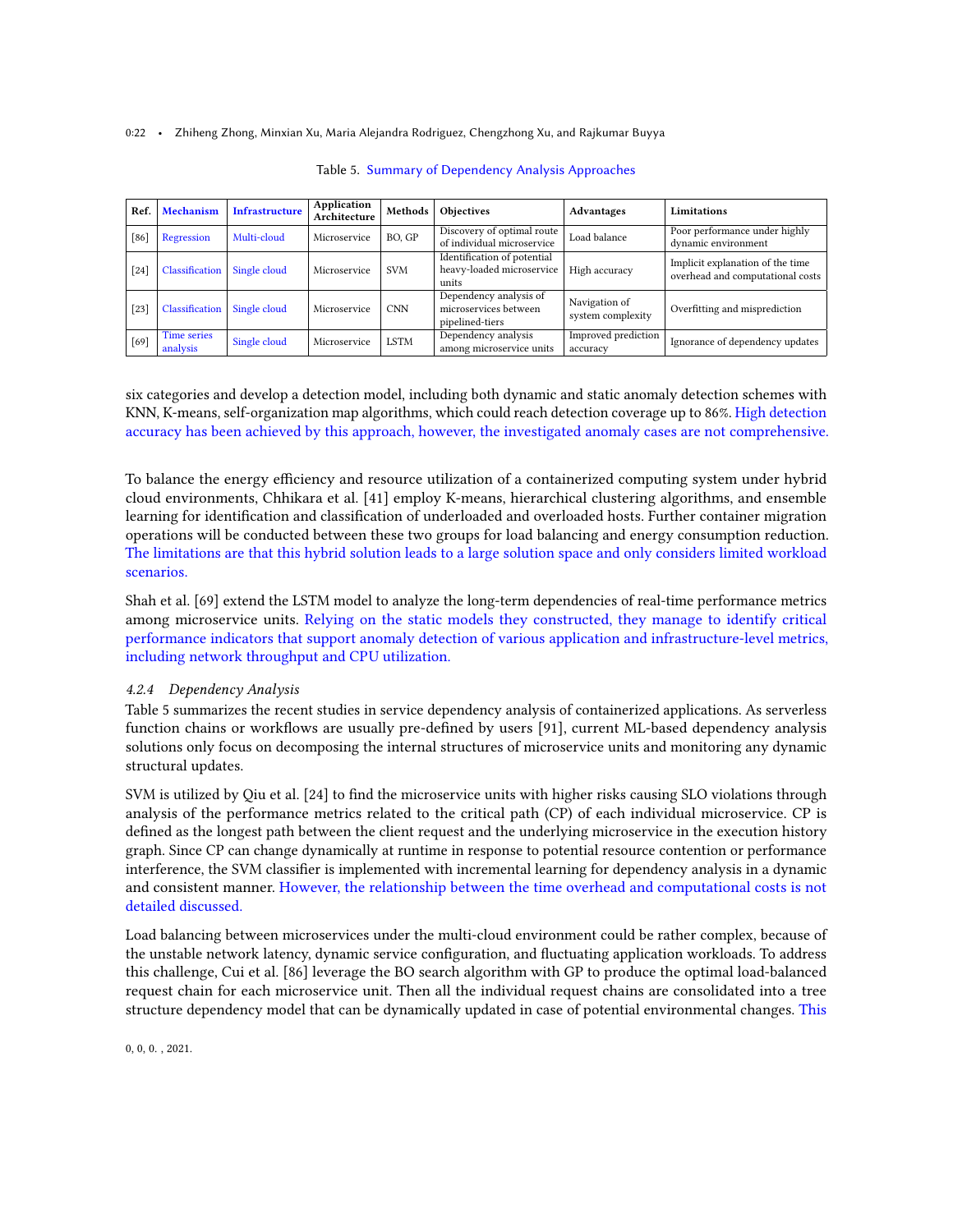<span id="page-22-0"></span>

| Ref.   | <b>Infrastructure</b> | Application<br>Architecture | Methods                     | Task<br><b>Structure</b> | Objectives                                                    | <b>Advantages</b>                                       | Limitations                                                            |
|--------|-----------------------|-----------------------------|-----------------------------|--------------------------|---------------------------------------------------------------|---------------------------------------------------------|------------------------------------------------------------------------|
| $[58]$ | Single cloud          | Serverless                  | Heuristic                   | Multiple<br>independent  | Resource utilization<br>improvement and<br>energy saving      | Reduction of cold start and<br>response latency         | Poor efficiency for tasks<br>with long lifetimes                       |
| $[83]$ | Hybrid cloud          | <b>Serverless</b>           | Heuristic                   | Single                   | Cost and latency<br>minimization                              | Multi-objective task<br>placement                       | Limited accuracy under<br>high load variance                           |
| [84]   | Hybrid cloud          | Serverless                  | Heuristic                   | Graph-based              | Cost minimization                                             | SLA assurance                                           | Simplicity of application<br>workloads                                 |
| [8]    | Single cloud          | Monolithic                  | Heuristic                   | Single                   | Resource utilization<br>optimization                          | Load balance                                            | High scheduling delays                                                 |
| $[16]$ | Hybrid cloud          | Monolithic                  | Heuristic                   | Single                   | Automated task<br>deployment                                  | Optimized container build<br>time and provisioning time | High computational<br>expenses and time<br>overhead                    |
| [63]   | Single cloud          | Monolithic                  | Heuristic                   | Single                   | Resource utilization<br>and energy efficiency<br>optimization | QoS improvement                                         | Insufficient analysis of<br>computational costs and<br>time complexity |
| $[85]$ | Single cloud          | Microservice                | Actor-Critic                | Graph-based              | Cost saving                                                   | Training time reduction<br>and accuracy improvement     | Limitation caused by<br>scarce data                                    |
| $[18]$ | Single cloud          | Microservice                | Heuristic                   | Graph-based              | Resource utilization<br>optimization                          | Cost saving                                             | High scheduling delays                                                 |
| $[25]$ | Single cloud          | Microservice                | Q-Learning,<br><b>SARSA</b> | Graph-based              | Minimization of<br>task execution time                        | SLA assurance                                           | Limited scalability                                                    |
| $[26]$ | Single cloud          | Microservice                | Actor-Critic.<br><b>ANN</b> | Single                   | Minimization of task<br>completion time                       | Performance interference<br>awareness                   | Implicit description of<br>the space and time<br>complexity            |

Table 6. Summary of Scheduling Approaches

solution can achieve good load balancing effects, while performance can be degraded under a highly dynamic environment as the updates are quite time-consuming.

### 4.3 Resource Provisioning

In this section, we discuss various resource provisioning techniques, including scheduling, scaling, and migration.

### <span id="page-22-1"></span>4.3.1 Scheduling

As shown in Table [6,](#page-22-0) various algorithms have been proposed to solve the scheduling issue for improving system and application performance.

Most of the reviewed approaches follow a design pattern of combining ML-based Workload Modellers or Performance Analyzers with a heuristic scheduling Decision Maker, as discussed in Section [2.2.4.](#page-7-0) As the system complexity has been navigated by prediction models, bin packing and approximation algorithms such as best fit or least fit are commonly adopted to make scheduling decisions with improved resource utilization and energy efficiency [\[8,](#page-31-7) [16,](#page-31-14) [18,](#page-31-15) [58,](#page-33-7) [83,](#page-34-11) [84\]](#page-34-12). For example, Venkateswaran and Sarkar [\[16\]](#page-31-14) manage to significantly reduce the complexity of selecting the best-fit container system and cluster compositions under multi-cloud environments, standing on their prediction model described in Section [4.2.2.](#page-18-0) To mitigate the resource contention between co-located tasks deployed at the same host, Thinakaran et al. [\[63\]](#page-33-11) implement a correlation-based scheduler for handling task co-location by measuring GPU consumption correlation metrics, especially consecutive peak resource demand patterns recognized by its ARIMA prediction model. Generally, although these heuristic-based approaches can achieve acceptable results within a short time, the solutions are not the optimal ones.

The rest of the studies choose RL models as the core component in their scheduling engine. For instance, Orhean et al. [\[25\]](#page-32-0) choose two classic model-free RL models, namely Q-Learning and SARSA, to schedule a group of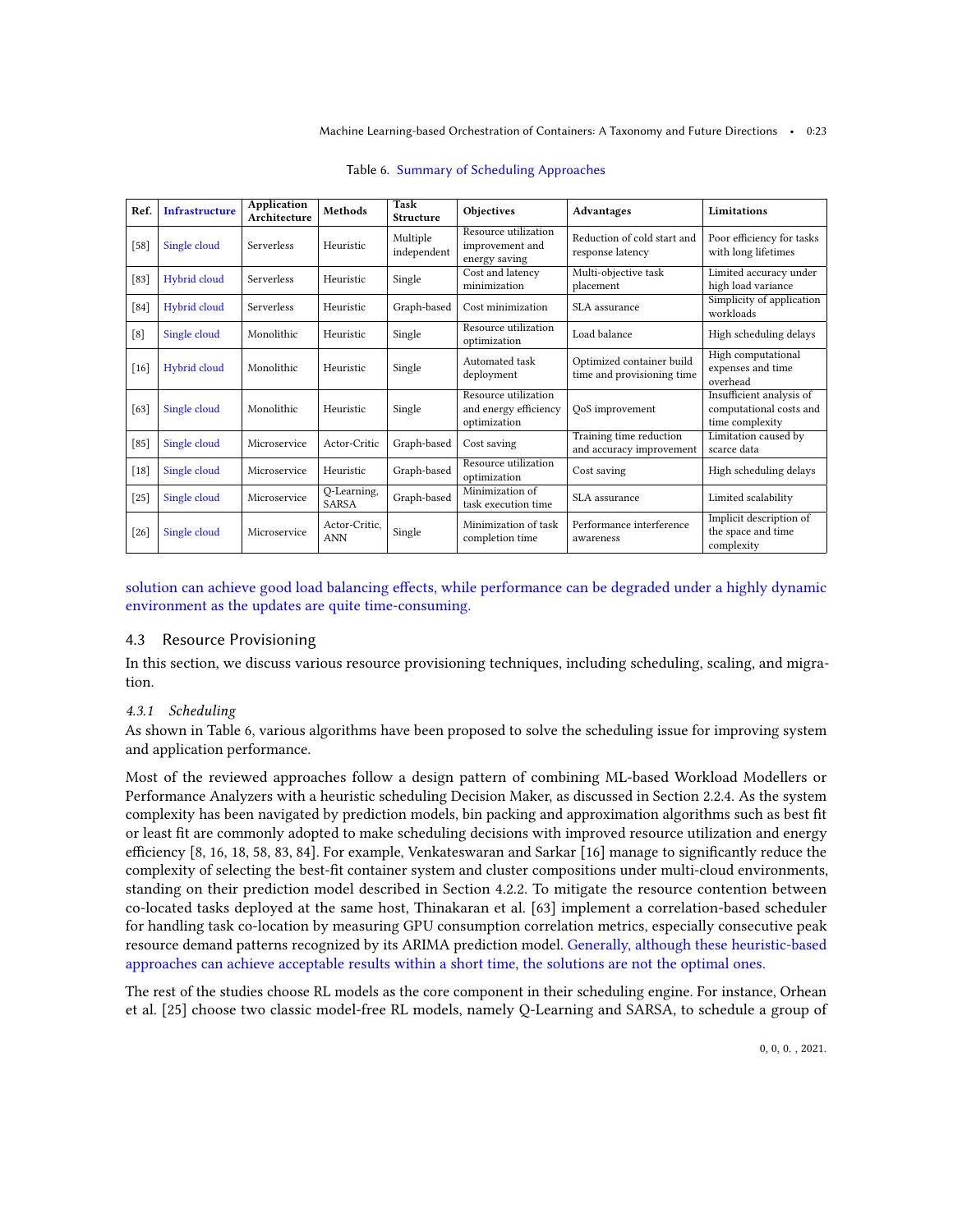#### 0:24 • Zhiheng Zhong, Minxian Xu, Maria Alejandra Rodriguez, Chengzhong Xu, and Rajkumar Buyya

tasks in a DAG structure. To reduce the overall DAG execution time, the internal tasks in a DAG categorized by their key features and priorities are scheduled under consideration of the dynamic cluster state and machine performance. To address the limitation of high sample complexity of model-free RL approaches, Zhang et al. [\[85\]](#page-34-13) attempt to handle scientific workflows under microservice architectures through model-based RL. An ANN model is trained to emulate the system behavior by identification of key performance metrics collected from the microservice infrastructure, so that the synthetic interactions generated by ANN could directly be involved in the policy training process with Actor-Critical to generate scheduling decisions. In such a way, it simplifies the system model and avoids the time consuming and computationally expensive interactions within the real microservice environment. In RL-based scheduling algorithms, the states and actions require to be carefully designed, otherwise, the scalability can be significantly limited due to the large solution space.

In conclusion, heuristic or RL models are applied in most of the investigated works for decision making in task scheduling, to achieve resource utilization improvement and task completion time minimization.

### 4.3.2 Scaling

Scaling can dynamically adjust the system states in response to the changing workloads and cloud environments. Different from the scheduling introduced in Section [4.3.1,](#page-22-1) the target of scaling is for containerized applications rather than tasks. Currently, the dominant scaling mechanisms include horizontal scaling via increasing or decreasing instances of containers, vertical scaling via adding or removing hardware resources for a single container, and hybrid scaling by combining horizontal scaling and vertical scaling. The research works related to scaling are given in Table [7,](#page-24-0) which summarizes the adopted scaling mechanism, optimization objective, advantages, and limitations of investigated approaches. The researcher can select the appropriate approach based on their research goals.

To improve the decision quality and accuracy of RL-based autoscalers for monolithic applications with SLA assurance, Zhang et al. [\[28\]](#page-32-3) build a horizontal scaling approach through the SARSA algorithm, based on analysis of the application workloads and CPU usage predicted by the ARIMA and ANN models. For addressing the same research questions under fog-cloud environments, Sami et al. [\[30\]](#page-32-25) simulate the horizontal scaling of containers as an MDP model that considers both the changing workloads and free resource capacity in fogs. Then SARSA is chosen for finding the optimal scaling strategy on top of the MDP model through online training at a small data scale. Further considering the possibility of hybrid scaling of monolithic applications, Rossi et al. [\[76\]](#page-34-4) propose a model-based RL approach, targeting to find a combination of horizontal and vertical scaling decisions that meet the QoS requirements with the lowest adaption costs and resource wastage. Furthermore, the authors extend this model with a network-aware heuristic method for container placement in geographically distributed clouds [\[77\]](#page-34-5). Although the RL-based approaches mentioned above can improve resource utilization and QoS to a certain degree, their application workloads and QoS scenarios are too simple, without enough consideration of the diversity and complexity of cloud workloads.

Plenty of previous studies [\[66,](#page-33-21) [67,](#page-33-14) [70,](#page-33-17) [74,](#page-34-2) [81\]](#page-34-9) have tried to leverage heuristic methods for microservice scaling, assisted by ML-based workload modelling and performance analysis. However, such approaches underestimate the inter-dependencies between microservices that are updated dynamically. On the other hand, model-based RL algorithms are usually unsuitable for microservice-based applications for the same reason. As microservice dependencies could potentially change at runtime, the simulation of state transitions could then be invalid.

Therefore, model-free RL algorithms are more common in the application scaling of microservices, as they do not rely on transition models. Qiu et al. [\[24\]](#page-31-19) implement an SLO violation alleviation mechanism using Actor-Critic to scale the critical microservices detected by SVM as mentioned in Section [4.2.4.](#page-21-1) The Actor-Critic model produces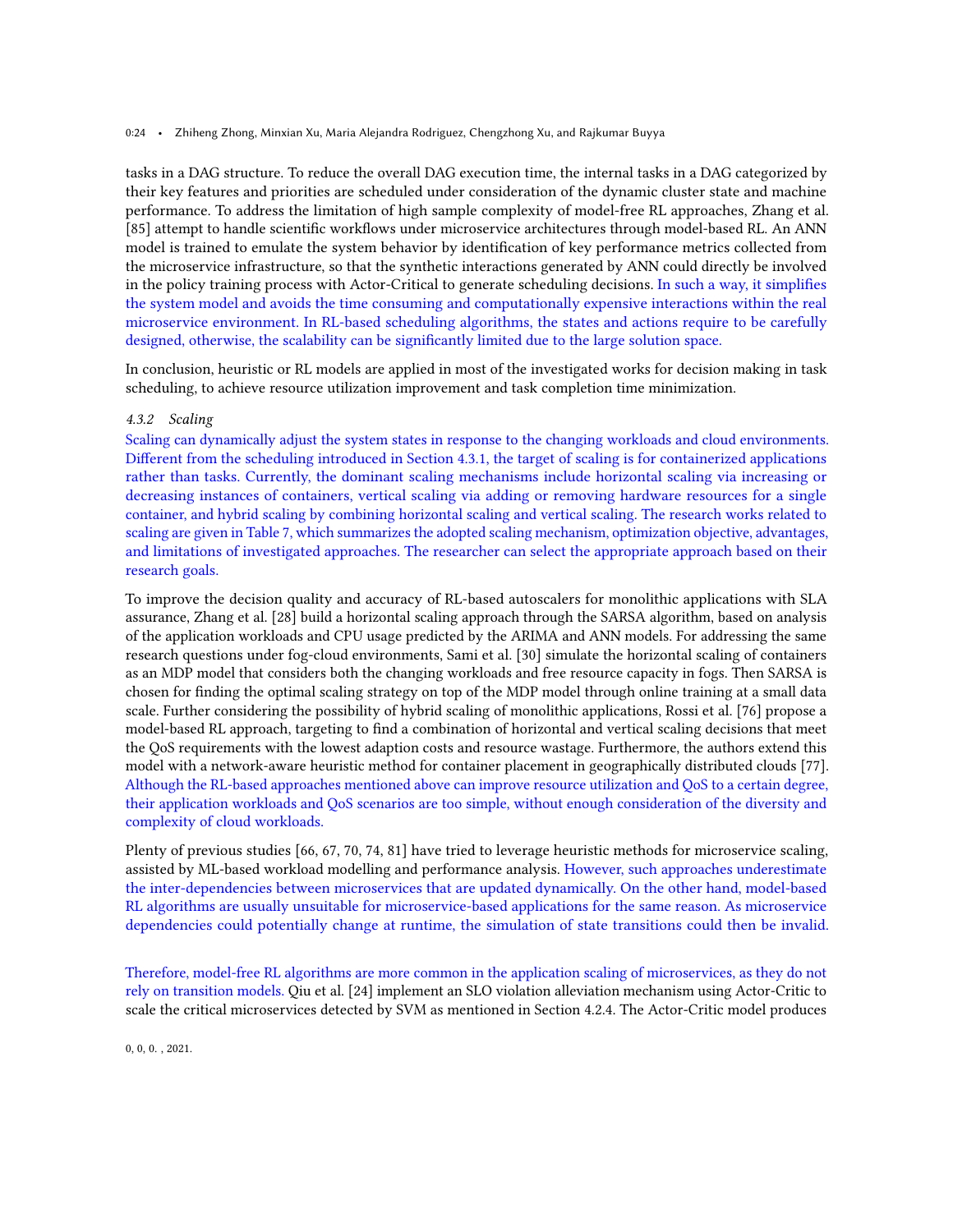<span id="page-24-0"></span>

| Ref.            | Mechanism       | <b>Infrastructure</b> | <b>Application</b><br>Architecture | Methods                      | Objectives                                                                                   | <b>Advantages</b>                                                | <b>Limitations</b>                                                          |
|-----------------|-----------------|-----------------------|------------------------------------|------------------------------|----------------------------------------------------------------------------------------------|------------------------------------------------------------------|-----------------------------------------------------------------------------|
| $[59]$          | Horizontal      | Single cloud          | Serverless                         | Heuristic                    | Reduction of execution<br>latency and resource<br>consumption                                | Alleviation of cold starts                                       | Instability under changing<br>workloads                                     |
| [60]            | Horizontal      | Single cloud          | Serverless                         | Q-Learning                   | SLA assurance                                                                                | Reduction of time overhead<br>of cold starts                     | Simplicity of training model                                                |
| $[92]$          | Hybrid          | Single cloud          | Monolithic                         | Ensemble                     | Resource saving                                                                              | High resource efficiency<br>and reliability                      | <b>Limited flexibility</b>                                                  |
| [8]             | Horizontal      | Single cloud          | Monolithic                         | Heuristic                    | Resource utilization and SLA<br>assurance                                                    | High resource efficiency                                         | Frequent cluster resizing                                                   |
| $[28]$          | Horizontal      | Single cloud          | Monolithic                         | SARSA,<br>Q-Learning         | Resource utilization<br>optimization                                                         | <b>SLA</b> violation reduction                                   | Inaccuracy due to cold starts                                               |
| $[76]$          | Hybrid          | Single cloud          | Monolithic                         | Model-based<br>RI.           | Minimization of application<br>performance penalty,<br>adaption costs, and resource<br>usage | <b>Improved training speed</b>                                   | Simplicity of application<br>models                                         |
| $[77]$          | Hybrid          | Multi-cloud           | Monolithic                         | Model-based<br>RL, heuristic | Optimal application<br>performance and adaption<br>time                                      | Cost saving                                                      | Simplicity of application<br>structures and QoS<br>requirements             |
| $[30]$          | Horizontal      | <b>Hybrid Cloud</b>   | Monolithic                         | MDP, SARSA                   | Minimization of resource<br>consumption and response<br>time                                 | <b>High scalability</b>                                          | <b>Limited dimensionality</b>                                               |
| [65]            | Horizontal      | Single cloud          | Microservice                       | BO. GP                       | SLA assurance                                                                                | High precision and short<br>training time                        | Poor performance and<br>sub-optimal decisions under<br>workload spikes      |
| $[93]$          | Horizontal      | Single cloud          | Microservice                       | RF                           | SLA assurance                                                                                | Container expansion time<br>reduction                            | Limited QoS and workload<br>scenarios                                       |
| $[29]$          | <b>Vertical</b> | Single cloud          | Microservice                       | O-Learning                   | Optimization of resource<br>configurations and costs                                         | <b>SLA</b> assurance                                             | Limited workload scenarios                                                  |
| $[70]$          | Horizontal      | Single cloud          | Microservice                       | Heuristic                    | Cost minimization                                                                            | resource utilization<br>improvement                              | High time complexity                                                        |
| [81]            | Horizontal      | Single cloud          | Microservice                       | Heuristic                    | Resource efficiency                                                                          | Avoidance of oscillations<br>under unexpected workload<br>spikes | <b>Rigid scaling mechanisms</b>                                             |
| [66]            | Horizontal      | Single cloud          | Microservice                       | Heuristic                    | SLA assurance                                                                                | <b>Resource utilization</b><br>optimization                      | High time complexity                                                        |
| $\overline{67}$ | Horizontal      | Single cloud          | Microservice                       | Heuristic                    | SLA assurance                                                                                | Lower request loss                                               | <b>High resource usage</b>                                                  |
| $[74]$          | <b>Vertical</b> | Single cloud          | Microservice                       | Heuristic                    | SLO assurance                                                                                | <b>Improved resource</b><br>utilization                          | Simplicity of application<br>datasets                                       |
| $[78]$          | Horizontal      | Hybrid cloud          | Microservice                       | SARSA                        | Resource utilization<br>optimization                                                         | <b>SLA</b> assurance                                             | Capability limitation of edge<br>devices                                    |
| $[23]$          | Horizontal      | Single cloud          | Microservice                       | Heuristic                    | OoS assurance                                                                                | <b>Resource utilization</b><br>optimization                      | <b>Implicit evaluation of</b><br>computational costs and<br>time complexity |
| $[24]$          | Hybrid          | Single cloud          | Microservice                       | Actor-critic                 | Resource utilization<br>optimization                                                         | SLO violation mitigation                                         | Limited scalability and<br>anomaly detection                                |

Table 7. Summary of Scaling Approaches

a horizontal scaling decision to minimize the SLO violations through evaluating three crucial features, including SLO maintenance ratio, workload changes, and request composition. To speed up the model training process of RL methods, Yan et al. [\[78\]](#page-34-6) design a multi-agent parallel training model based on SARSA for horizontal scaling of microservices under hybrid clouds. Assisted with the workload prediction results generated by Bi-LSTM , their elastic scaling approach could make a more accurate scaling decision of when, where, and how many microservice instances should be scaled up/down. In such a way, it achieves significant resource utilization improvement and cost reduction under SLA assurance. However, due to the high computation complexity, this approach is not suitable for edge devices given their limited capability.

Cold starts during the invocation of serverless functions are a serious performance bottleneck of serverless computing platforms. Cold starts are defined as the time overhead of environment setup and function initialization.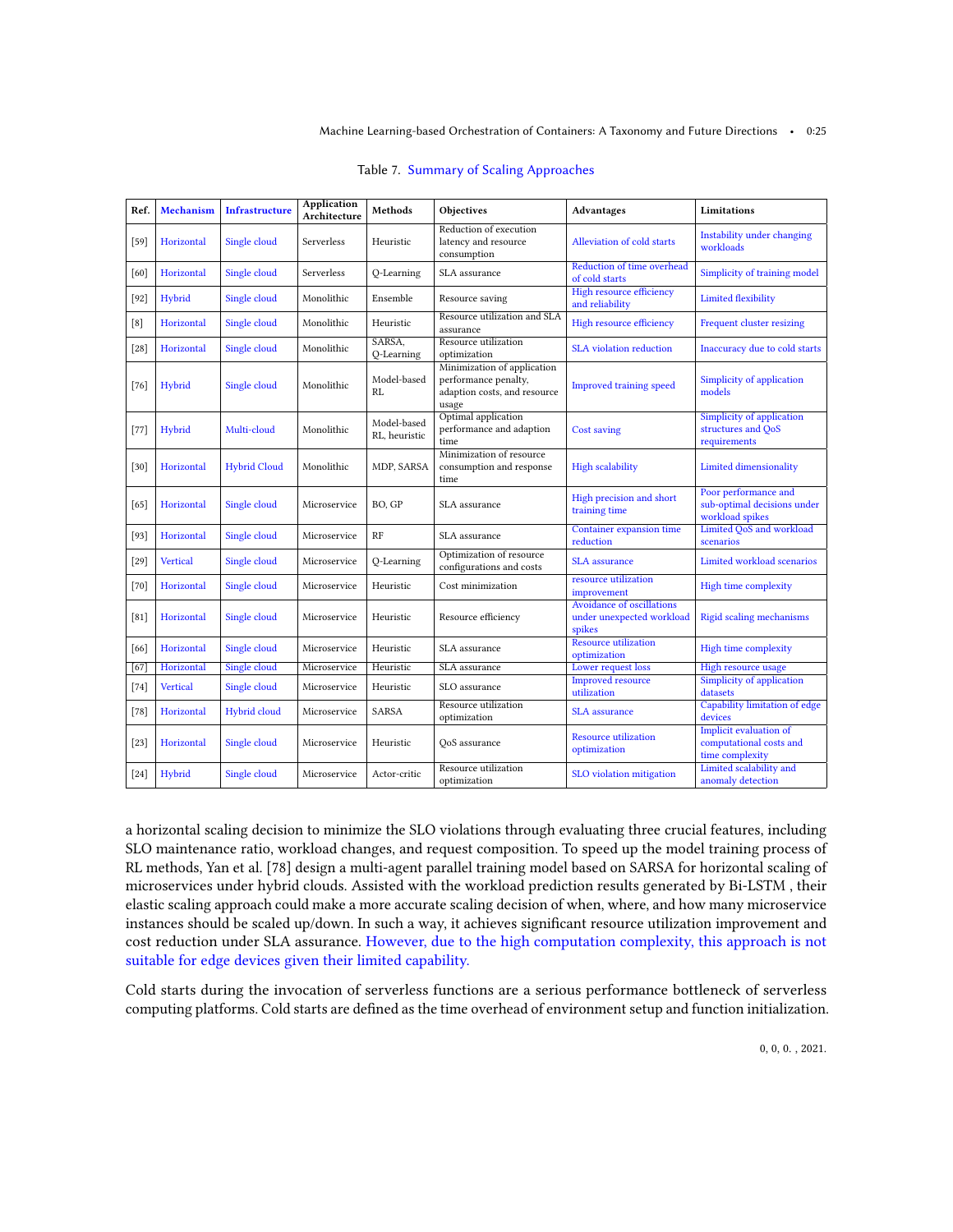<span id="page-25-0"></span>0:26 • Zhiheng Zhong, Minxian Xu, Maria Alejandra Rodriguez, Chengzhong Xu, and Rajkumar Buyya

| Ref.   | <b>Mechanism</b> | Infrastructure | Application<br>Architecture | Methods                   | <b>Objectives</b>                                       | Advantages                         | Limitations                                |
|--------|------------------|----------------|-----------------------------|---------------------------|---------------------------------------------------------|------------------------------------|--------------------------------------------|
| [8]    | Rescheduling     | Single cloud   | Monolithic                  | Heuristic                 | SLA assurance                                           | Resource contention<br>alleviation | Long execution delays                      |
| $[31]$ | Offloading       | Hybrid cloud   | Monolithic                  | MDP. DNN.<br>O-Learning   | Reduction of communication<br>delays, power consumption | Low migration costs                | High space complexity                      |
| [41]   | Offloading       | Hybrid cloud   | Monolithic                  | Heuristic                 | Energy efficiency improvement                           | Load balance                       | High time and space<br>complexity          |
| $[18]$ | Rescheduling     | Single cloud   | Microservice                | Heuristic                 | Resource utilization optimization                       | Cost saving                        | SLA violations                             |
| $[94]$ | Offloading       | Hybrid cloud   | Microservice                | Q-Learning,<br><b>MDP</b> | Reduction of service delays and<br>migration cost       | Optimized performance              | Lack of consideration on<br>load balancing |

#### Table 8. Summary of Migration Approaches

Xu et al. [\[59\]](#page-33-20) present a container pool scaling strategy, where function containers are pre-initialized by evaluating the first function invocation time (predicted by LSTM as discussed in Section [4.2.2\)](#page-18-0) and the number of containers in each function category. Similarly, Agarwal et al. [\[60\]](#page-33-8) introduce a Q-Learning agent to summarize the function invocation patterns and make the optimal scaling decisions of function containers in advance. A series of metrics, including the number of available function containers, per-container CPU utilization, and success/failure rates, are selected to represent the system states in the Q-Learning model. Due to the nature of model-free RL methods, prior information of the input function is not necessary. However, the performance is not guaranteed under changing workloads as only simple types of workloads are considered in these solutions.

In summary, there has been a large body of literature in the area of scaling using diverse solutions, covering all types of application architectures and cloud infrastructures. The majority of the reviewed works are related to autoscaling of microservice-based applications, with the model-free RL models as the latest resolution to process the dynamically changing workloads and microservice dependencies [\[24,](#page-31-19) [29,](#page-32-24) [78\]](#page-34-6). Their common targets mainly focus on SLA assurance and resource efficiency optimization.

# 4.3.3 Migration

As depicted in Table [8,](#page-25-0) Migration is a complementary mechanism for resource optimization across cloud environments.

Some reviewed approaches manage to bind ML-based behavior models with heuristic migration algorithms. Zhong et al. [\[8\]](#page-31-7) develop a least-fit rescheduling algorithm to evict and relocate a set of lower-priority containers with the least QoS impact when unexpected resource contention occurs between co-located containers. The rescheduling algorithm readjusts the container configuration based on runtime performance metrics and selects the node with the most available resources evaluated by K-means for relocation. Besides, Chhikara et al. [\[41\]](#page-32-14) introduce an energy-efficient offloading model with a set of heuristic methods, including random placement, first-fit, best-fit, and correlation threshold-based placement algorithms. It is aimed at resource load balancing under hybrid cloud environments by migrating containers from overloaded nodes to underloaded nodes that are identified through classification as described in Section [4.2.3.](#page-20-1) However, since the performance metrics are obtained by third-party APIs, these approaches may come with high execution delays in large-scale computing systems.

A fog-cloud container offloading prototype system is presented by Tang et al. [\[31\]](#page-32-4). The container offloading process is considered as a multi-dimensional MDP model. To reduce the network delays and computation costs under potentially unstable environments, the deep Q-Learning algorithm combines the deep neural network (DNN) and Q-Learning model to quickly produce an efficient offloading plan. Wang et al. [\[94\]](#page-34-22) further extends the combination of MDP and Q-Learning in the context of microservice coordination under edge-cloud environments. The process of microservice coordination is assumed as a sequential decision scheme and formulated as an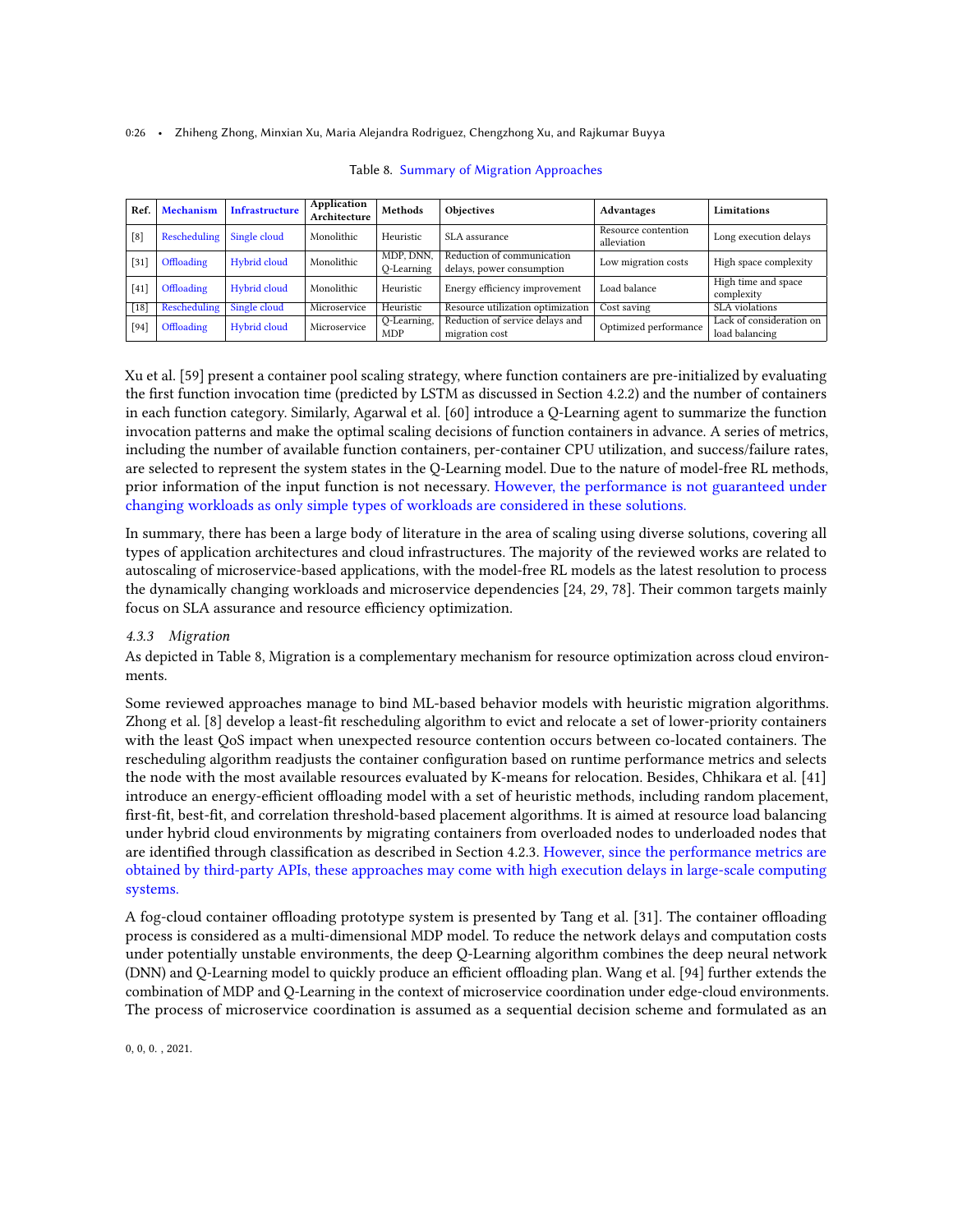<span id="page-26-0"></span>

Fig. 7. Study Distribution of (a) Application Architectures and (b) Cloud Infrastructures

MDP model. On top of the MDP model, Q-Learning is used to find the optimal solution for service migration or offloading, in light of long-term performance metrics, including overall migration delays and costs. However, the large solution space of these approaches limits the scalability of a large-scale container-based cluster.

### 4.4 Observations

In this section, we summarize the observations of the discussed researches based on three important categories, namely application architecture, infrastructure, and hybrid machine learning model.

### 4.4.1 Application Architecture

As described in Fig. [7a,](#page-26-0) most of the reviewed papers (68%) are concerned with modelling and management of microservice-based applications. In light of the dynamic and decentralized nature of microservices, diverse ML algorithms have been investigated for capturing the key characteristic of microservice workloads, performance, and inter-dependencies, such as BGR, LSTM, GRU, SVM, GP, ANN, CNN, and DT [\[23,](#page-31-18) [69,](#page-33-16) [70,](#page-33-17) [81,](#page-34-9) [82,](#page-34-10) [85,](#page-34-13) [86\]](#page-34-14). As the inter-dependencies of microservice units could dynamically update at runtime, the key concern of microservice resource provisioning is the chain reactions caused by microservice unit scaling operations. By combining MLbased behavior models with heuristic or model-free RL methods for scaling, the most recent studies manage to achieve high resource utilization optimization, cost reduction, and SLA assurance [\[24,](#page-31-19) [66,](#page-33-21) [67,](#page-33-14) [70,](#page-33-17) [74,](#page-34-2) [78,](#page-34-6) [81\]](#page-34-9).

The research works related to the orchestration of single-component containerized applications hold a study distribution of 22%. As the workload scenarios of these applications are relatively simple, their core drive of workload/behavior modelling is to predict their resource demands under certain QoS requirements. Assisted with such prediction results, heuristic and RL methods (both model-free and model-based) are adopted for optimization of the resource allocation process regarding cost, energy, and resource efficiency [\[8,](#page-31-7) [16,](#page-31-14) [28,](#page-32-3) [44,](#page-32-17) [63,](#page-33-11) [79,](#page-34-7) [80\]](#page-34-8).

Although the serverless architecture is currently having the lowest study distribution (10%), it is enjoying a growing popularity and becoming a prevalent application architecture in cloud computing. Most of the existing ML-based researches in this field are trying to alleviate the performance downgrade caused by function cold starts. LSTM and GBR models have been employed to estimate the function invocation time in serverless function chains, while the allocation of functions and scaling of function containers are mainly solved by heuristic methods and Q-Learning [\[58](#page-33-7)[–60,](#page-33-8) [83\]](#page-34-11).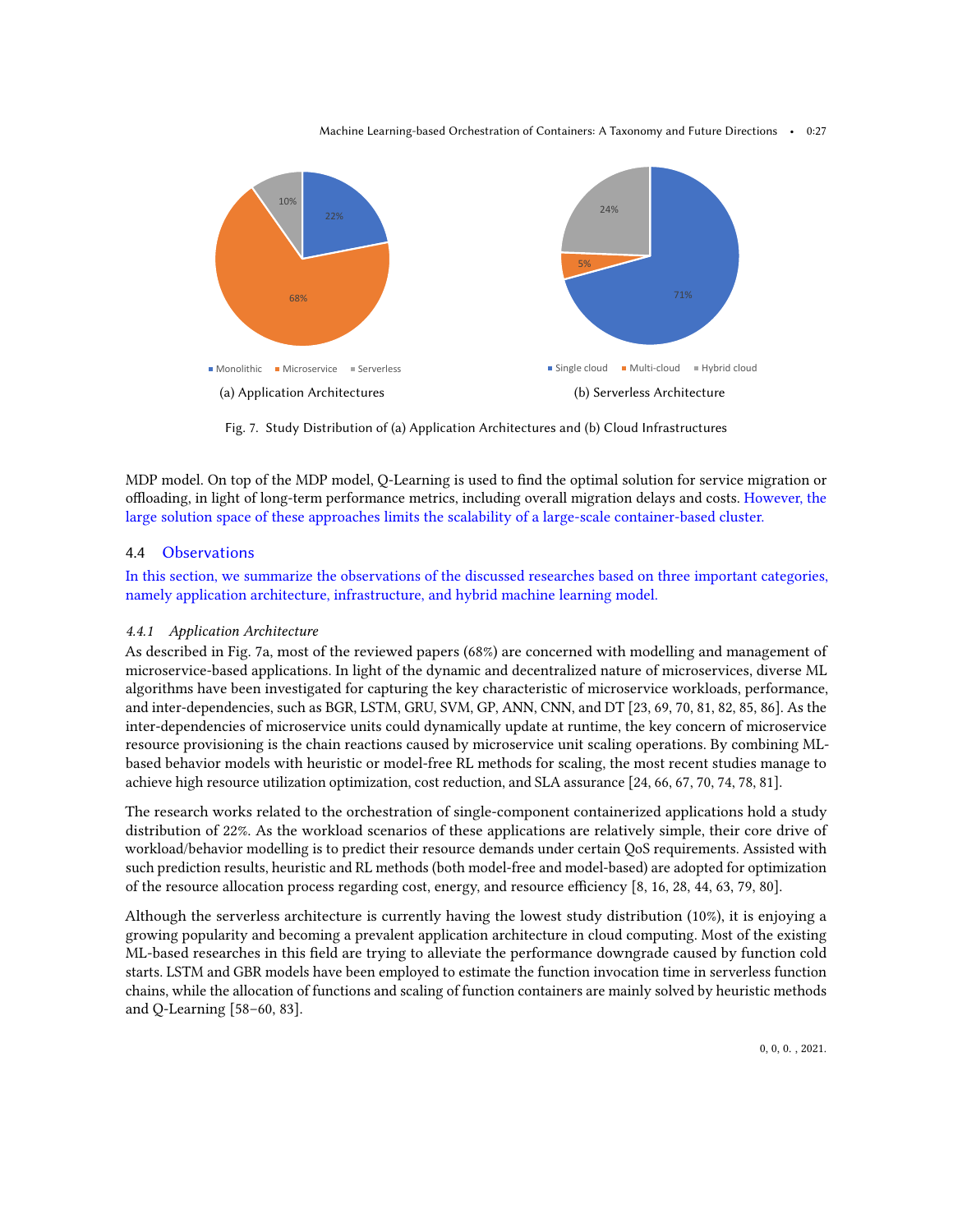0:28 • Zhiheng Zhong, Minxian Xu, Maria Alejandra Rodriguez, Chengzhong Xu, and Rajkumar Buyya

### 4.4.2 Infrastructure

The majority of the included researches (71%) only consider application deployment under single cloud environments as demonstrated in Fig. [7b.](#page-26-0) Since single cloud environments are easier to manage, it is not necessary to raise the system complexity for most applications. Only 5% of studies have attempted behavior modelling and scaling under geographic-distributed multi-cloud environments [\[77,](#page-34-5) [86\]](#page-34-14), because the interactions under such context are usually time-consuming and computation-intensive.

As traditional cloud computing commonly causes significant propagation delays, bandwidth and energy consumption by hosting all the applications and data in cloud servers, edge and fog computing is emerging as mainstream computing paradigms. Therefore, the latest studies have investigated the possibility of container orchestration under hybrid cloud environments, where the crucial research question is to decide where to host the containerized applications among cloud/edge devices and the cloud. The proposed solutions for scheduling and offloading of containerized applications under hybrid clouds, including MDP, RL, DRL and heuristic methods [\[16,](#page-31-14) [30,](#page-32-25) [31,](#page-32-4) [41,](#page-32-14) [78,](#page-34-6) [83\]](#page-34-11), aim to reduce end-to-end latency and optimize resource/energy efficiency.

### <span id="page-27-1"></span>4.4.3 Hybrid Machine Learning Model



Fig. 8. Study Distribution of Machine Learning Models between 2016 and 2021

Fig. [8](#page-27-1) shows the study distribution of ML models between 2016 and 2021, where we can observe a rising trend of hybrid ML models. A single ML model consisting of merely one ML algorithm is designed to solve a specific container orchestration problem, either data analysis or resource provisioning. By 2018, only single ML models had been adopted in this field. As the internal structures of containerized applications like microservices are becoming rather complex and dynamic with continuously growing demands of higher modelling/prediction accuracy and lower response time, this requires ML models to be more robust and efficient with even lower error rates, computation costs, and data training time. Therefore, most studies have been investigating hybrid ML models composed of a mixture of multiple ML algorithms to solve one or more orchestration problems from 2019 [\[31,](#page-32-4) [65,](#page-33-13) [72,](#page-33-19) [79,](#page-34-7) [80,](#page-34-8) [82,](#page-34-10) [94\]](#page-34-22).

# <span id="page-27-0"></span>5 DISCUSSIONS AND FUTURE DIRECTIONS

Tackling the problem of container orchestration based on ML in cloud computing requires addressing a set of sub-problems including workloads characterization, microservice inter-dependency analysis, container anomalies detection, task dependency analysis. Various ML-based solutions have been proposed and applied to solve these problems. To support the readers to pick up the solutions to their target problems, Table [9](#page-28-0) summarizes the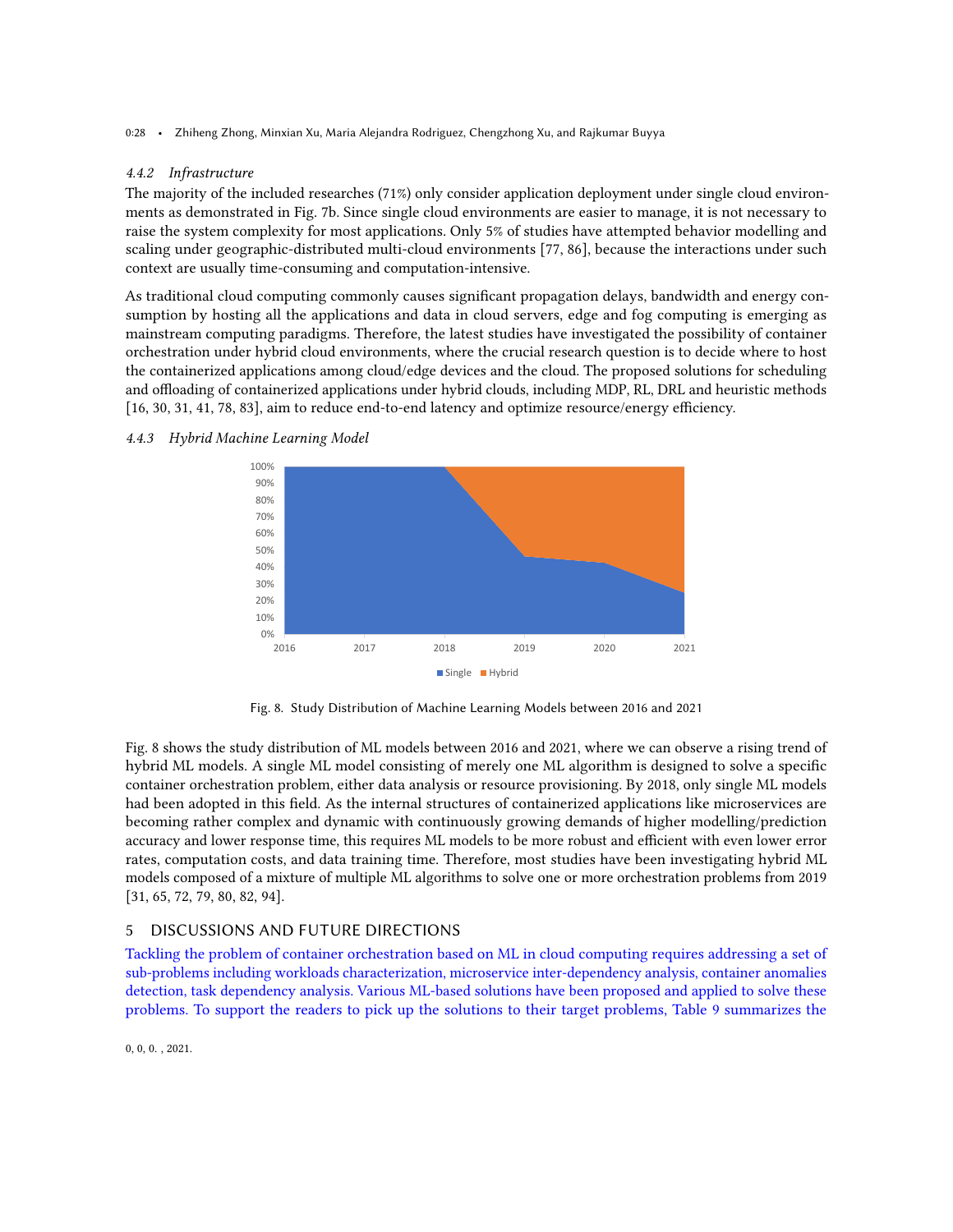#### Machine Learning-based Orchestration of Containers: A Taxonomy and Future Directions • 0:29

<span id="page-28-0"></span>

| <b>Problems in container orchestration</b>                          | <b>Potential ML-based solutions</b>                      |  |
|---------------------------------------------------------------------|----------------------------------------------------------|--|
| How to characterize workloads by modelling and predicting requests  | LSTM, K-means++, ARIMA, Bi-LSTM, GRU, TSNNR, GBR         |  |
| behavior and resource usage pattern?                                |                                                          |  |
| How to analyze inter-dependency between microservices?              | BO, GP, CNN, LSTM                                        |  |
| How to detect anomalies in container orchestration systems?         | K-means, KNN, SVM, NB, RF, LSTM, isolation forest, LASSO |  |
| How to analyze dependency of tasks in containerized applications?   | <b>SVM</b>                                               |  |
| How to achieve energy efficient resource scheduling for containers? | MDP, Q-learning, SARSA                                   |  |
| How to balance the trade-offs between different metrics during      | Actor-critic, ANN, RF                                    |  |
| container orchestration?                                            |                                                          |  |
| How to reduce the communication delay when moving microservices to  | DNN, Q-learning                                          |  |
| edge/fog devices?                                                   |                                                          |  |
| How to alleviate function cold starts in serverless computing?      | <b>Q-learning, LSTM, LR</b>                              |  |
| How to make scaling/migration decisions for containers?             | Model-based RL, MDP                                      |  |

Table 9. Problems in containers orchestration and potential ML-based solutions

techniques utilized in the surveyed research work. From the present survey, we can conclude that significant efforts have been made to address the workloads characterization problem and the dominant ML mechanism, such as LSTM, Bi-LSTM, K-means and ARIMA have been applied. However, for some other problems such as dependency analysis in tasks and communication delays in edge devices, they are worth considering the adoption of more ML solutions when realizing more efficient solutions to the problems.

Although the existing studies have covered diverse orchestration schemes, application architectures, and cloud infrastructures, some research gaps and challenges are only partially addressed. In this section, we discuss a series of open research opportunities and potential future directions:

- (1) Workload Distribution in Microservices. The current workload characterization methods are mainly focusing on modelling and prediction of the request arrival rates and resource usage patterns. Very few works try to address the issue of workload distribution across microservice units. The changing workload distribution on individual microservices could potentially cause a chain reaction and further impact the overall application performance. Therefore, how to simulate and standardize workload distribution between microservices for load balance and performance optimization remains an unsolved research question. This question can be addressed by using efficient and accurate workload distribution prediction methods based on ML, and the efficiency of the tasks scheduling discussed in Section [4.3.1](#page-22-1) can be further improved.
- (2) Microservice Dependency Analysis. The dynamic inter-dependencies between microservices is a crucial part of application complexity navigation. Though some works have attempted to predict application performance or identify critical microservice units through dependency analysis, there is no existing solution to explicitly address the relationship between the status of individual microservices and overall application performance metrics. Such analysis models are necessary for scheduling and scaling microservice-based applications, which can significantly improve performance optimization and SLA assurance. One promising approach is taking advantage of advanced ML-based approaches to establish comprehensive analysis models for microservices.
- (3) Systematic Anomaly Detection and Recovery. The current ML-based anomaly detection methods for containerized applications are mostly based on resource/performance metrics or security threats. There is a need for a systematic approach for anomaly detection, root cause categorization, and recovery in a timely and accurate fashion, under different application architectures and cloud infrastructures. For example, RL-based approach can be applied for making decision on recovery.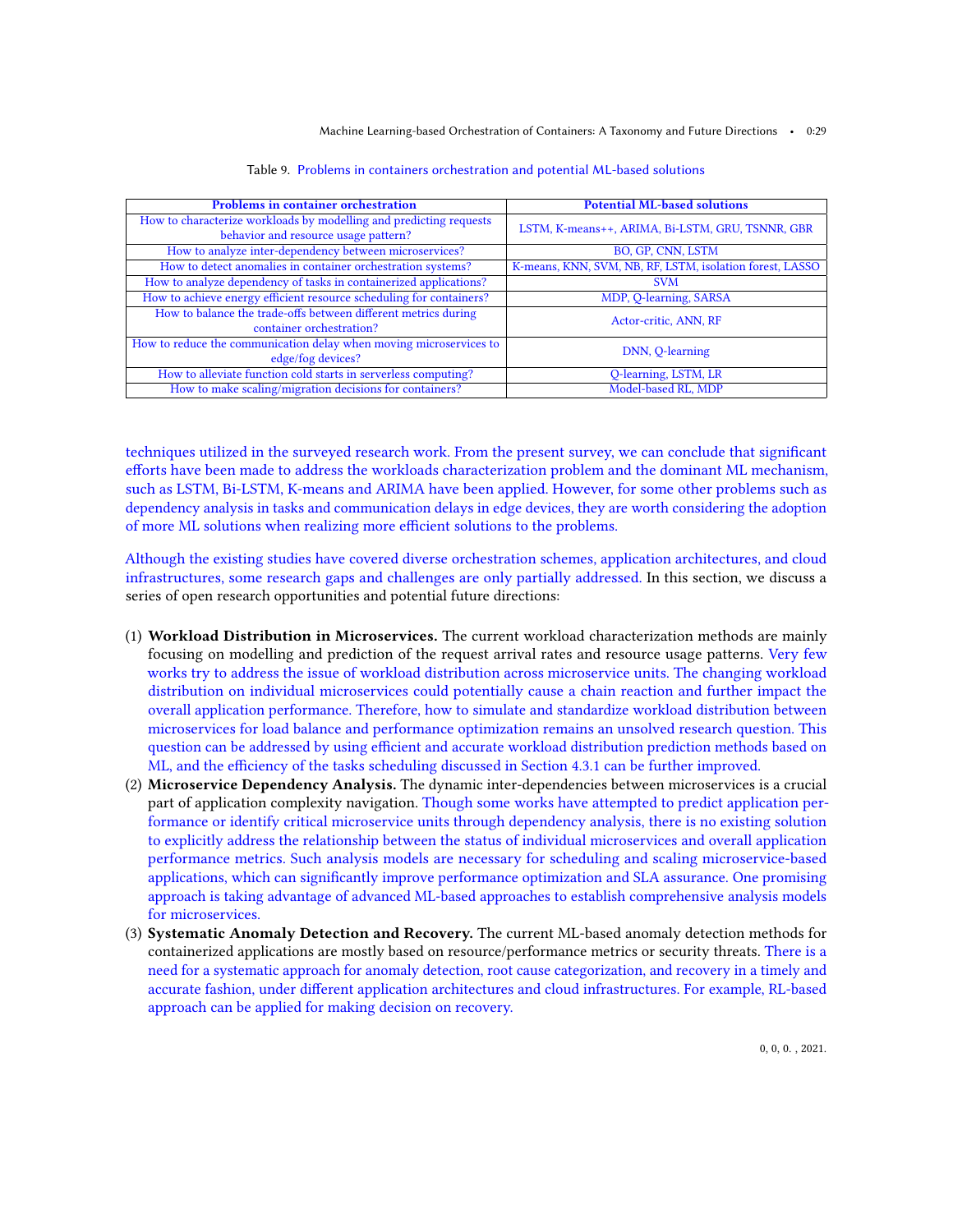- 0:30 Zhiheng Zhong, Minxian Xu, Maria Alejandra Rodriguez, Chengzhong Xu, and Rajkumar Buyya
- (4) Graph-based Task Scheduling. Batch processing jobs consisting of a group of dependent tasks in DAG structures are common in containerized applications, but the literature related to the scheduling problem of such applications is very limited. Some previous studies manage to resolve this problem under a simplified condition of homogeneous job structures where each task in a DAG is configured similarly with the same execution time. This kind of assumption is rather unrealistic considering the complex and heterogeneous nature of DAG jobs. A sophisticated scheduling strategy should not only consider the overall DAG structure and different task configurations (e.g., resource demands, execution time, and replica sizes), but also the runtime performance metrics and fault tolerance. One promising way is to model these configurations as the states in the RL-based model and the tasks can be scheduled by the actions in the model to improve performance.
- (5) Management of Function Chains in Serverless Architectures. The latest ML-based studies on serverless architectures are all related to the alleviation of function cold starts, with many other research directions left to be discovered. As functions are submitted without any prior application-level knowledge, it is tricky to implement a robust and efficient solution for workload classification, resource demand estimation, and autoscaling. How to optimize the invocation of function chains in an SLO and cost-aware manner is also a crucial research question, especially under hybrid cloud environments. As an initial exploration, we suggest using SVM or KNN based approaches to conduct some analysis for the invocation of function chains.
- (6) Microservices in Hybrid Clouds. Under the emerging trend of edge and fog computing, the most recent studies have made efforts to move microservices to edge/fog devices for communication delays reduction and cost saving. However, the extremely heterogeneous and geographically distributed computation resources within hybrid clouds significantly raise the complexity of application and resource management. A resource provisioning solution under such environments must consider the long-term impacts of each microservice placement or adjustment decision, regarding multi-dimensional optimization objectives, such as costs, energy, and end-to-end latency. Therefore, there is great potential for ML-based solutions to simulate the process of scheduling, scaling, and offloading for microservices under hybrid clouds.
- (7) Energy-aware Resource Management. Through combing ML-based workload characterization and performance analysis models, the overall energy consumption of a system could be precisely predicted based on the resource utilization of each PM. Accordingly, these insights grant us more options for developing energyaware orchestration frameworks. For instance, brownout technologies could be utilized to activate/deactivate optional microservices for energy efficiency optimization, according to the predicted trends in resource utilization and SLA violations [\[33\]](#page-32-6), where the selection of deactivated microservices can be made by ML-based approaches.
- (8) Multi-dimensional Performance Optimization. One of the essential optimization problems in container orchestration is to manage the trade-off between different performance metrics, especially SLA violations and financial costs. Though some previous studies [\[58,](#page-33-7) [63,](#page-33-11) [83\]](#page-34-11) address this issue to a certain degree by balancing several optimization objectives during resource provisioning, a standard performance analysis benchmark should be designed to accurately decompose the relation between a set of pre-defined key performance metrics. The relationship of various performance metrics can be analyzed via ML-based solutions, such as nearest neighbour or decision tree to represent co-relationship. Such knowledge could be further applied in resource provisioning to produce optimal orchestration decisions with multiple performance requirements taken into account.
- (9) Fully Integrated ML-based Optimization Engine. Considering the long data training time and large data volumes requested by ML models, a partially integrated ML engine enjoys high popularity, where existing ML models are only utilized for behavior modelling to assist the original Container Orchestrator in online resource provisioning. Following the reference architecture of ML-based optimization engine in Section [2.2.4,](#page-7-0)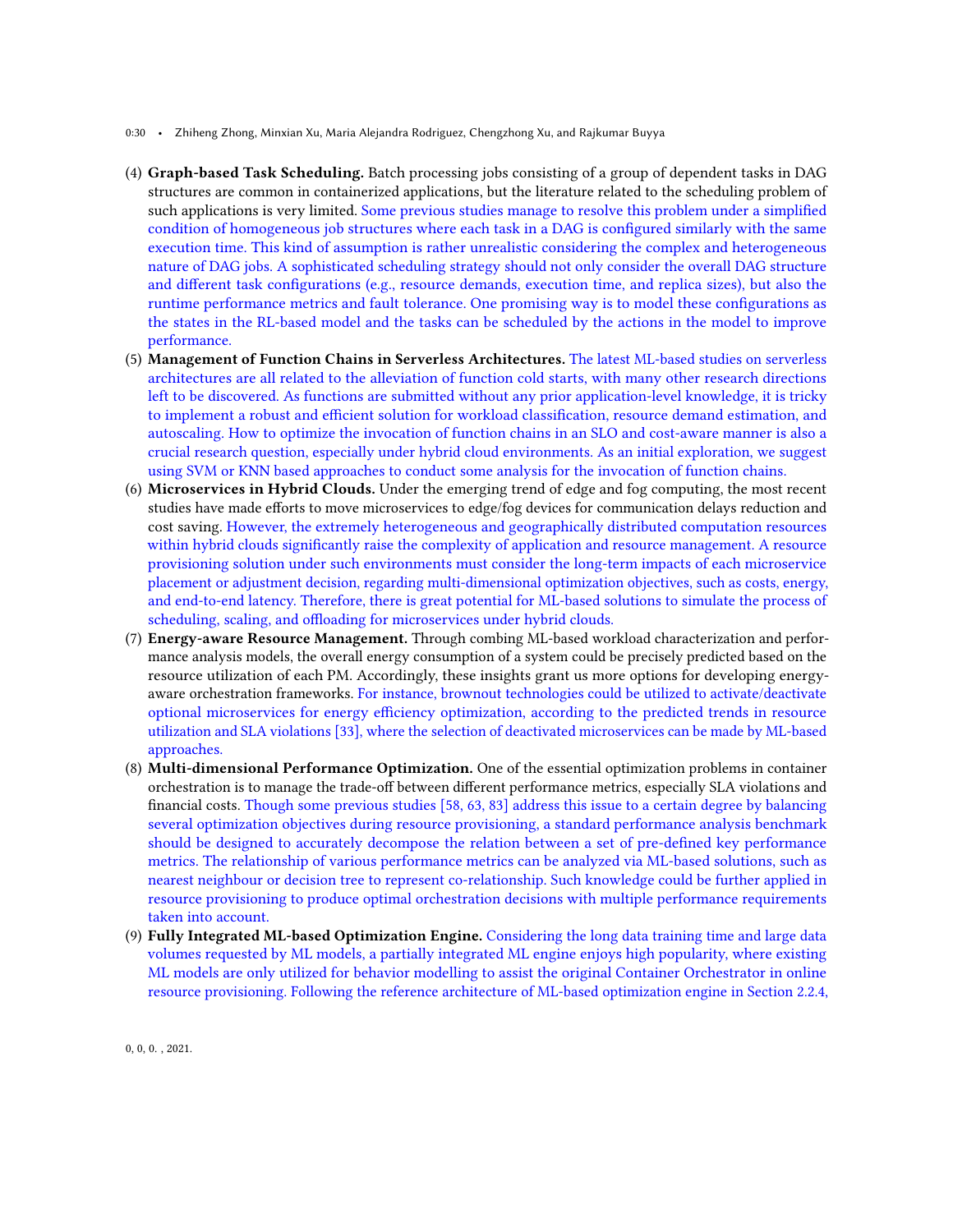a fully integrated ML engine should be capable of combining multiple ML models, such as integrating both offline training of behavior models and fast online decision making of resource provisioning.

- (10) Edge Intelligence. Due to the extreme data scales and geographical distribution of edge devices, data transition to a centralized ML-based Optimization Engine across edge networks is potentially time-consuming and expensive. Hence, the next-generation edge intelligence agents should follow a decentralized architecture where each independent agent is deployed at a distributed location close to end users for data collection, analytical model construction, and maintenance of serverless or microservice-based applications under low propagation delays. However, the current researches are mainly conducted with small-scale experiments and the scalability problem with multiple agents is not well addressed. A promising solution is to apply the approximate solution based on RL to manage agents that can scale for a large-scale environment.
- (11) Costs Analysis of Applying ML. Based on the current survey, ML solutions have demonstrated the powerful capacity to address some problems in container orchestration. However, in some cases, such as the online decision scenario or energy-efficient scenario, the computational costs of ML-based methods can undermine the algorithm performance or consume extra energy. Although some researches have aimed to reduce the costs of the online decision based on ML [\[24\]](#page-31-19), the current research still lacks a comprehensive analysis of the costs incurred by ML-based solutions of container orchestration. One promising approach to address this problem is balancing the trade-offs between offline and online training, for instance, in the RL-based approach, the more trained decisions based on historical data can be stored in the knowledge pool, and the online decisions can rely more on it rather than online training. In addition, the state space should be carefully designed.

### <span id="page-30-0"></span>6 CONCLUSION

In this work, we have conducted an extensive literature review on how container orchestration is managed using diverse machine learning-based approaches in the state-of-the-art studies, with emphasis on the specific application architectures and cloud infrastructures. The last few years have witnessed a continuously growing trend of the adoption of machine learning methods in containerized application management systems for behavior modelling, as well as resource provisioning of complicated decentralized applications. Compared with most traditional heuristic methods, ML-based models could produce more accurate orchestration decisions with shorter computation delays, under complex and dynamic cloud environments consisting of highly heterogeneous and geographically distributed computation resources.

We have observed machine learning-based methods applied under a wide range of scenarios, but there is no systematic approach to build a complete machine learning-based optimization framework in charge of the whole orchestration process. Under the emerging trend of moving microservice and serverless applications to hybrid clouds, such frameworks are necessary to handle the sustainably growing system complexity and balance multi-dimensional optimization objectives. This research work will help researchers find the important characteristics of ML-based orchestration approaches and will also help to select the most suitable techniques for efficient container orchestration with the specific requirement under different application architectures. For instance, researchers can utilize the LSTM-based approach to conduct time series analysis of workloads, and exploit the RL-based approach to make resource provisioning decisions.

### ACKNOWLEDGMENTS

This work is supported by the Key-Area Research and Development Program of Guangdong Province (NO. 2020B010164003), National Natural Science Foundation of China (No. 62102408), and SIAT Innovation Program for Excellent Young Researchers. We thank Dr. Sukhpal Singh Gill and anonymous reviewers for their valuable suggestions on improving this paper.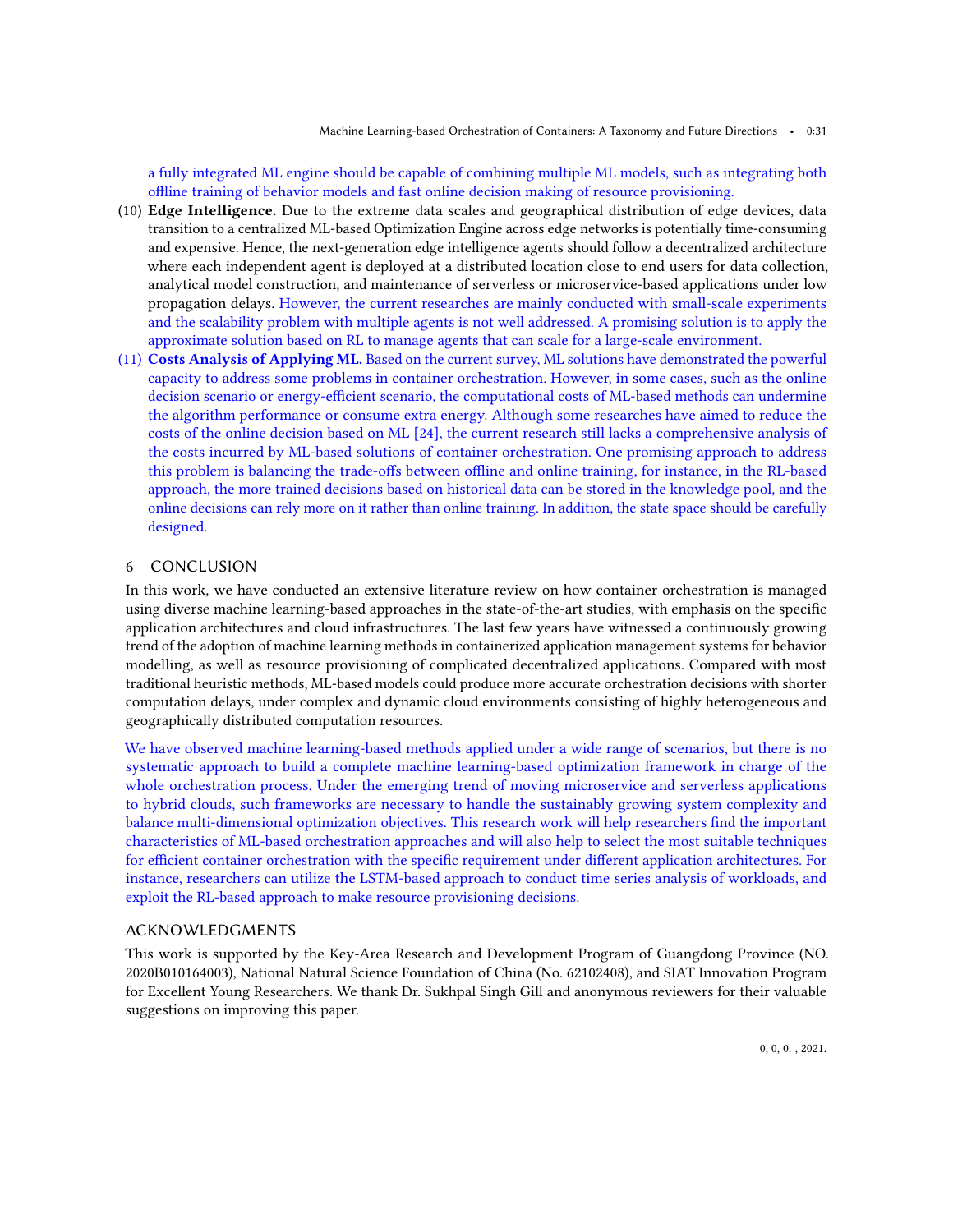0:32 • Zhiheng Zhong, Minxian Xu, Maria Alejandra Rodriguez, Chengzhong Xu, and Rajkumar Buyya

#### REFERENCES

- <span id="page-31-0"></span>[1] Qi Zhang, Lu Cheng, and Raouf Boutaba. Cloud computing: state-of-the-art and research challenges. Journal of internet services and applications, 1(1):7–18, 2010.
- <span id="page-31-1"></span>[2] Saakshi Narula, Arushi Jain, and Prachi. Cloud computing security: Amazon web service. In Proceedings of the 2015 International Conference on Advanced Computing Communication Technologies, pages 501–505, 2015.
- <span id="page-31-2"></span>[3] Abhishek Verma, Luis Pedrosa, Madhukar Korupolu, David Oppenheimer, Eric Tune, and John Wilkes. Large-scale cluster management at google with borg. In Proceedings of the 2015 European Conference on Computer Systems, pages 1–18, 2015.
- <span id="page-31-3"></span>[4] Qixiao Liu and Zhibin Yu. The elasticity and plasticity in semi-containerized co-locating cloud workload: A view from alibaba trace. In Proceedings of the 2018 ACM Symposium on Cloud Computing, pages 347–360, 2018.
- <span id="page-31-4"></span>[5] Emiliano Casalicchio and Stefano Iannucci. The state-of-the-art in container technologies: Application, orchestration and security. Concurrency and Computation: Practice and Experience, 32(17):1–21, 2020.
- <span id="page-31-5"></span>[6] Zhiheng Zhong and Rajkumar Buyya. A cost-efficient container orchestration strategy in kubernetes-based cloud computing infrastructures with heterogeneous resources. ACM Transactions on Internet Technology, 20(2):1–24, 2020.
- <span id="page-31-6"></span>[7] Weisong Shi, Jie Cao, Quan Zhang, Youhuizi Li, and Lanyu Xu. Edge computing: Vision and challenges. IEEE Internet of Things Journal, 3(5):637–646, 2016.
- <span id="page-31-7"></span>[8] Zhiheng Zhong, Jiabo He, Maria A. Rodriguez, Sarah Erfani, Ramamohanarao Kotagiri, and Rajkumar Buyya. Heterogeneous task co-location in containerized cloud computing environments. In Proceedings of the 2020 IEEE International Symposium on Real-Time Distributed Computing (ISORC), pages 79–88, 2020.
- <span id="page-31-8"></span>[9] Christina Terese Joseph and K. Chandrasekaran. Straddling the cstraddling the crevasse: A review of microservice software architecture foundations and recent advancementsrevasse: A review of microservice software architecture foundations and recent advancements. Software: Practice and Experience, 49(10):1448–1484, 2019.
- <span id="page-31-9"></span>[10] Xiangping Bu, Jia Rao, and Cheng-Zhong Xu. A reinforcement learning approach to online web systems auto-configuration. In 2009 29th IEEE International Conference on Distributed Computing Systems, pages 2–11. IEEE, 2009.
- [11] Cheng-Zhong Xu, Jia Rao, and Xiangping Bu. Url: A unified reinforcement learning approach for autonomic cloud management. Journal of Parallel and Distributed Computing, 72(2):95–105, 2012.
- <span id="page-31-10"></span>[12] Xiangping Bu, Jia Rao, and Cheng-Zhong Xu. Coordinated self-configuration of virtual machines and appliances using a model-free learning approach. IEEE transactions on parallel and distributed systems, 24(4):681–690, 2012.
- <span id="page-31-11"></span>[13] Maria A. Rodriguez and Rajkumar Buyya. Container-based cluster orchestration systems: A taxonomy and future directions. Software: Practice and Experience, 49(5):698–719, 2019.
- <span id="page-31-12"></span>[14] Charles Reiss, Alexey Tumanov, Gregory R. Ganger, Randy H. Katz, and Michael A. Kozuch. Heterogeneity and dynamicity of clouds at scale: Google trace analysis. In Proceedings of the 2012 ACM Symposium on Cloud Computing, pages 1-13, 2012.
- <span id="page-31-13"></span>[15] Andrew Chung, Jun Woo Park, and Gregory R. Ganger. Stratus: Cost-aware container scheduling in the public cloud. In Proceedings of the 2018 ACM Symposium on Cloud Computing, page 121–134, 2018.
- <span id="page-31-14"></span>[16] Sreekrishnan Venkateswaran and Santonu Sarkar. Fitness-aware containerization service leveraging machine learning. IEEE Transactions on Services Computing, 1(1):1–14, 2019.
- [17] Tarek Menouer, Otman Manad, Christophe Cérin, and Patrice Darmon. Power efficiency containers scheduling approach based on machine learning technique for cloud computing environment. In Proceedings of the 2019 International Symposium on Pervasive Systems, Algorithms and Networks, pages 193–206, 2019.
- <span id="page-31-15"></span>[18] Haitao Zhang, Huadong Ma, Guangping Fu, Xianda Yang, Zhe Jiang, and Yangyang Gao. Container based video surveillance cloud service with fine-grained resource provisioning. In Proceedings of the 2016 IEEE International Conference on Cloud Computing (CLOUD), pages 758–765, 2016.
- <span id="page-31-16"></span>[19] Maryam Barshan, Hendrik Moens, Steven Latre, Bruno Volckaert, and Filip De Turck. Algorithms for network-aware application component placement for cloud resource allocation. Journal of Communications and Networks, 19(5):493–508, 2017.
- [20] Josep Ll. Berral, Ricard Gavalda, and Jordi Torres. Adaptive scheduling on power-aware managed data-centers using machine learning. In Proceedings of the 2011 IEEE/ACM International Conference on Grid Computing, pages 66–73, 2011.
- [21] William Trneberg, Amardeep Mehta, Eddie Wadbro, Johan Tordsson, Johan Eker, Maria Kihl, and Erik Elmroth. Dynamic application placement in the mobile cloud network. Future Generation Computer Systems, 70(1):163–177, 2017.
- <span id="page-31-17"></span>[22] Shiqiang Wang, Murtaza Zafer, and Kin K. Leung. Online placement of multi-component applications in edge computing environments. IEEE Access, 5(1):2514–2533, 2017.
- <span id="page-31-18"></span>[23] Yanqi Zhang, Weizhe Hua, Zhuangzhuang Zhou, G. Edward Suh, and Christina Delimitrou. Sinan: Ml-based and qos-aware resource management for cloud microservices. In Proceedings of the 2021 ACM International Conference on Architectural Support for Programming Languages and Operating Systems, page 167–181, 2021.
- <span id="page-31-19"></span>[24] Haoran Qiu, Subho S. Banerjee, Saurabh Jha, Zbigniew T. Kalbarczyk, and Ravishankar K. Iyer. FIRM: An intelligent fine-grained resource management framework for slo-oriented microservices. In Proceedings of the 2020 USENIX Symposium on Operating Systems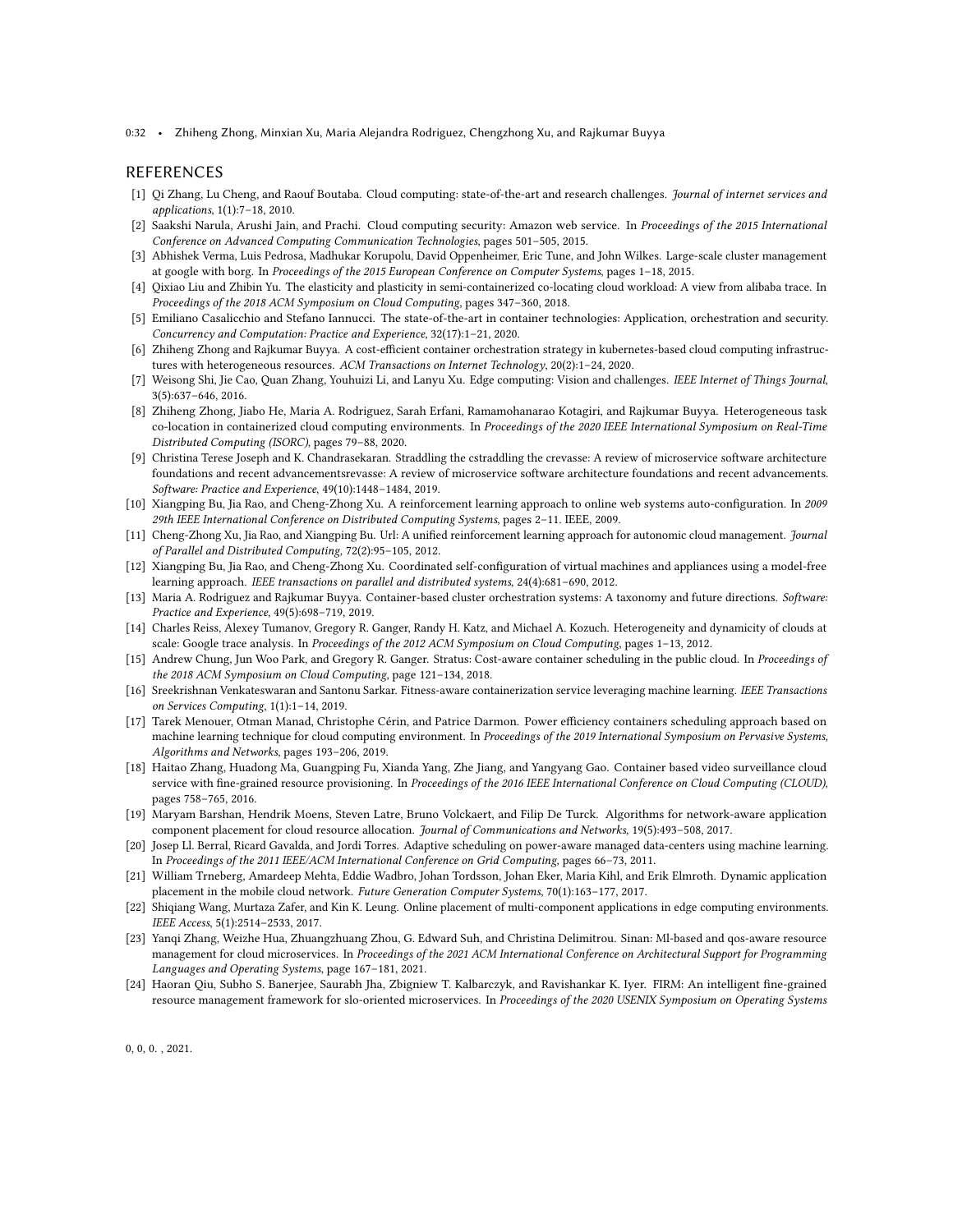Design and Implementation (OSDI 20), pages 805–825, 2020.

- <span id="page-32-0"></span>[25] Alexandru Iulian Orhean, Florin Pop, and Ioan Raicu. New scheduling approach using reinforcement learning for heterogeneous distributed systems. Journal of Parallel and Distributed Computing, 117(1):292–302, 2018.
- <span id="page-32-1"></span>[26] Yixin Bao, Yanghua Peng, and Chuan Wu. Deep learning-based job placement in distributed machine learning clusters. In Proceedings of the 2019 IEEE INFOCOM - IEEE Conference on Computer Communications, pages 505–513, 2019.
- <span id="page-32-2"></span>[27] Ricardo Bianchini, Marcus Fontoura, Eli Cortez, Anand Bonde, Alexandre Muzio, Ana-Maria Constantin, Thomas Moscibroda, Gabriel Magalhaes, Girish Bablani, and Mark Russinovich. Toward ml-centric cloud platforms. Communications of the ACM, 63(2):50–59, 2020.
- <span id="page-32-3"></span>[28] Shubo Zhang, Tianyang Wu, Maolin Pan, Chaomeng Zhang, and Yang Yu. A-sarsa: A predictive container auto-scaling algorithm based on reinforcement learning. In Proceedings of the 2020 IEEE International Conference on Web Services (ICWS), pages 489–497, 2020.
- <span id="page-32-24"></span>[29] Yu Xu, Jianguo Yao, Hans-Arno Jacobsen, and Haibing Guan. Cost-efficient negotiation over multiple resources with reinforcement learning. In Proceedings of the 2017 IEEE/ACM International Symposium on Quality of Service (IWQoS), pages 1–6, 2017.
- <span id="page-32-25"></span>[30] Hani Sami, Azzam Mourad, Hadi Otrok, and Jamal Bentahar. Fscaler: Automatic resource scaling of containers in fog clusters using reinforcement learning. In Proceedings of the 2020 International Wireless Communications and Mobile Computing (IWCMC), pages 1824–1829, 2020.
- <span id="page-32-4"></span>[31] Zhiqing Tang, Xiaojie Zhou, Fuming Zhang, Weijia Jia, and Wei Zhao. Migration modeling and learning algorithms for containers in fog computing. IEEE Transactions on Services Computing, 12(5):712–725, 2019.
- <span id="page-32-5"></span>[32] Denis Weerasiri, Moshe Chai Barukh, Boualem Benatallah, Quan Z. Sheng, and Rajiv Ranjan. A taxonomy and survey of cloud resource orchestration techniques. ACM Computing Surveys, 50(2):1–41, 2017.
- <span id="page-32-6"></span>[33] Minxian Xu and Rajkumar Buyya. Brownout approach for adaptive management of resources and applications in cloud computing systems: A taxonomy and future directions. ACM Computing Surveys, 52(1):1–27, 2019.
- <span id="page-32-7"></span>[34] Thang Le Duc, Rafael García Leiva, Paolo Casari, and Per-Olov Östberg. Machine learning methods for reliable resource provisioning in edge-cloud computing: A survey. ACM Computing Surveys, 52(5):1–39, 2019.
- <span id="page-32-8"></span>[35] Sukhpal Singh and Inderveer Chana. Qos-aware autonomic resource management in cloud computing: A systematic review. ACM Computing Surveys, 48(3):1–46, 2015.
- <span id="page-32-9"></span>[36] Claus Pahl, Antonio Brogi, Jacopo Soldani, and Pooyan Jamshidi. Cloud container technologies: a state-of-the-art review. IEEE Transactions on Cloud Computing, 7(3):677–692, 2019.
- <span id="page-32-10"></span>[37] A. Brnabic and L. M. Hess. Systematic literature review of machine learning methods used in the analysis of real-world data for patient-provider decision making. BMC Medical Informatics and Decision Making, 21(1):1–19, 2021.
- <span id="page-32-11"></span>[38] Djamel Djenouri, Roufaida Laidi, Youcef Djenouri, and Ilangko Balasingham. Machine learning for smart building applications: Review and taxonomy. ACM Computing Surveys, 52(2):1–36, 2019.
- <span id="page-32-12"></span>[39] Pedro Henriques Abreu, Miriam Seoane Santos, Miguel Henriques Abreu, Bruno Andrade, and Daniel Castro Silva. Predicting breast cancer recurrence using machine learning techniques: A systematic review. ACM Computing Surveys, 49(3):1–40, 2016.
- <span id="page-32-13"></span>[40] Samira Pouyanfar, Saad Sadiq, Yilin Yan, Haiman Tian, Yudong Tao, Maria Presa Reyes, Mei-Ling Shyu, Shu-Ching Chen, and S. S. Iyengar. A survey on deep learning: Algorithms, techniques, and applications. ACM Computing Surveys, 51(5):1–36, 2018.
- <span id="page-32-14"></span>[41] Prateek Chhikara, Rajkumar Tekchandani, Neeraj Kumar, and Mohammad S. Obaidat. An efficient container management scheme for resource constrained intelligent iot devices. IEEE Internet of Things Journal, 1(1):1–13, 2020.
- <span id="page-32-15"></span>[42] Qingfeng Du, Tiandi Xie, and Yu He. Anomaly detection and diagnosis for container-based microservices with performance monitoring. In Proceedings of the 2018 International Conference on Algorithms and Architectures for Parallel Processing, pages 560–572, 2018.
- <span id="page-32-16"></span>[43] Kok-Lim Alvin Yau, Junaid Qadir, Hooi Ling Khoo, Mee Hong Ling, and Peter Komisarczuk. A survey on reinforcement learning models and algorithms for traffic signal control. ACM Computing Surveys, 50(3):1–38, 2017.
- <span id="page-32-17"></span>[44] Kejiang Ye, Yanmin Kou, Chengzhi Lu, Yang Wang, and Cheng-Zhong Xu. Modeling application performance in docker containers using machine learning techniques. In Proceedings of the 2018 IEEE International Conference on Parallel and Distributed Systems (ICPADS), pages 1–6, 2018.
- <span id="page-32-18"></span>[45] David Carrera, Malgorzata Steinder, Ian Whalley, Jordi Torres, and Eduard Ayguade. Autonomic placement of mixed batch and transactional workloads. IEEE Transactions on Parallel and Distributed Systems, 23(2):219–231, 2012.
- <span id="page-32-19"></span>[46] Rasmus V Rasmussen and Michael A Trick. Round robin scheduling–a survey. European Journal of Operational Research, 188(3):617–636, 2008.
- <span id="page-32-20"></span>[47] Rodrigo Roman, Javier Lopez, and Masahiro Mambo. Mobile edge computing, fog et al.: A survey and analysis of security threats and challenges. Future Generation Computer Systems, 78(1):680–698, 2018.
- <span id="page-32-21"></span>[48] Mithun Mukherjee, Lei Shu, and Di Wang. Survey of fog computing: Fundamental, network applications, and research challenges. IEEE Communications Surveys Tutorials, 20(3):1826–1857, 2018.
- <span id="page-32-22"></span>[49] Ricardo Bianchini, Marcus Fontoura, Eli Cortez, Anand Bonde, Alexandre Muzio, Ana-Maria Constantin, Thomas Moscibroda, Gabriel Magalhaes, Girish Bablani, and Mark Russinovich. Toward ml-centric cloud platforms. Communications of the ACM, 63(2):50–59, 2020.
- <span id="page-32-23"></span>[50] Mohsen Mosleh, Kia Dalili, and Babak Heydari. Distributed or monolithic? a computational architecture decision framework. IEEE Systems Journal, 12(1):125–136, 2018.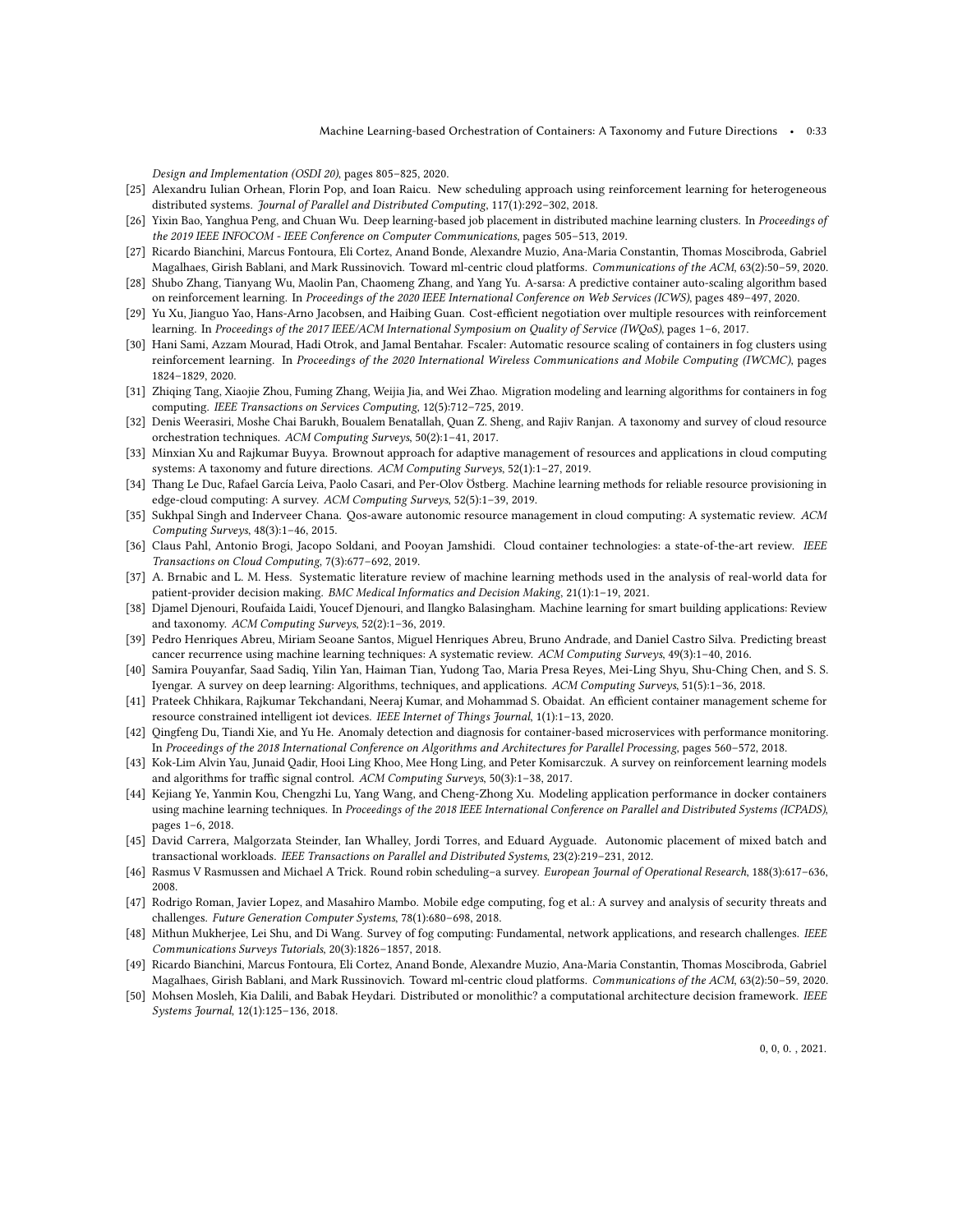- 0:34 Zhiheng Zhong, Minxian Xu, Maria Alejandra Rodriguez, Chengzhong Xu, and Rajkumar Buyya
- <span id="page-33-0"></span>[51] Zhongshan Ren, Wei Wang, Guoquan Wu, Chushu Gao, Wei Chen, Jun Wei, and Tao Huang. Migrating web applications from monolithic structure to microservices architecture. In Proceedings of the 2018 Asia-Pacific Symposium on Internetware, pages 1–10, 2018.
- <span id="page-33-1"></span>[52] Gabor Kecskemeti, Attila Csaba Marosi, and Attila Kertesz. The entice approach to decompose monolithic services into microservices. In Proceedings of the 2016 International Conference on High Performance Computing Simulation (HPCS), pages 591–596, 2016.
- <span id="page-33-2"></span>[53] Mariam Kiran, Peter Murphy, Inder Monga, Jon Dugan, and Sartaj Singh Baveja. Lambda architecture for cost-effective batch and speed big data processing. In Proceedings of the 2015 IEEE International Conference on Big Data (Big Data), pages 2785–2792, 2015.
- <span id="page-33-3"></span>[54] Theo Lynn, Pierangelo Rosati, Arnaud Lejeune, and Vincent Emeakaroha. A preliminary review of enterprise serverless cloud computing (function-as-a-service) platforms. In Proceedings of the 2017 IEEE International Conference on Cloud Computing Technology and Science (CloudCom), pages 162–169, 2017.
- <span id="page-33-4"></span>[55] Nilanjan Daw, Umesh Bellur, and Purushottam Kulkarni. Xanadu: Mitigating cascading cold starts in serverless function chain deployments. In Proceedings of the 2020 International Middleware Conference, page 356–370, 2020.
- <span id="page-33-5"></span>[56] Dong Du, Tianyi Yu, Yubin Xia, Binyu Zang, Guanglu Yan, Chenggang Qin, Qixuan Wu, and Haibo Chen. Catalyzer: Sub-millisecond startup for serverless computing with initialization-less booting. In Proceedings of the 2020 International Conference on Architectural Support for Programming Languages and Operating Systems, page 467–481, 2020.
- <span id="page-33-6"></span>[57] Alexandru Agache, Marc Brooker, Alexandra Iordache, Anthony Liguori, Rolf Neugebauer, Phil Piwonka, and Diana-Maria Popa. Firecracker: Lightweight virtualization for serverless applications. In Proceedings of the 17th {usenix} symposium on networked systems design and implementation ({nsdi} 20), pages 419–434, 2020.
- <span id="page-33-7"></span>[58] Jashwant Raj Gunasekaran, Prashanth Thinakaran, Nachiappan C. Nachiappan, Mahmut Taylan Kandemir, and Chita R. Das. Fifer: Tackling resource underutilization in the serverless era. In Proceedings of the 2020 International Middleware Conference, page 280–295, 2020.
- <span id="page-33-20"></span>[59] Zhengjun Xu, Haitao Zhang, Xin Geng, Qiong Wu, and Huadong Ma. Adaptive function launching acceleration in serverless computing platforms. In Proceedings of the 2019 IEEE International Conference on Parallel and Distributed Systems (ICPADS), pages 9–16, 2019.
- <span id="page-33-8"></span>[60] Siddharth Agarwal, Maria Alejandra Rodriguez, and Rajkumar Buyya. A reinforcement learning approach to reduce serverless function cold start frequency. In Proceedings of the 2021 IEEE/ACM International Symposium on Cluster, Cloud, and Internet Computing (CCGrid), pages 797–803, 2021.
- <span id="page-33-9"></span>[61] Edward Oakes, Leon Yang, Dennis Zhou, Kevin Houck, Tyler Harter, Andrea C. Arpaci-Dusseau, and Remzi H. Arpaci-Dusseau. Sock: Rapid task provisioning with serverless-optimized containers. In Proceedings of the 2018 USENIX Conference on Usenix Annual Technical Conference, USENIX ATC '18, page 57–69, USA, 2018. USENIX Association.
- <span id="page-33-10"></span>[62] Toni Mastelic, Ariel Oleksiak, Holger Claussen, Ivona Brandic, Jean-Marc Pierson, and Athanasios V. Vasilakos. Cloud computing: Survey on energy efficiency. ACM Computing Surveys, 47(2):1–36, 2014.
- <span id="page-33-11"></span>[63] Prashanth Thinakaran, Jashwant Raj Gunasekaran, Bikash Sharma, Mahmut Taylan Kandemir, Chita R. Das. Kube-knots: Resource harvesting through dynamic container orchestration in gpu-based datacenters. In Proceedings of the 2019 IEEE International Conference on Cluster Computing (CLUSTER), pages 1–13, 2019.
- <span id="page-33-12"></span>[64] Minxian Xu, Adel N. Toosi, and Rajkumar Buyya. A self-adaptive approach for managing applications and harnessing renewable energy for sustainable cloud computing. IEEE Transactions on Sustainable Computing, 1(1):1–15, 2020.
- <span id="page-33-13"></span>[65] Guangba Yu, Pengfei Chen, and Zibin Zheng. Microscaler: Automatic scaling for microservices with an online learning approach. In Proceedings of the 2019 IEEE International Conference on Web Services (ICWS), pages 68–75, 2019.
- <span id="page-33-21"></span>[66] Peng Kang and Palden Lama. Robust resource scaling of containerized microservices with probabilistic machine learning. In Proceedings of the 2020 IEEE/ACM International Conference on Utility and Cloud Computing (UCC), pages 122–131, 2020.
- <span id="page-33-14"></span>[67] Laszlo Toka, Gergely Dobreff, Balazs Fodor, and Balazs Sonkoly. Adaptive ai-based auto-scaling for kubernetes. In Proceedings of the 2020 IEEE/ACM International Symposium on Cluster, Cloud and Internet Computing (CCGRID), pages 599–608, 2020.
- <span id="page-33-15"></span>[68] Yang Meng, Ruonan Rao, Xin Zhang, and Pei Hong. Crupa: A container resource utilization prediction algorithm for auto-scaling based on time series analysis. In Proceedings of the 2016 International Conference on Progress in Informatics and Computing (PIC), pages 468–472, 2016.
- <span id="page-33-16"></span>[69] Syed Yousaf Shah, Zengwen Yuan, Songwu Lu, and Petros Zerfos. Dependency analysis of cloud applications for performance monitoring using recurrent neural networks. In Proceedings of the 2017 IEEE International Conference on Big Data (Big Data), pages 1534–1543, 2017.
- <span id="page-33-17"></span>[70] Yi-Lin Cheng, Ching-Chi Lin, Pangfeng Liu, and Jan-Jan Wu. High resource utilization auto-scaling algorithms for heterogeneous container configurations. In Proceedings of the 2017 IEEE International Conference on Parallel and Distributed Systems (ICPADS), pages 143–150, 2017.
- <span id="page-33-18"></span>[71] Xuehai Tang, Qiuyang Liu, Yangchen Dong, Jizhong Han, and Zhiyuan Zhang. Fisher: An efficient container load prediction model with deep neural network in clouds. In Proceedings of the 2018 IEEE Intl Conf on Parallel Distributed Processing with Applications, Ubiquitous Computing Communications, Big Data Cloud Computing, Social Computing Networking, Sustainable Computing Communications (ISPA/IUCC/BDCloud/SocialCom/SustainCom), pages 199–206, 2018.
- <span id="page-33-19"></span>[72] Yuming Cheng, Chao Wang, Huihuang Yu, Yahui Hu, and Xuehai Zhou. Gru-es: Resource usage prediction of cloud workloads using a novel hybrid method. In Proceedings of the 2019 IEEE International Conference on High Performance Computing and Communications; the